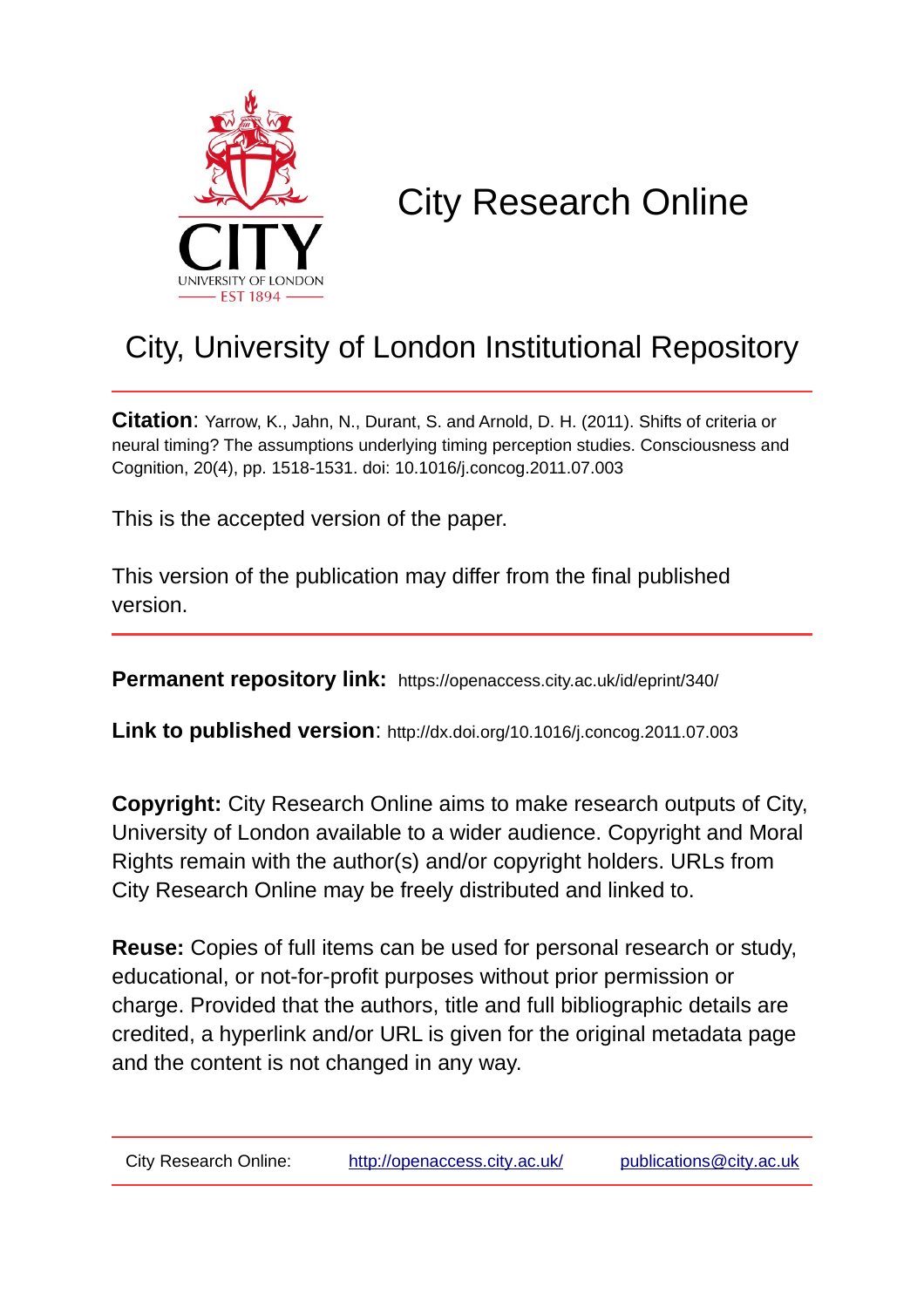# Shifts of criteria or neural timing? The assumptions underlying timing perception studies

Kielan Yarrow<sup>1\*</sup>, Nina Jahn<sup>1</sup>, Szonya Durant<sup>2</sup> & Derek H Arnold<sup>3</sup>

1. Department of Psychology, City University London

2. Department of Psychology, Royal Holloway University of London

> 3. School of Psychology, The University of Queensland

Running head: Shifts of Criteria or Neural Timing?

\* Author for correspondence:

Kielan Yarrow, Social Science Building, City University, Northampton Square, London EC1V 0HB

Tel: +44 (0)20 7040 8530 Fax: +44 (0)20 7040 8580 Email: kielan.yarrow.1@city.ac.uk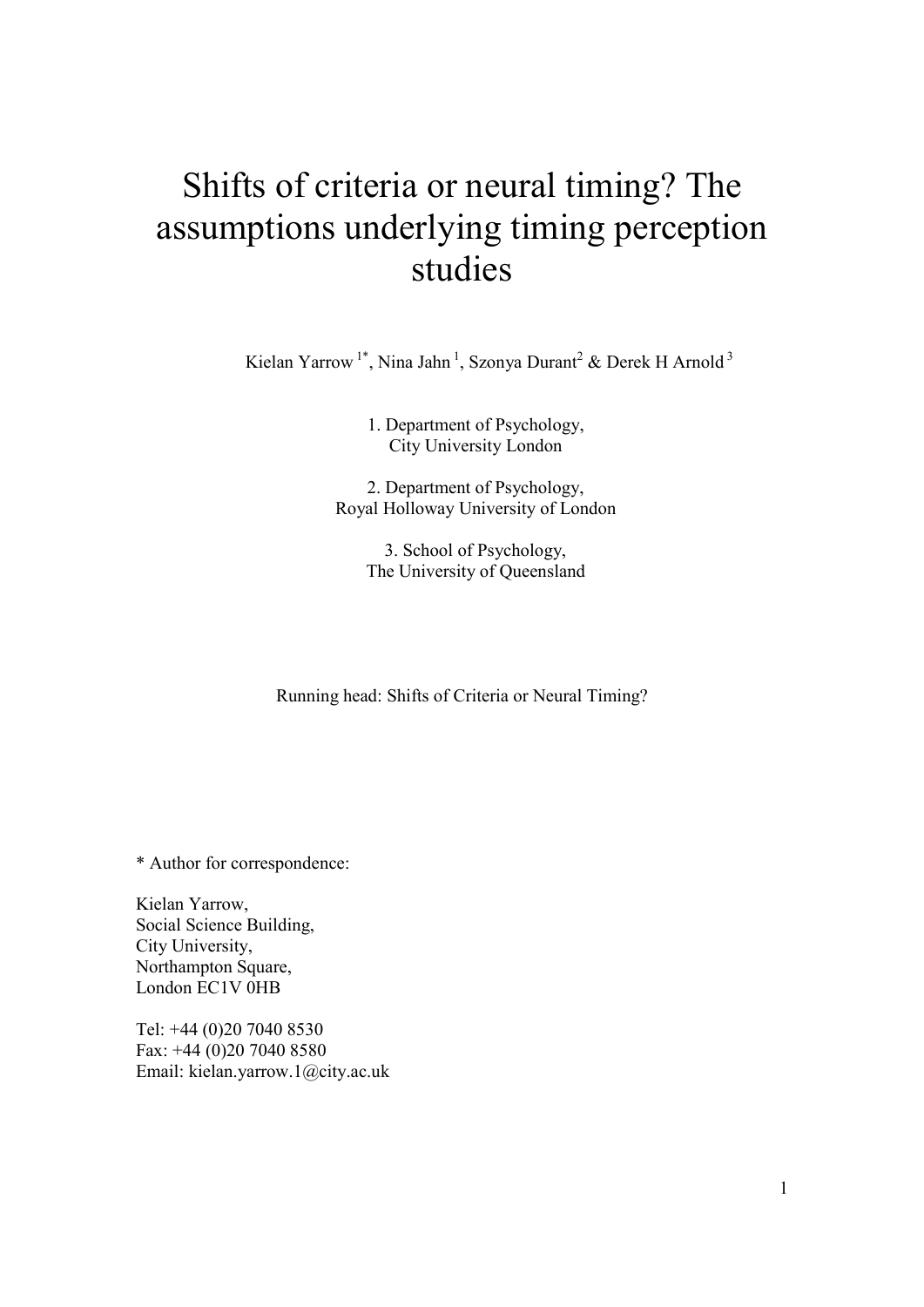#### **Abstract**

**In timing perception studies, the timing of one event is usually manipulated relative to another, and participants are asked to judge if the two events were synchronous, or to judge which of the two events occurred first. Responses are analyzed to determine a measure of central tendency, which is taken as an estimate of the timing at which the two events are perceptually synchronous. When these estimates don't coincide with** *physical* **synchrony, it is often assumed that the sensory signals are asynchronous, as though the transfer of information concerning one input has been accelerated or decelerated relative to the other. Here we show that, while this is a viable interpretation, it is equally plausible that such effects are driven by shifts in the criteria used to differentiate simultaneous from asynchronous inputs. Our analyses expose important ambiguities concerning the interpretation of simultaneity judgement data, which have hitherto been underappreciated.**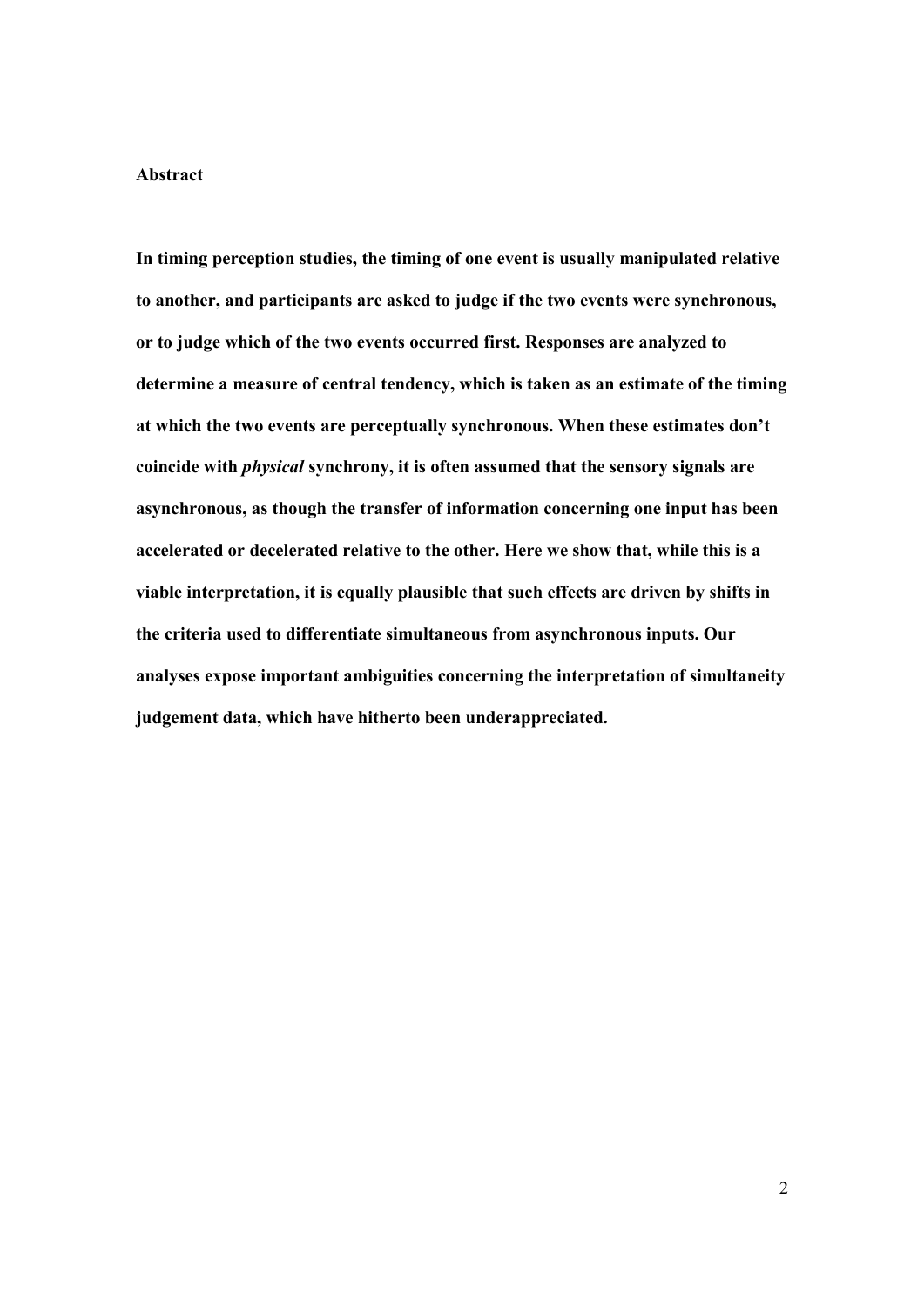#### **Introduction**

Our ability to perceive the time at which events occur is an important topic of psychological investigation. Indeed, some have ascribed the birth of experimental psychology to an event at the Greenwich observatory in 1796, when Maskelyne, the astronomer royal, dismissed his assistant Kinnebrook for incompetence regarding the timing of transits, supposedly on the basis that the assistant's estimates differed systematically from his own (Mollon & Perkins, 1996). Although Kinnebrook's dismissal may have had more to do with his judgements about marriage than his judgements about transits (he had recently refused to accept a match suggested by his employer) the episode provoked another astronomer, Bessel, to investigate the so-called "personal equation": the differences in perceptual and reaction times across individuals. Wundt's school was to pursue this question in the latter half of the nineteenth century, and the general topic of temporal perception has remained active ever since.

#### *1. Estimating perceived timing*

 The basic assumption underlying all studies of timing perception is that there might be a difference between physical and perceived event timings (an assumption that follows naturally from the distributed and delayed nature of neural activity). This entire field of enquiry is therefore inherently subjective. The two most common tasks used to assess perceived timing are simultaneity judgements (SJs, e.g. Fujisaki, Shimojo, Kashino & Nishida, 2004; Moutoussis & Zeki, 1997a; Moutoussis & Zeki, 1997b; Stone et al., 2002) and temporal order judgements (TOJs; e.g. Eagleman & Sejnowski, 2000; McDonald, Teder-Salejarvi, Di Russo & Hillyard, 2005; Sugita & Suzuki, 2003). In SJs,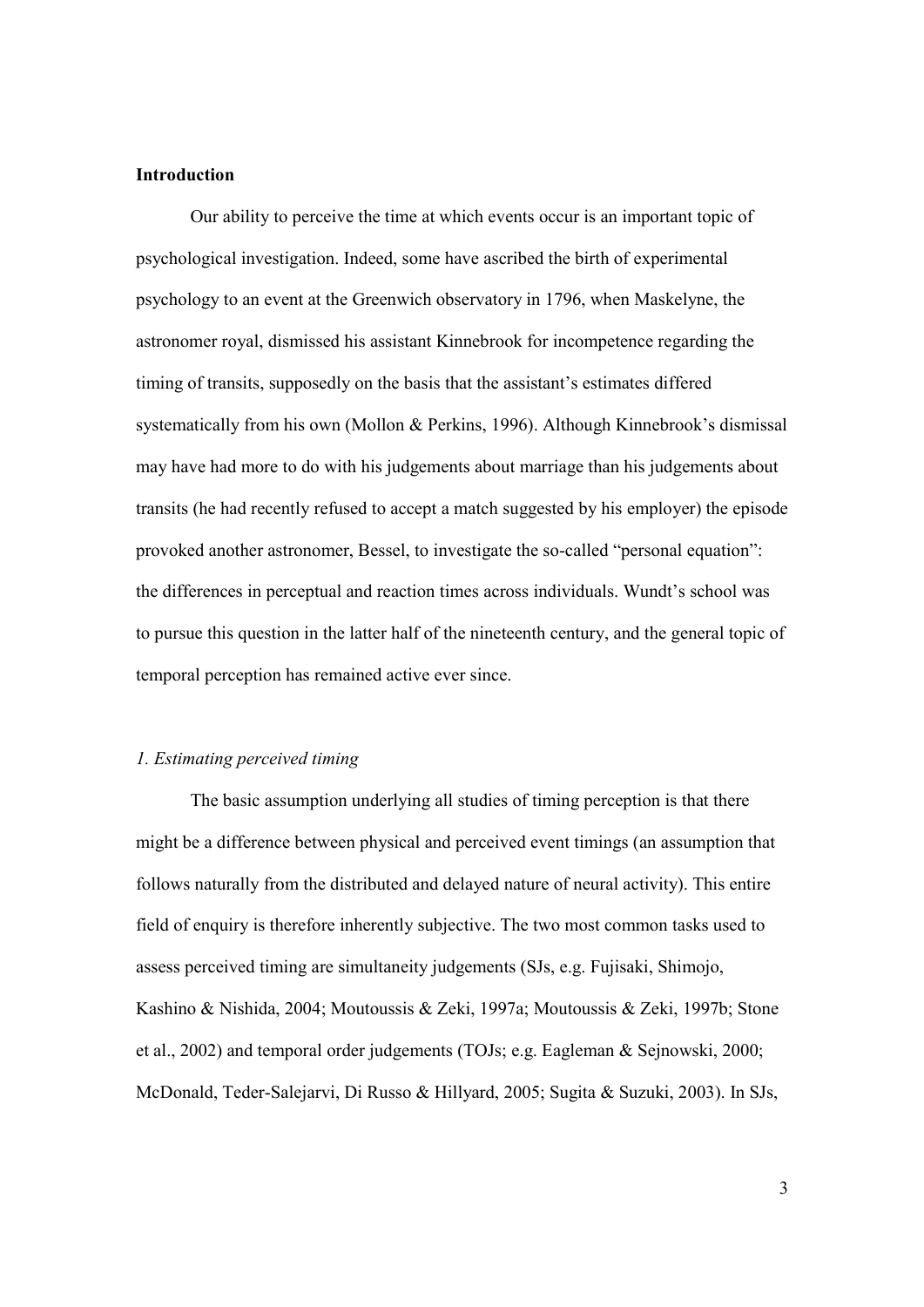participants are shown a combination of two, or more, events and are asked whether or not they were synchronous. In TOJs, participants are asked to judge which event happened first.

In studies involving either TOJs or SJs, it is common to fit noisy data from individual participants with a continuous function to derive key parameters, such as a measure of central tendency. This is often taken as an estimate of the relative timing at which two events seem synchronous – the point of subjective simultaneity (PSS). This terminology itself is misleading, as there is seldom, if ever, a precise timing relationship at which two events seem synchronous and none other. Instead, there is typically a relatively broad range of timings at which events are at least sometimes judged as synchronous (see Figure 1 parts A and B). However, this basic approach is almost ubiquitous in studies of timing perception, as is the tendency to assign meaning to the fitted parameters without fully discussing the assumptions underlying the continuous function fits, and the limitations that these place on interpretation. Indeed, we speculate that researchers might sometimes forget that by fitting a function and extracting one or more parameters, they are implicitly countenancing a model of the underlying psychological processes.

In what follows, we will consider some simple models that make use of concepts derived from signal detection theory (Green & Swets, 1966). The information-processing models we investigate may be considered rather abstract, in that they propose a continuous internal representation of stimulus magnitude (an internal response; in our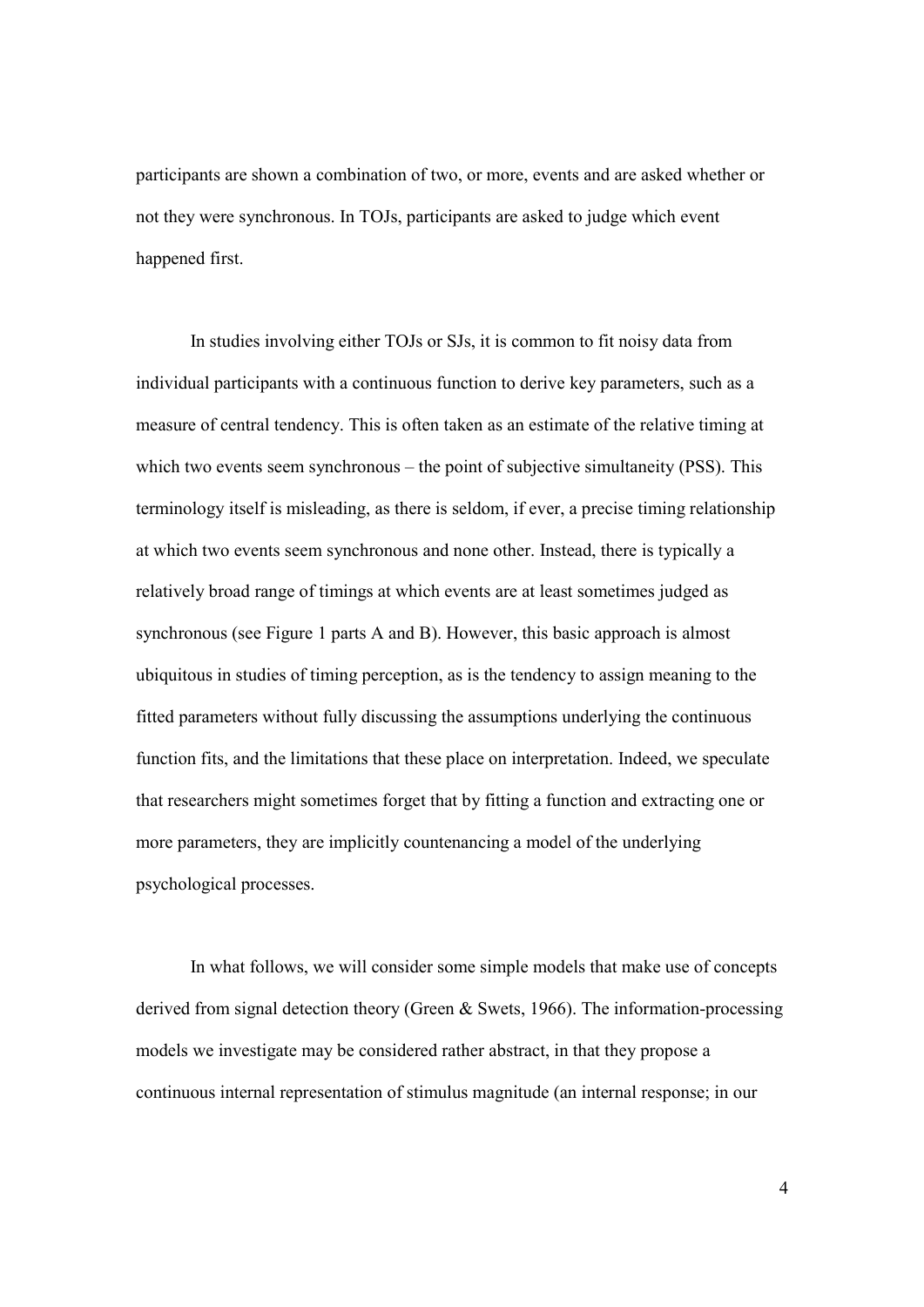case the time between two sensory events) without giving a detailed account of how this representation is generated or maintained in the brain. However, models specified at this level of abstraction have informed the curve fittings used in timing tasks (and indeed many other psychophysical judgements). A key feature of these models is that they distinguish between the information available, based on the internal response, and the interpretation of this information, based on the setting of one or more decision criteria. This is a distinction we will pursue here. Although we will sometimes allude to underlying neural processes in the course of developing our argument, we consider the precise neural instantiation of these models to be beyond the scope of this paper.

#### *2. Assumptions underlying analyses of TOJs*

 We begin by considering the temporal order judgement. Here, two stimuli, A and B, are presented at a range of stimulus offset asynchronies (SOAs; B-A) and the observer judges their order. The proportion of times that stimulus B is judged to come second is usually an increasing function of SOA (see Figure 1 part A). A straightforward model of this task assumes that each stimulus is accompanied by Gaussian noise affecting its central arrival latency, and that the two stimuli might be delayed by neural processing to different extents (Baron, 1969; Gibbon & Rutschmann, 1969). It is further assumed that these noisy and delayed arrival times produce a distribution of differences in central arrival time for any physical SOA, which is also Gaussian. This central arrival time can therefore be thought of as a kind of *subjective* SOA. Accordingly, the difference detected on any given trial must be compared to a criterion (zero for an unbiased observer) in order to reach a judgement. If the difference falls below the criterion, B is judged to have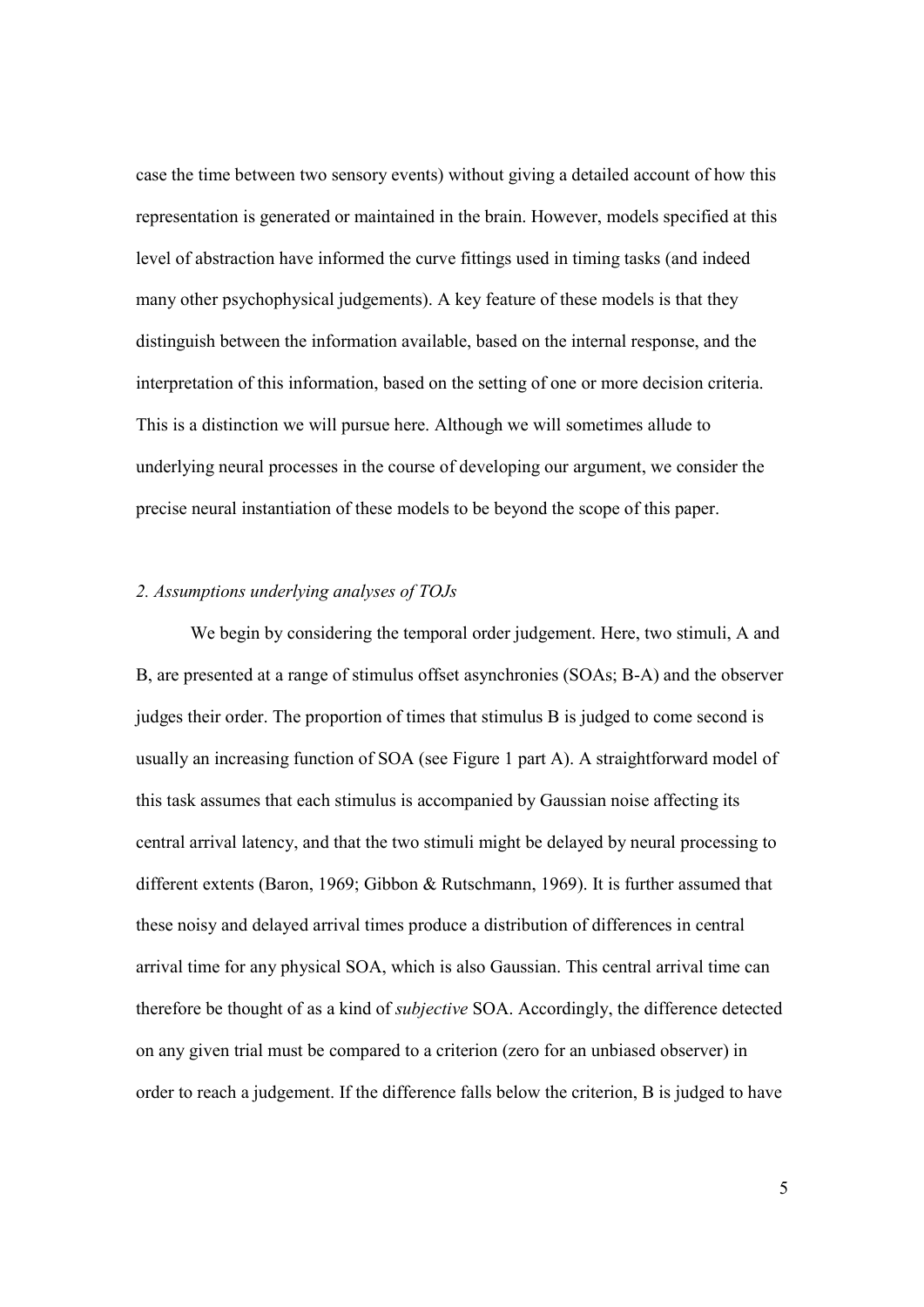come first. If it falls above the criterion, B is judged to come second. This model, schematised in Figure 2 part A, predicts a cumulative Gaussian psychometric function, which closely approximates the data observed in most timing studies.

Above, we have described perhaps the most basic model of the TOJ. There are a range of other TOJ models with similar basic assumptions, but more complex decision mechanisms. Each predicts a similar shaped function (Sternberg & Knoll, 1973). The slope of the function is taken to reflect both sensory noise and decision/criterion noise. The midpoint of the function is assumed to reflect any relative processing delay between the two stimuli (hereafter referred to as a *differential delay*, a value which can be added to the objective SOA to yield a subjective SOA, as depicted in Figure 1) in addition to the placement of the criterion.

This last point is important. The PSS derived in this way from TOJ data *cannot unambiguously* indicate a differential delay for two stimuli, which is what we usually wish to infer, because a criterion shift is an equally plausible explanation of a shift in the measure of central tendency. For example, a PSS of -20 ms might reflect a differential delay of +10 ms and a criterion set at -30 ms, or any other combination summing to -20. It may seem strange that a criterion for judging arrival times should ever deviate from zero. Unfortunately, participants in psychophysical experiments seem rather prone to shifting their criteria based on incidental features of the question being asked (e.g Bedell, Chung, Ogmen & Patel, 2003; Clifford, Arnold & Pearson, 2003), and it has proven rather difficult to completely eliminate these biases (Shore, Spence & Klein, 2001;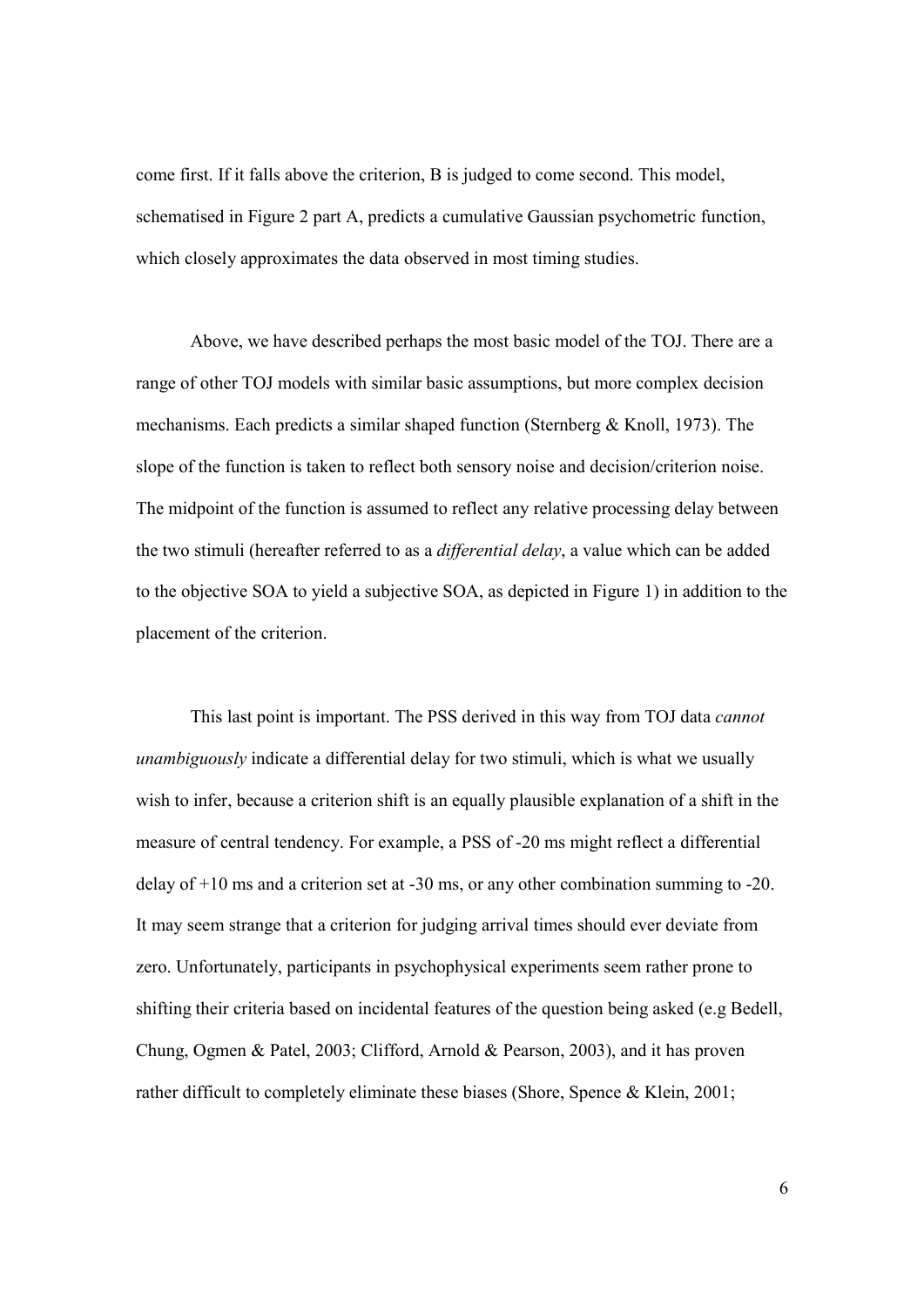Spence, Shore & Klein, 2001). This is one reason that some investigators have suggested, albeit tentatively, that simultaneity judgements might make a better choice of task than temporal order judgements when the PSS is an important parameter for investigation (Schneider & Bavelier, 2003; van Eijk, Kohlrausch, Juola & van de Par, 2008; Zampini, Shore & Spence, 2005).

#### *3. Assumptions underlying analyses of SJs*

Simultaneity judgements are similar to TOJs, except that participants judge whether two stimuli presented on each trial are presented at the same or at different times. This leads to a function which rises as the SOA approaches zero, then falls off again (see Figure 1 part B). At first sight, the criterion used in SJs (i.e. a decision about when two events are close enough together to be judged synchronous) may appear less problematic than the one used for TOJs, because it seems to affect the height of the curve rather than any measure of central tendency. Interestingly, while the function commonly used to fit TOJs has a clear modelling rationale, the function most commonly used to fit SJs (the Gaussian or truncated Gaussian; e.g. Fujisaki et al., 2004; Stone et al., 2002) is rarely discussed, and seems to have been chosen primarily for convenience. This makes it rather difficult to spell out what the PSS derived from this function (usually taken as the peak of the fitted Gaussian) might represent.

To elucidate the often unstated assumptions underlying analyses of simultaneity data, we can take as a starting point the derivation provided by Schneider and Bavelier (2003). This derivation builds on work by Sternberg and Knoll (1973), Allan (1975) and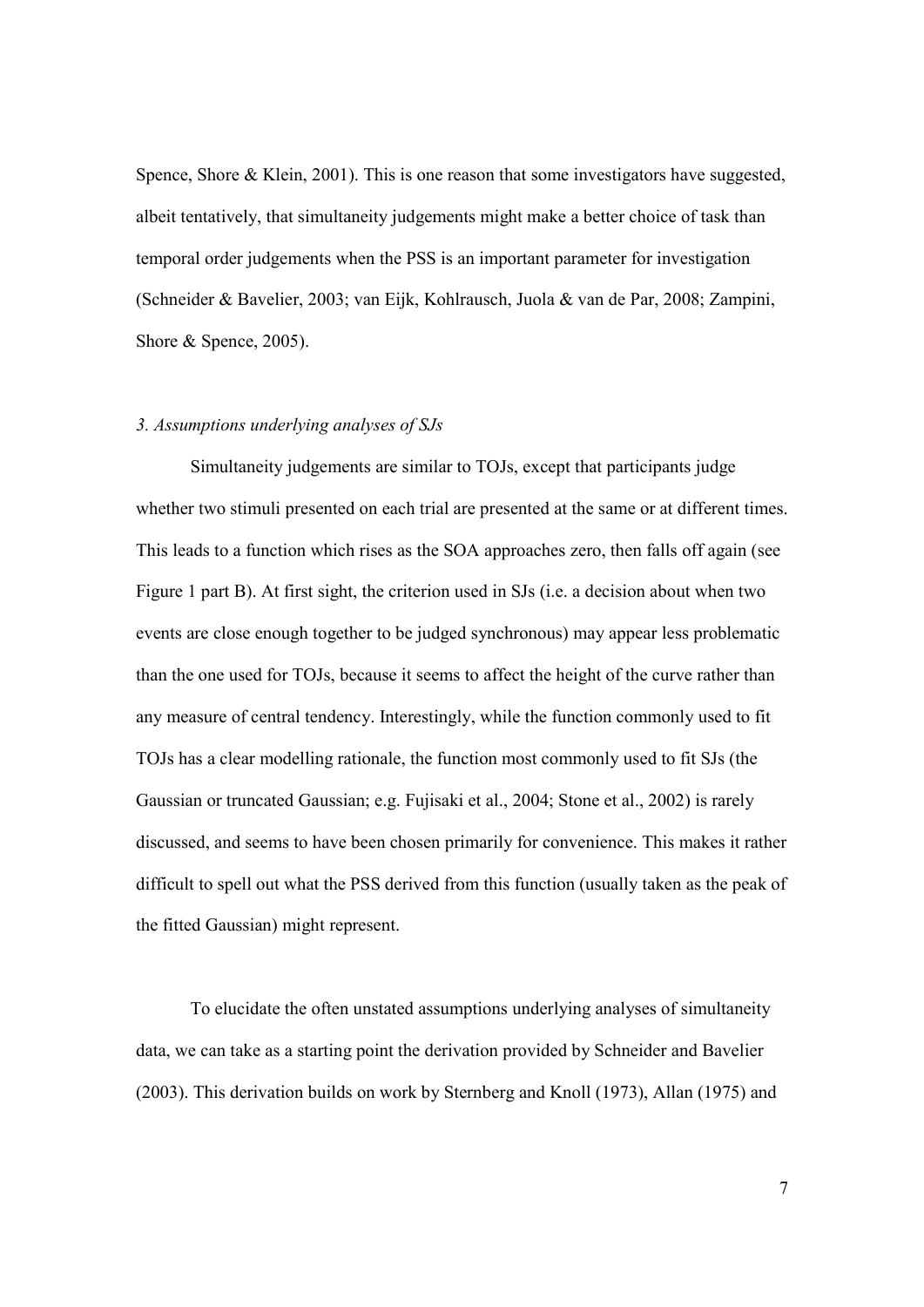Ulrich (1987). A slight variant has also recently been used to fit SJ data by Cravo, Claessens and Baldo (2011). The model is as described above for the TOJ task, except that the observer is assumed to use two criteria rather than one. If the difference in central arrival times falls between these two criteria, the observer calls the stimuli simultaneous. This leads to a simultaneity function defined as the difference of two cumulative Gaussians. The model is schematised in Figure 2 part B.

Leaving aside for the moment estimates of noise, the TOJ model we described earlier provides one parameter (the PSS) which reflects two degenerate variables (the differential delay and the placement of the criterion) while the SJ model provides two parameters (the midpoints of the two cumulative Gaussians) which reflect three degenerate variables (the differential delay and the extents of two criteria). To clarify the terminology we will use when referring to our SJ models and data: The *boundaries* are points along the objective timeline of SOAs, such that when the signals plus sensory noise fall between these two values the observer judges them as simultaneous. The *criteria* are decision boundaries applied to the *subjective* timeline of SOAs (depicted as dashed lines in Figures 2 part B). The *extents* of the two criteria are the distances of each one from a subjective time zero, which may differ from objective time zero due to differential neural delays. Hence, if two cumulative Gaussians imply boundaries at -100 and  $+100$  ms, for example, this could reflect a differential delay of  $+10$  ms with a low criterion extent of 110 ms and a high criterion extent of 90 ms, or any other combination of values that add up correctly. This point bears reiteration: A fitted model of this kind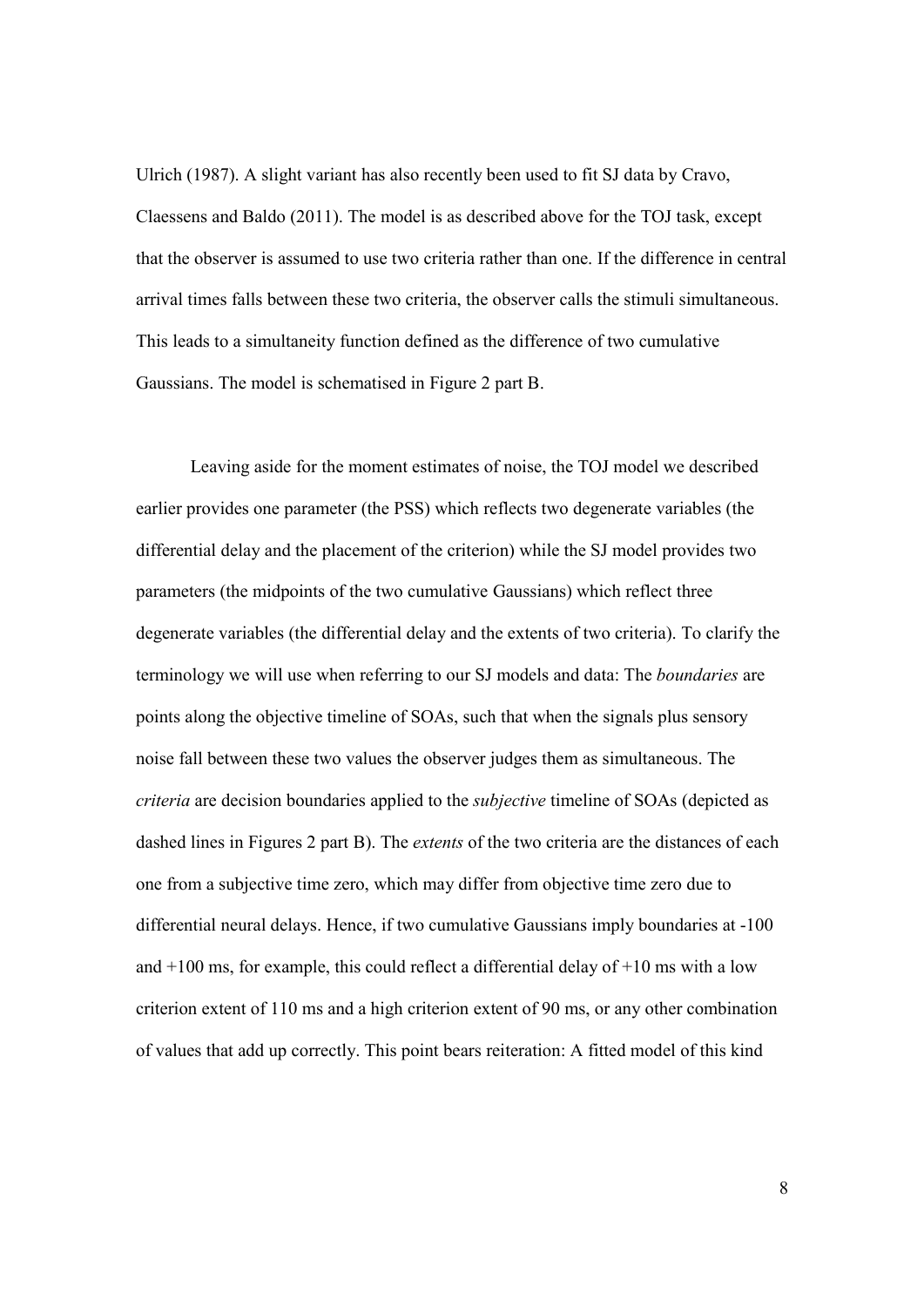tells us about boundaries, but the differential delay is free to trade off against the extent of the two criteria within these boundaries.

Hence for SJs, as for TOJs, it is only possible to estimate all of the underlying variables by making further assumptions. For example, in the more straightforward of their derivations, Schneider and Bavelier (2003) adopted the triggered-moment model (Venables, 1960). This model suggests that the first stimulus to arrive centrally triggers a time-consuming mental process, and that judgements of simultaneity occur when the second stimulus arrives while this process is being conducted. As arrival order does not matter in this account, the two criteria must be set at equal temporal distances relative to the coincidence of central arrival times (i.e. subjective time zero). If stimuli arrive centrally in the order AB, the observer says simultaneous if  $B-A \leq X$  ms, whereas if they arrive in the order BA, they say simultaneous when  $A-B < X$  ms. Under this model a PSS can therefore be derived which reflects only the differential delay, alongside a single criterion extent (X, which applies equally to both sides of the difference distribution). This PSS falls at the mid-point of the difference of cumulative Gaussians, so it would be similar to the PSS commonly obtained when a single Gaussian function is used to fit SJ data, but this model has the additional advantage of being able to capture a flattened peak due to a broad range of values being perceived as simultaneous.

One point we wish to make forcefully is that we do not think that the added assumption of the triggered moment model (i.e. equality in criterion extents) is particularly compelling. We will appeal to some established properties of the neural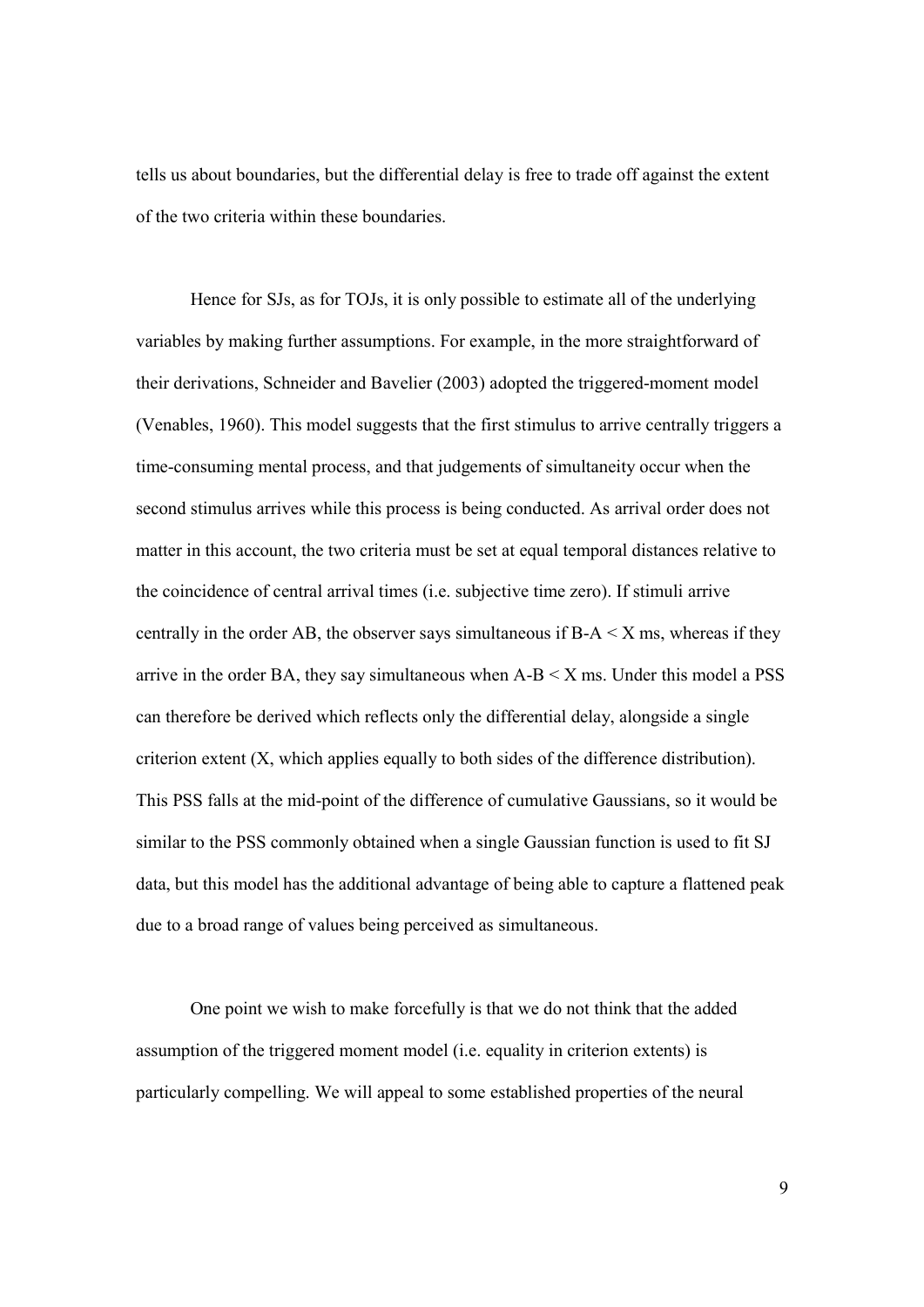response to illustrate this point, although we recognise that the models we are describing are not fully specified at this level of analysis. Consider first that two events that are physically transient will give rise to internal neural activity that is persistent. Indeed, psychophysical findings suggest that sensory inputs undergo a form of low-pass filtering as they are processed in the brain (de Lange, 1958; Roufs & Blommaert, 1981; Viemeister, 1979; Weisenberger, 1986). Taking the example of an audiovisual pair, it is likely that the internal response to a visual stimulus is prolonged relative to the internal response to an auditory stimulus (de Lange, 1958; Viemeister, 1979).

This notion is illustrated in Figure 3. We envisage that a temporal comparison between the two stimuli is achieved based upon the difference in their detection times, with detection being based on the rising portion of the impulse response. The difference in detection times gives us the subjective SOA. However, it does not tell us how a criterion is selected to determine whether the stimulus that is detected second is synchronous with the stimulus that is detected first. Given the situation depicted in Figure 3, it seems quite reasonable that a more liberal criterion extent would be adopted when judging whether an auditory event which just followed a visual stimulus was simultaneous with it, compared to the reverse situation. We might think of this as something akin to applying the rule: "If the second stimulus arrives while I can still perceive the first stimulus, they are simultaneous". This would imply independent criteria for the two orders of stimulus presentation, because lights persist longer than sounds. Furthermore, it seems quite reasonable that a particular experimental context or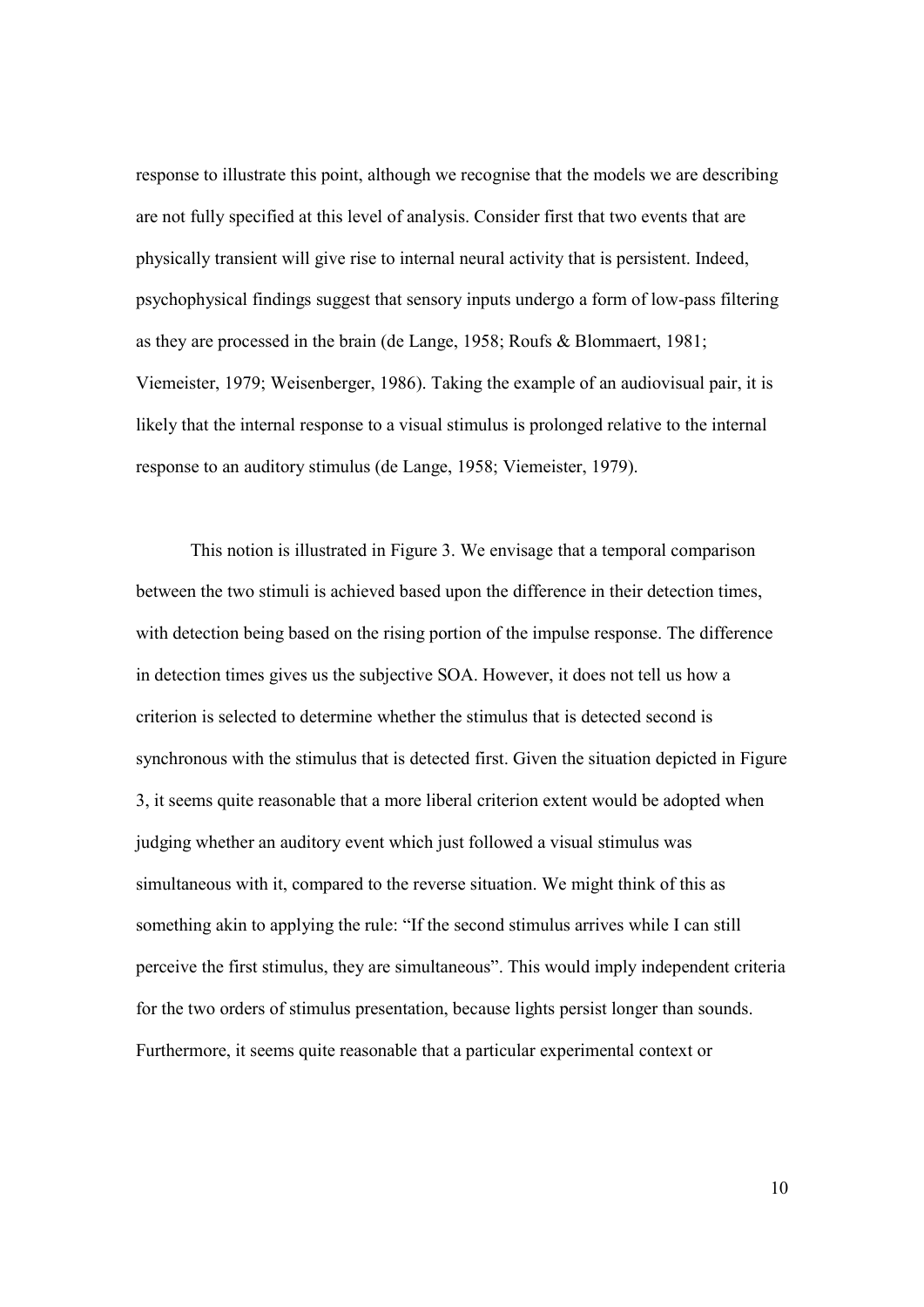instruction could give rise to a shift in one criterion that is not automatically mirrored by a shift in the other.

If independent criteria are in place, one must be careful when interpreting the PSS from SJ tasks, just as one must be careful in interpreting the PSS from TOJs. We can only say where two boundaries are positioned relative to the objective SOA axis, and that the differential delay should fall between these boundaries. These issues are illustrated in Figures 4  $\&$  5, which show the psychophysical functions that are predicted to arise under the two-criterion SJ model when criteria and differential delays are varied. The main point to note from Figure 4 is that an identical change between the data observed in two experimental conditions can, in principal, arise from either a change in differential delay or from a change in the placement of criteria. However, Occam's razor can be used to provide some support for one interpretation over the other. The main point to note from Figure 5 is that even when employing the law of parsimony to aid interpretation, the difference between data that would favour a change in the differential delay and data that would favour a shift in a criterion is likely to be rather subtle.

The critical issue at hand, then, is whether data which are *consistent* with subjective timing shifts can be taken as unequivocal evidence for a shift in the relative time course of neural responses for two or more inputs. Certainly it is possible that a PSS shift, as indicated by a measure of central tendency in a continuous function fitted to TOJ or SJ data, reflects an altered time course of neural activity. However, we will argue that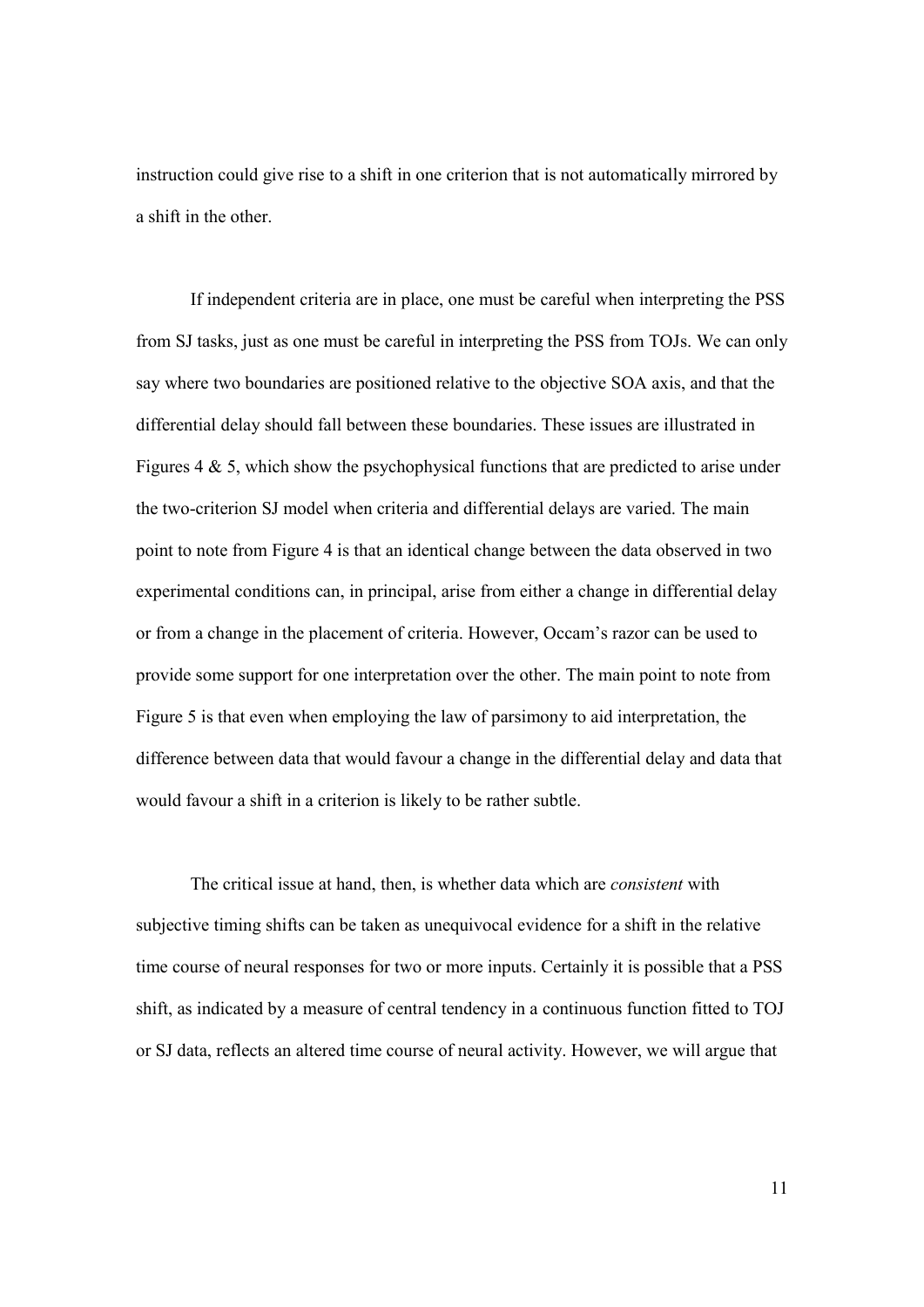it is at least equally plausible that the time courses of neural activity remain unchanged, but that criteria concerning temporal judgments are altered.

In what follows we present two analyses of temporal judgement data. We take as a starting point the model outlined above and use it to evaluate the possibility of a neural timing shift in different experimental conditions. In the first analysis we adapt an approach introduced by Allan (1975) and developed by Ulrich (1987) to suggest that the SJ model requires additional noise in the criteria to better capture the data. Note that this analysis does not relate to the question of how a shift in central tendency should be interpreted, but rather helps us to determine the simplest model that will adequately capture our data. In the second analysis we apply the resultant extended model, incorporating criterion noise, to our interpretative question, and find that criterion shifts provide as good, or an even better, account of the observed data relative to an assumed shift in neural timing.

#### *4. Our SJ dataset – Temporal Recalibration*

The dataset we have chosen for analysis concerns a phenomenon known as temporal recalibration (Fujisaki et al., 2004; Vroomen, Keetels, de Gelder & Bertelson, 2004). We will discuss this phenomenon in more detail soon, but wish to point out from the outset that the issues at hand are not specific to this one timing phenomenon. Rather, they are common across every instance wherein experimenters have inferred a shift in neural processing times on the basis of an apparent PSS shift in different experimental conditions (e.g. colour-motion asynchrony, Moutoussis & Zeki, 1997a; audio-visual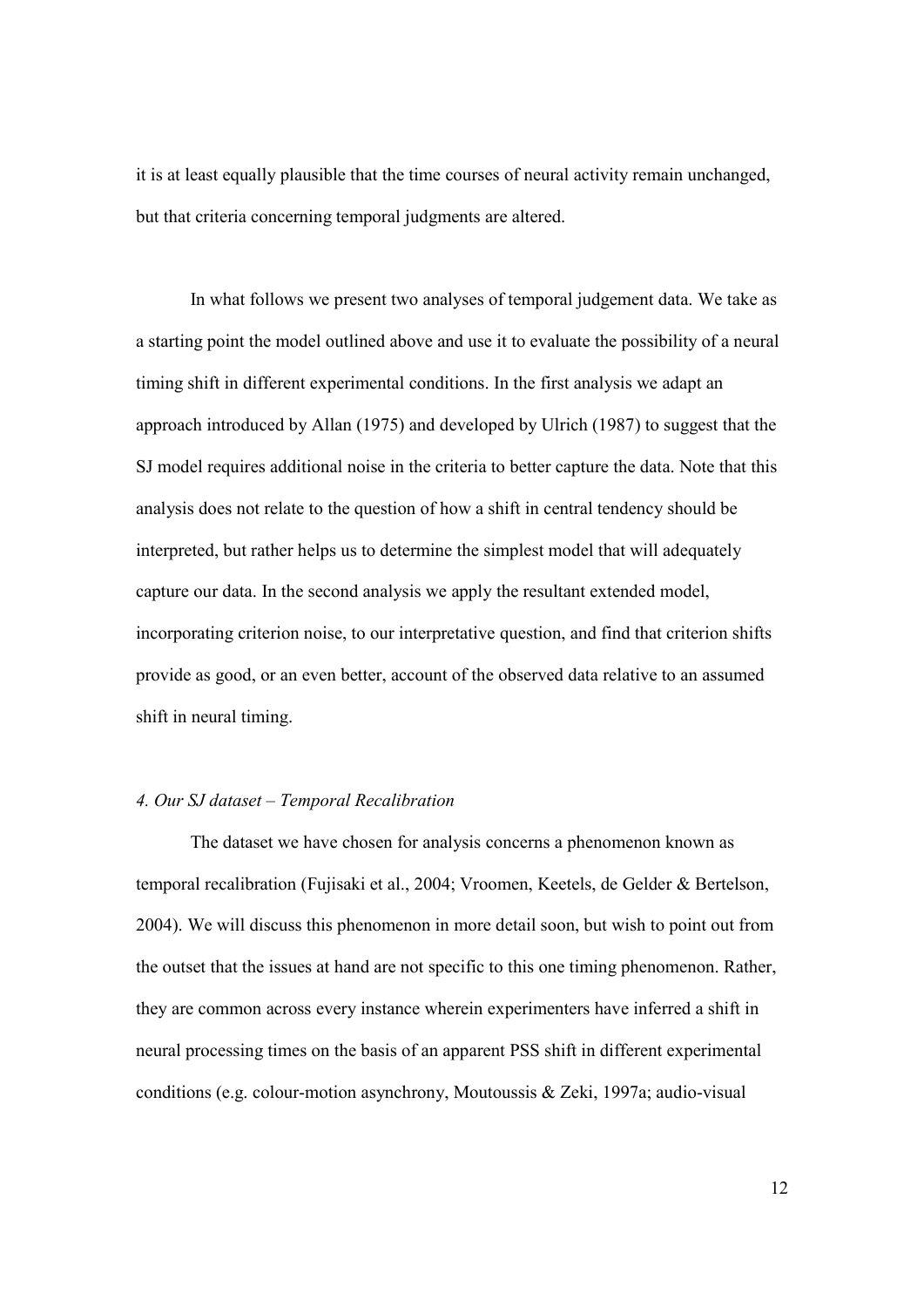synchrony with viewing distance, Sugita & Suzuki, 2003; prior entry, Schneider & Bavelier, 2003). However, note that we are not claiming that the particular interpretation we reach here (regarding the relative contribution of differential delays and the placement of criteria) will generalise to all, or indeed to any, of these other cases. Rather, we are simply pointing out that similar interpretative ambiguities arise in any SJ data set. This fact seems to have been acknowledged by many authors for TOJs (e.g. Shore et al., 2001) but perhaps not for SJs (e.g. van Eijk et al., 2008).

In temporal recalibration experiments (Fujisaki et al., 2004; Vroomen et al., 2004), participants are exposed to long sequences of paired adapting events, consisting for example of beeps and flashes. They are then given intermittent test trials to establish the point at which two subsequent events seem simultaneous (the point of subjective simultaneity or PSS). When beeps *lag* flashes during adaptation, the PSS tends to shift in the same direction, so that a beep lagging a flash is now judged as more simultaneous. A reverse effect can ensue following adaptation to a stimulus wherein beeps *lead* flashes.

Temporal recalibration has been assessed with a variety of tasks, including simple reaction times (Di Luca, Machulla & Ernst, 2009; Harrar & Harris, 2008; Navarra, Hartcher-O'Brien, Piazza & Spence, 2009) and the perception of ambiguous visual stimuli in bimodal displays (Fujisaki et al., 2004). However, it is typically measured as a shift in the PSS derived from TOJs or SJs between conditions with different adapting asynchronies. Our primary concern here is that temporal recalibration is a good example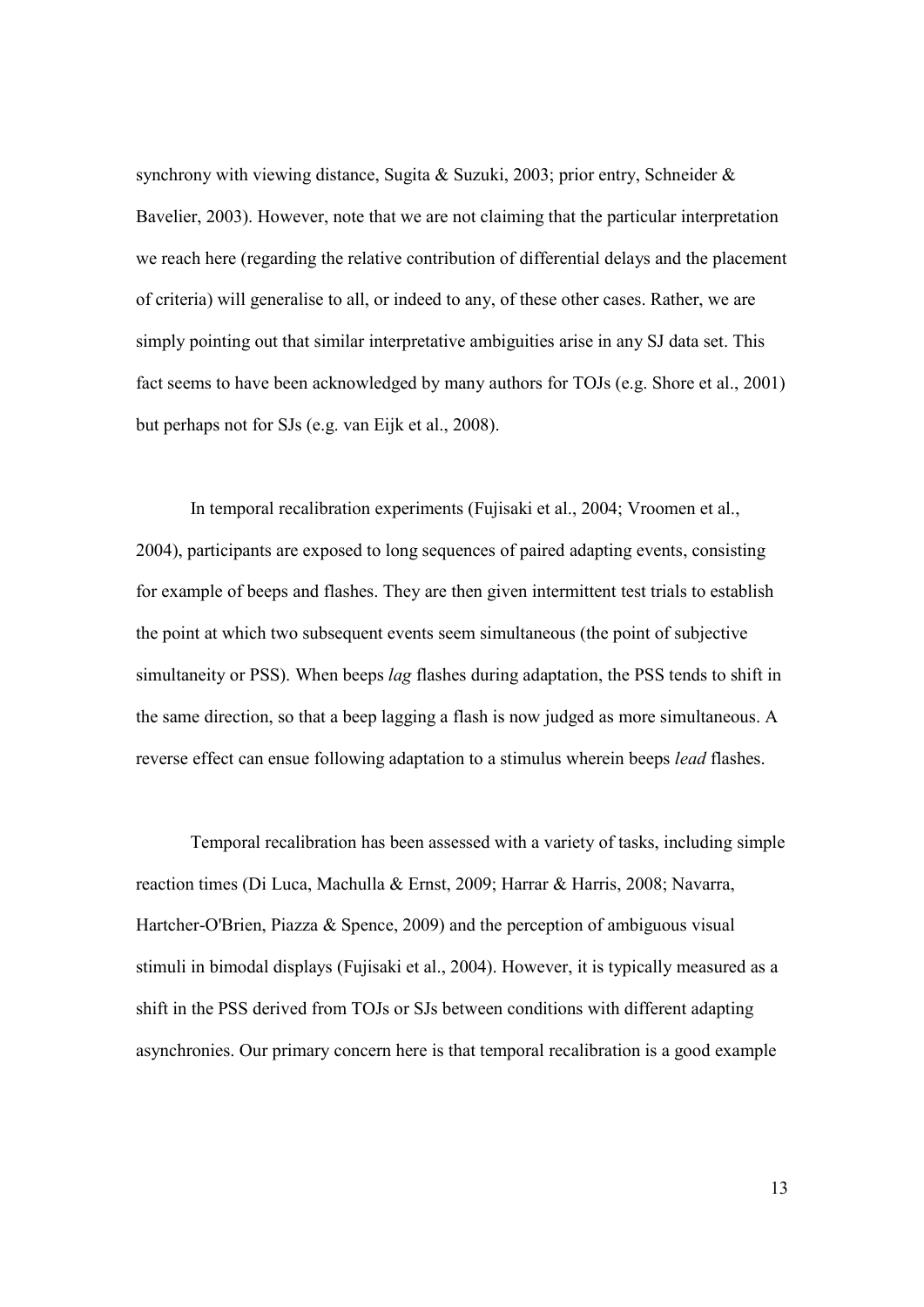of a phenomenon wherein a PSS shift across experimental conditions has been taken as evidence for altered neural processing times.

#### **Methods**

#### **Participants**

We tested 19 participants (five male, mean age  $= 21.8$ , SD  $= 2.5$ ) who took part in the experiment for a monetary reward. One participant had to be rejected because no reliable fit could be obtained in one or more conditions (see data analysis, below). This yielded a sample size of 18 (five male, mean age  $= 21.8$ , SD  $= 2.5$ ). The study was approved by the City University London psychology department's research ethics committee.

#### **Apparatus & Stimuli**

 The experiment was controlled by a PC sending digitised signals at 44100 Hz using a 12 bit A/D card (National Instruments DAQCard 6715). We confirmed the correct timing of output signals using a 20 MHz storage oscilloscope (Gould DSO 1604). Participants sat at a comfortable distance (~50 cm) from a computer monitor. A small speaker and a red light-emitting diode (LED) mounted in a vertical backing were positioned centrally and just in front of the monitor. Visual stimuli were 10 ms LED flashes (or 100 ms in the case of infrequent oddball stimuli presented during adaptation). Auditory stimuli were 10 ms 1000 Hz pure tones (or 100 ms in the case of oddball stimuli).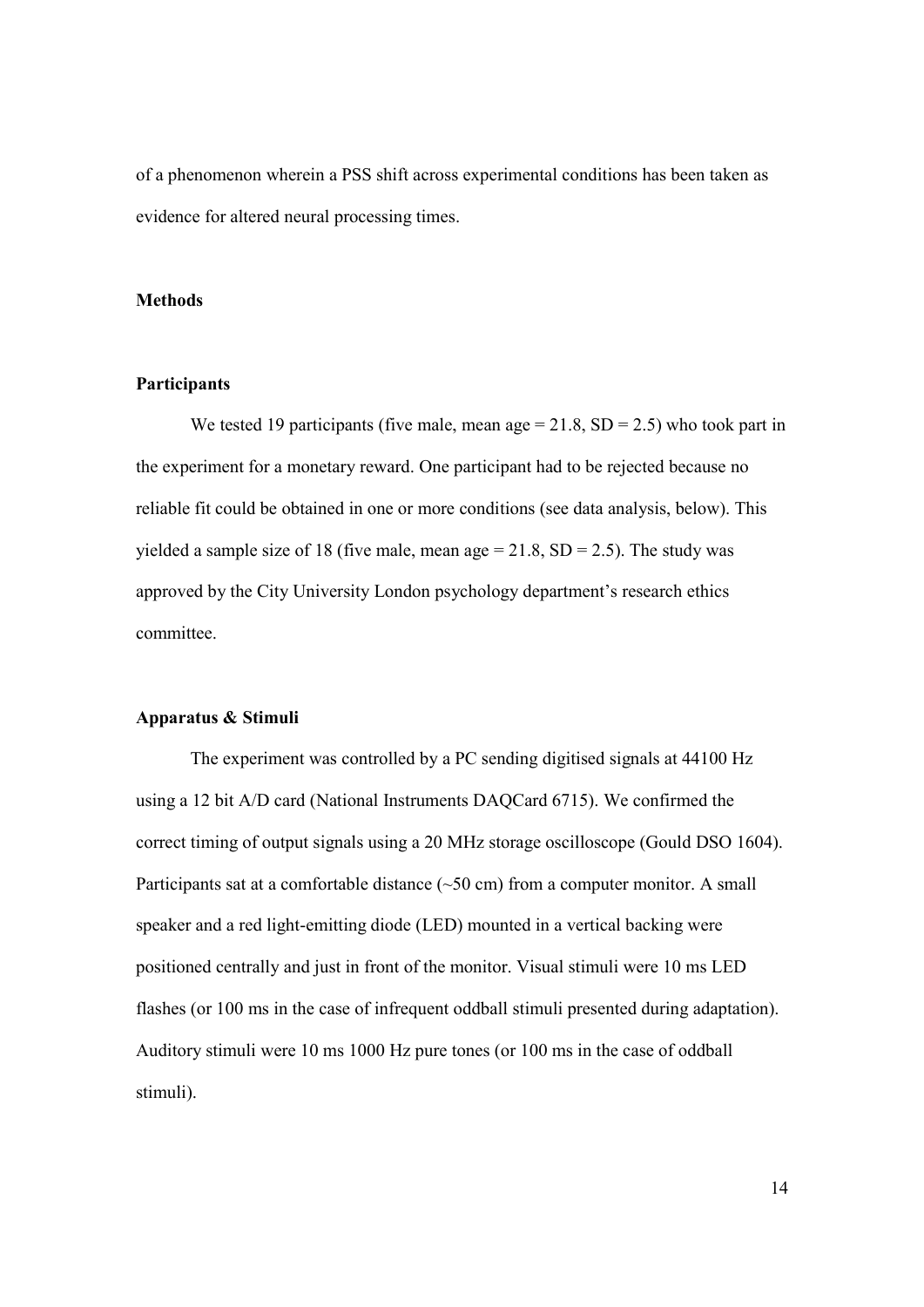#### **Procedure**

Each block of trials began with an adaptation phase containing  $200 \left( \sim 1 \text{ Hz} \right)$ presentations of audio-visual adaptation stimuli. In separate blocks (with a fixed order) adapting tones and flashes were either presented in physical synchrony (0 ms adaptors), with tones preceding flashes by 150ms (-150 ms adaptors), or with flashes preceding tones by 150ms (+150 ms adaptors). Also in separate blocks (with a counterbalanced order) adaptation stimuli were either presented at fixed times after the participant had pressed a mouse button, at variable times after the participant had pressed a mouse button, or while the participant passively viewed the display. Because this manipulation yielded no reliable main effects or interactions in a preliminary analysis, data from these latter conditions were pooled in order to improve the reliability of model fits. Each category of block was presented twice in succession, yielding a total of eighteen blocks of trials for each participant.

To ensure that participants attended to adapting stimuli, we included a secondary task. Adaptors were 90% standards (10 ms long tone and flash), 5% visual oddballs (10 ms tone, 100 ms flash) and 5% auditory oddballs (100 ms tone, 10 ms flash). Participants were required to say "oddball" whenever a long stimulus was detected, and this response was noted by the experimenter along with the adaptation trial (displayed for this purpose in the top left corner of the computer screen).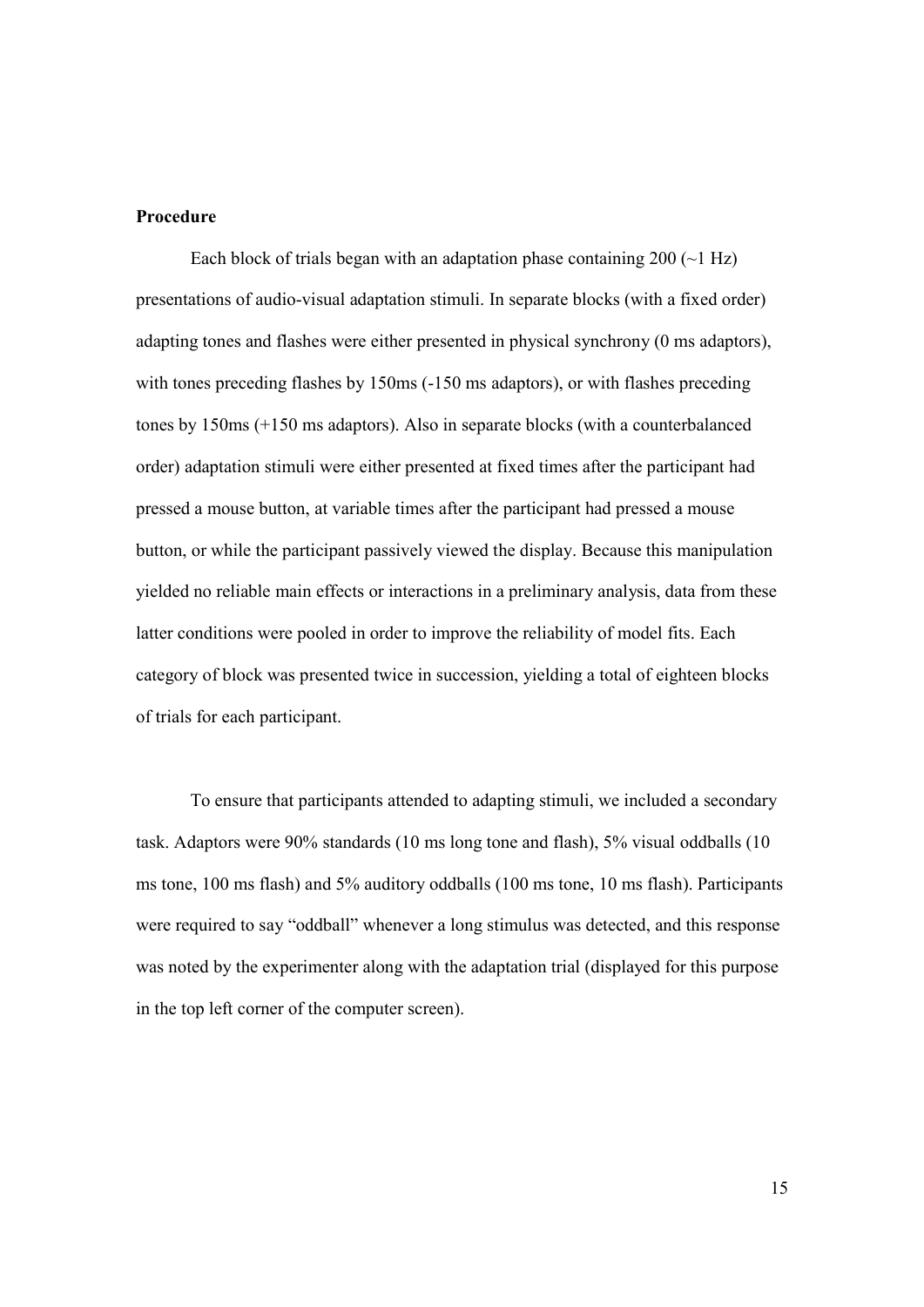Following adaptation (or top-up, see below), the entire screen turned red for two seconds to signal that a test trial was approaching. After a further pseudorandom delay of 1000-1500 ms, the LED flashed once. An auditory tone was also presented around this time, with an SOA of -450 to +450 ms relative to the flash. This SOA was varied from trial to trial. It was selected randomly from a condition-specific distribution. Each distribution was initially uniform, containing delay values from -210 to +210 ms in 30 ms increments, but was updated after each accepted trial according to the generalized Pólya urn model (Rosenberger & Grill, 1997) based on judgements made about temporal order (see below). Distributions could therefore expand to include delay values from -450 to +450 ms. This procedure produces a majority of values close to the point of subjective simultaneity.

 After each test stimulus presentation, a response window appeared on the screen and participants were invited to first complete an SJ ("did the flash and the beep seem like a single event?") and then a TOJ ("which came first, the beep or the flash?"). A cancel trial option was available in case the participant had been distracted, in which case the trial was added to the end of the block. Following their judgements, an on-screen message told participants to press the mouse button to initiate a top-up phase of adaptation. This was identical to the original adaptation phase, except that it contained only eight adaptors. Each block terminated after 35 test trials had been logged, generating 210 trials per adapting asynchrony condition.

#### **Data analysis**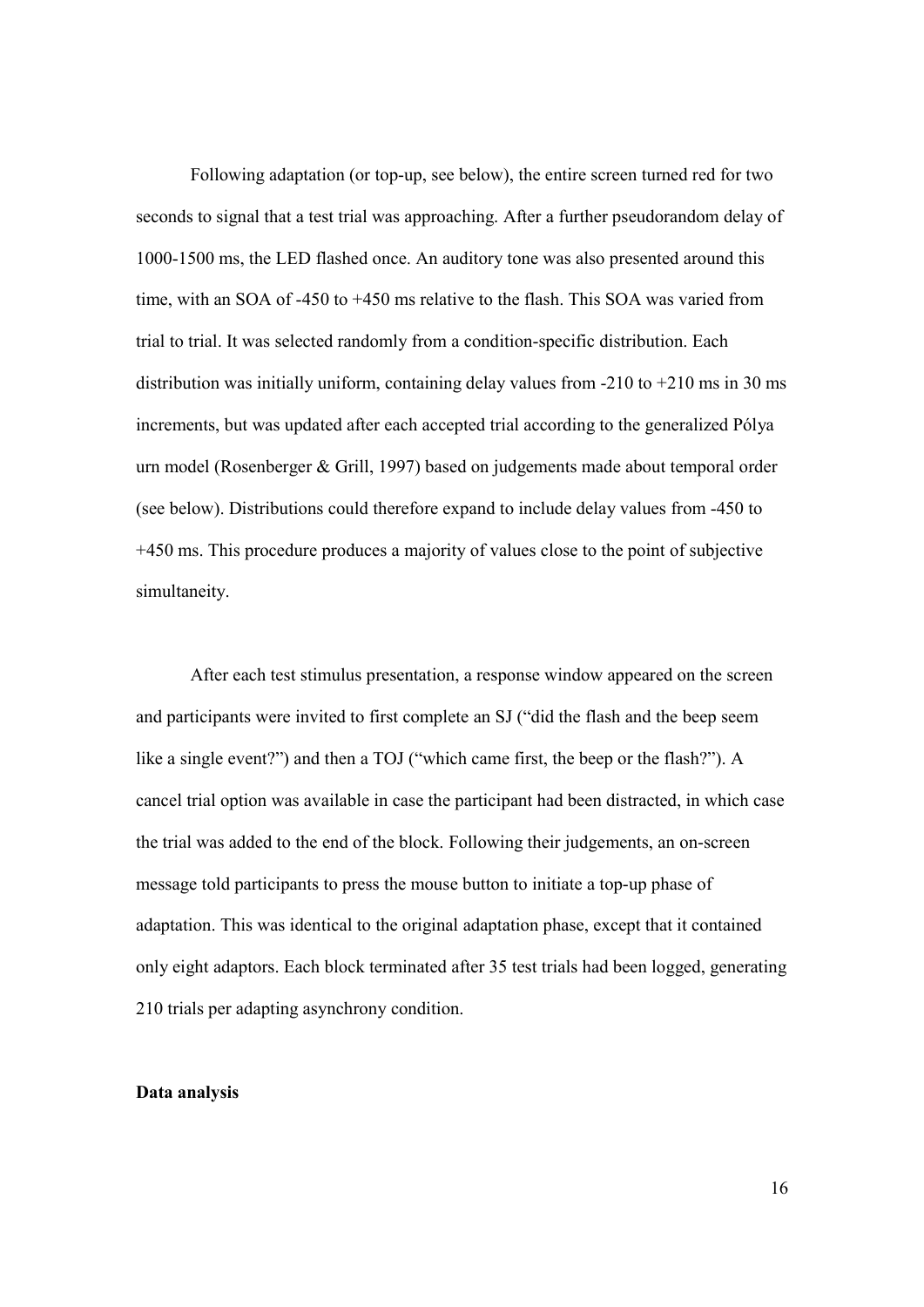Our first analysis was intended to test the sufficiency of the two-criterion SJ model outlined in the introduction. As first noted by Allan (1975) and developed by Ulrich (1987), the use of a third "simultaneous" category, in addition to the two order responses of a classic TOJ, permits the generation of two psychometric functions. One of the two psychometric functions is displaced along the SOA axis relative to the other. The relationship between these two functions can permit inferences about the judgement process – for example, about whether a two-criterion model is plausible. In fact, under the two-criterion SJ model, these functions should be identical to the two cumulative Gaussians from which a difference of cumulative Gaussian fit to SJ data can be obtained (see Schneider & Bavelier, 2003, appendix A.1 for a derivation).

For the current data, the leftmost function was estimated using the probability (P) of judging the stimuli as both successive (Su) and in the order sound then light (SL). An increasing function was required, and was calculated as 1 – p(SL∩Su). This function relates to the boundary between judging that the sound preceded the light and that the two stimuli were simultaneous, i.e. the low boundary. The rightmost function was estimated as p(LS∩Su). This function relates to the boundary between judging stimuli as simultaneous and judging that the light preceded the sound, i.e. the high boundary. The two-criterion SJ model implies that these two functions should be cumulative Gaussians with identical slopes, but displaced intercepts (Allan, 1975). However, a range of other relationships are possible if we relax the model's assumptions (Ulrich, 1987). We therefore fitted these joint probabilities with cumulative Gaussians using the psignifit toolbox version 2.5.6 for Matlab (see http://bootstrap-software.org/psignifit/). This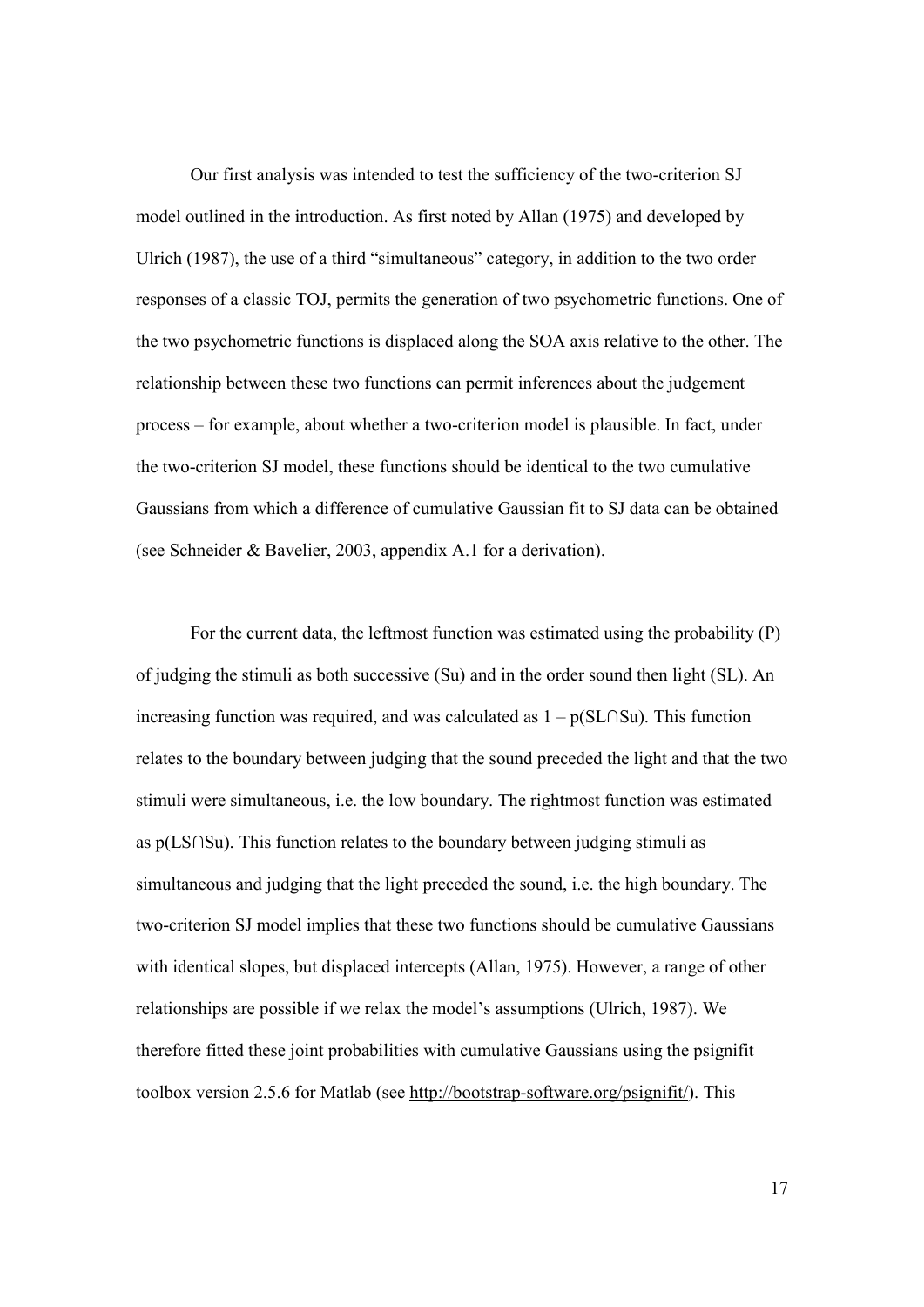implements a maximum-likelihood method, as described by Wichmann and Hill (2001). Judgement uncertainty was estimated as the difference between the SOA values that yielded probabilities of 0.5 and 0.84. We rejected one participant because the range of SOAs tested was insufficient to form a reasonable estimate of both the low and high boundaries (the data included only a single trial more extreme than the estimated boundary for three out of six estimates).

As outlined in the results section below, this first analysis suggested that we should permit noise in the two boundaries/criteria in order to best fit these data. This allows for the position of each criterion to shift from trial to trial, rather than remaining fixed. Our second analysis therefore expanded our initial two-criterion SJ model to fit a function of the form:

(1) P "simultaneous" = 
$$
\Phi(B_{High}, \Delta t, \sigma_{High}) - \Phi(B_{Low}, \Delta t, \sigma_{Low})
$$

Where  $\Phi(B_{Low}, \Delta t, \sigma_{Low})$  denotes a cumulative Gaussian (identical to the integral of a Gaussian distribution from negative infinity to point  $B_{Low}$ , the low boundary), with parameters  $\Delta t$  (i.e. the SOA) and  $\sigma_{Low}$ . This final parameter represents:

(2)  $\sigma_{Low} = \sqrt{\sigma_{AD}^2 + \sigma_{BLow}^2}$ 

Where  $\sigma_{AD}^2$  is the variance of the difference distribution for central arrival times of flashes and beeps (i.e.  $\sigma_{\text{Flash}}^2 + \sigma_{\text{Beep}}^2$ ) and  $\sigma_{\text{BLow}}^2$  is the Gaussian trial-to-trial variance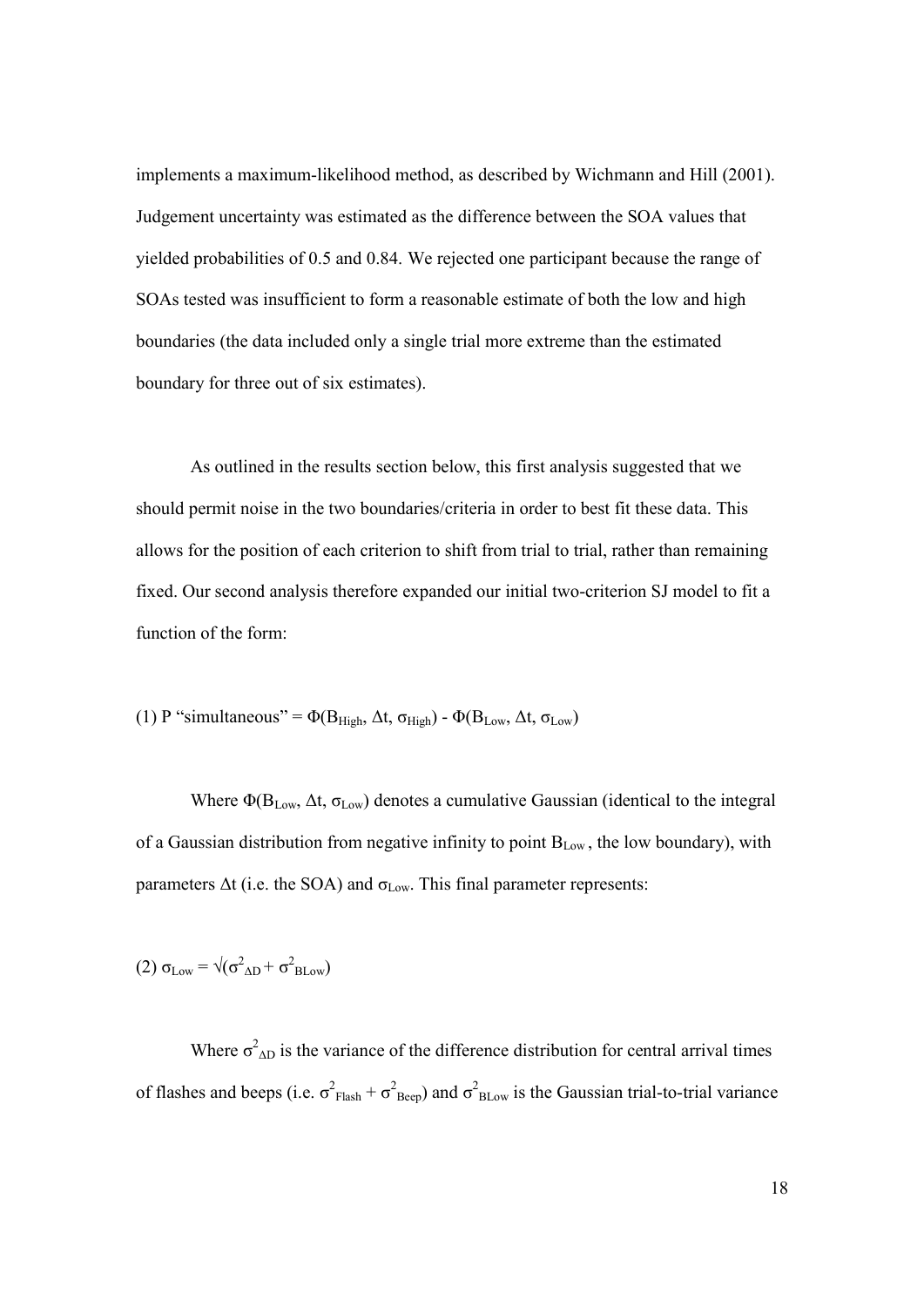in the placement of the low boundary (or equivalently , the low criterion). Note that the first part of Equation 1 can be unpacked in identical fashion, replacing references to the low boundary with references to the high boundary.

In order to gain maximum benefit from our dual SJ and TOJ questions, we fitted simultaneity data using Equation 1, whilst simultaneously fitting the leftmost and rightmost functions (based only on TOJs for trials judged successive, as outlined for analysis one) to the component cumulative Gaussians of the simultaneity fit (the low boundary and high boundary components respectively). Hence the same two curves had to fit both the order data (from successive trials) and the simultaneity data. This approach makes full use of a ternary division of responses (sound-first/simultaneous/light-first), ensuring that the fit of the model will be made worse when trials judged successive are then assigned the wrong order. A maximum-likelihood fit was obtained using the Nelder-Mead simplex algorithm (Nelder & Mead, 1965; O'Neill, 1971). The fit yielded four parameters: The two boundaries (which can be averaged to provide an estimate of differential delay under the triggered moment model, or alternatively interpreted as limits on the differential delay in our preferred interpretative scheme) and two measures of judgement variability,  $\sigma_{Low}$  and  $\sigma_{High}$ .

The two derived measures of judgment variability ( $\sigma_{Low}$  and  $\sigma_{High}$ ) reflect three sources of noise: Sensory noise associated with the incoming stimuli, and two further sources of noise reflecting variability in the placement of the low and high criteria. We cannot uniquely estimate all three sources, but we can derive two useful measures from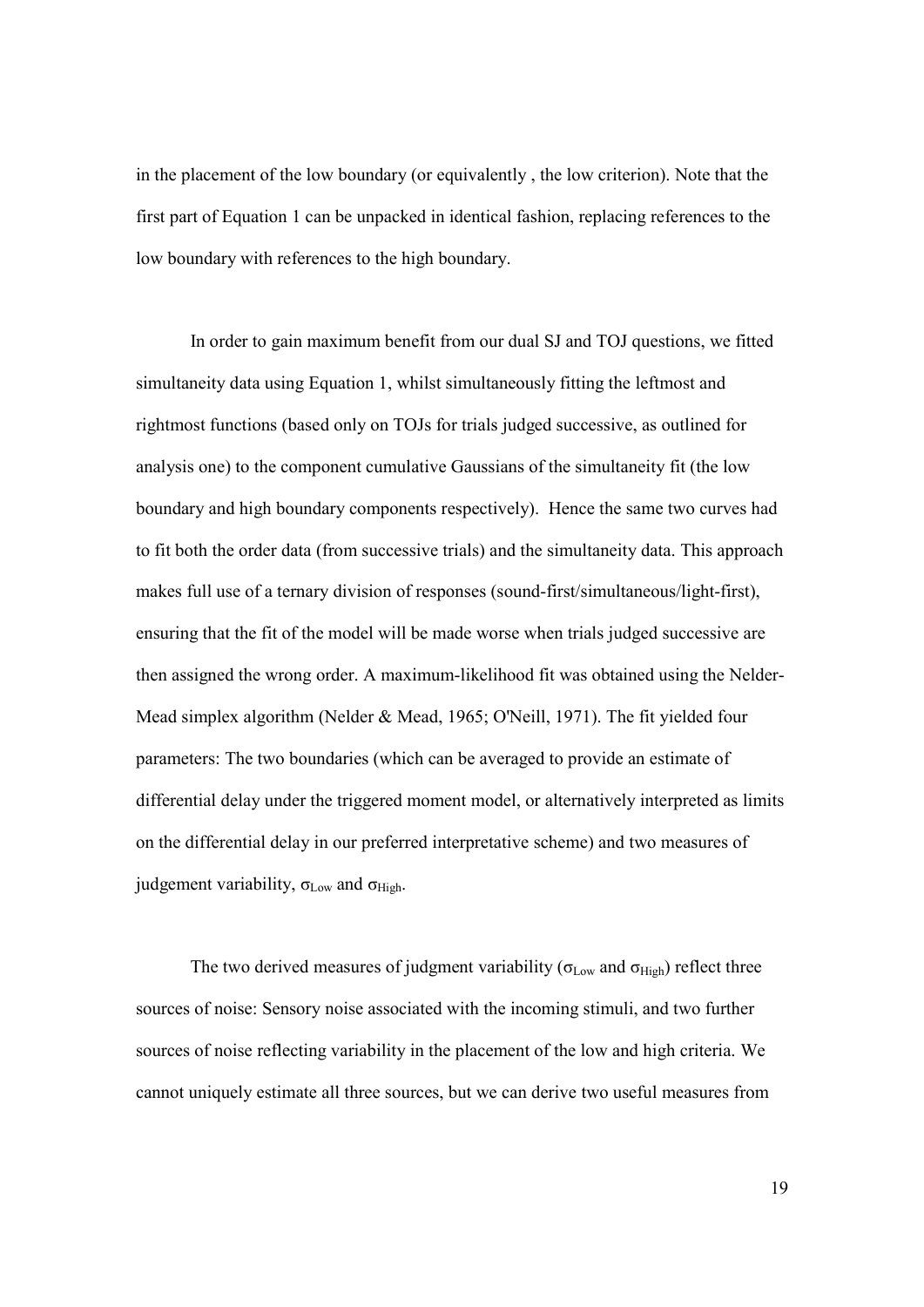our parameters. First, we can estimate an upper limit on the sensory noise (equal to the smaller of  $\sigma_{Low}$  and  $\sigma_{High}$ ). Second, we can estimate the difference in trial-to-trial variance between high and low criteria (equal to  $\sigma^2$ <sub>High</sub>  $\sigma^2$ <sub>Low</sub>). Here, a positive value indicates that participants are more variable in the placement of their criterion when sounds follow lights than vice versa.

To complete our second analysis, we recorded the deviance of the model fit for each participant and condition, and then performed a second fit in an identical manner, but using a simpler model without noisy criteria. Deviance is an appropriate measure of goodness of fit for maximum-likelihood fits (Wichmann & Hill, 2001). Because the two models are nested, we can predict how much deviance should improve with the addition of a single parameter (it should follow a chi-squared distribution with one degree of freedom; Wichmann & Hill, 2001). This provided an extra test regarding the appropriateness of the more complex model.

## **Results**

 $\overline{a}$ 

#### *Analysis One.*

 We recorded both TOJs and SJs, on every test trial. Combining TOJs and SJs permits us to measure two functions<sup>1</sup> (Allan, 1975; Ulrich, 1987). The leftmost function

 $<sup>1</sup>$  In fact, three functions can be derived: The leftmost and rightmost functions we describe here, which</sup> quantify TOJs on trials judged successive, and the classic TOJ function that quantifies TOJs on all trials (which would be expected to lie somewhere between the leftmost and rightmost functions). We have not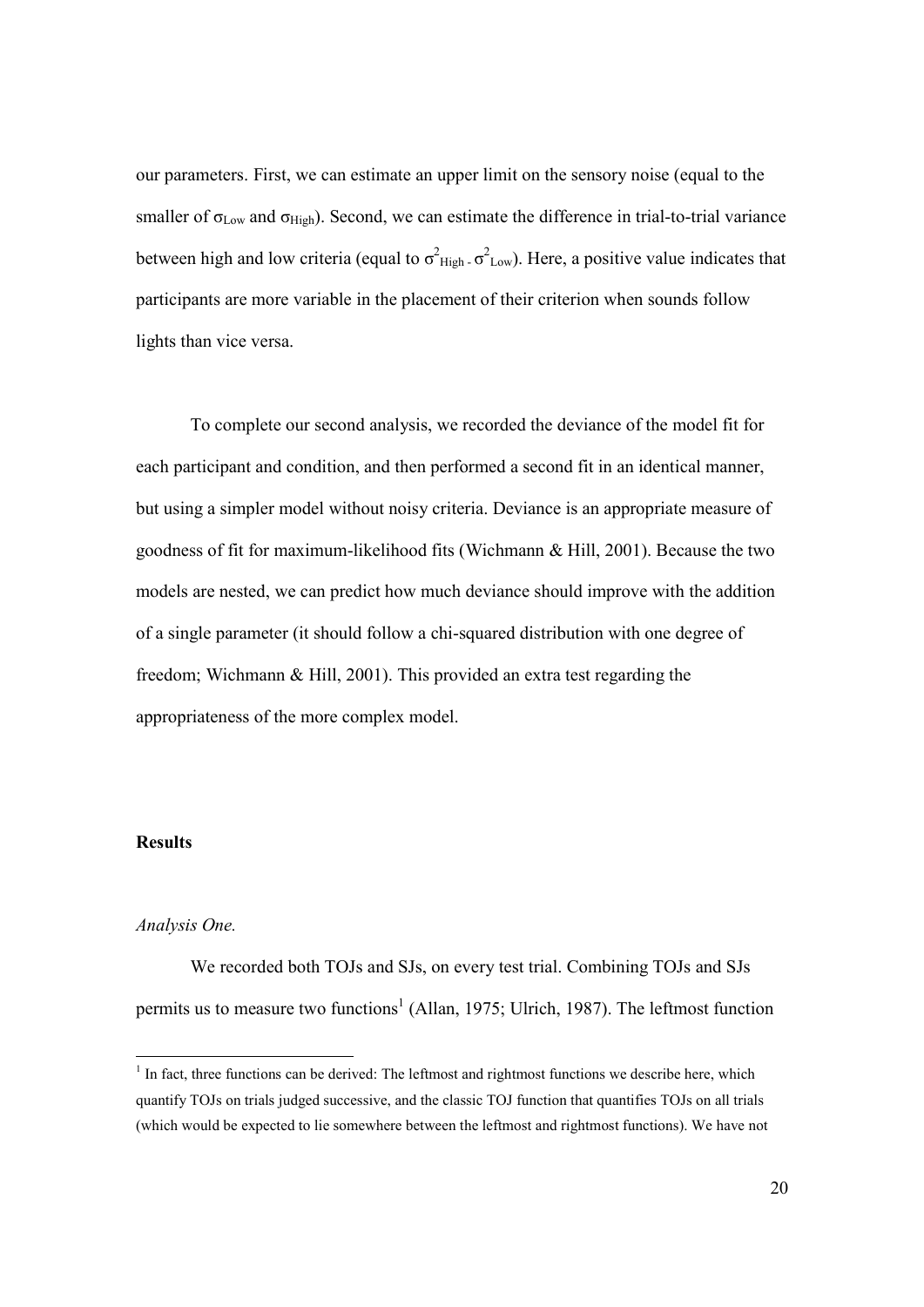relates to the boundary between judging that the sound preceded the light and judging that the two stimuli were simultaneous, while the rightmost function relates to the boundary between judging stimuli as simultaneous and judging that the light preceded the sound.

Figure 6 parts A-C show examples of these functions for one participant. The two-criterion SJ model suggests that both functions should be cumulative Gaussians of identical slope (Allan, 1975). However, this model forms part of a larger class of model termed "general threshold models" (Ulrich, 1987, pp. 225) which share the assumption of noise in perceptual latencies but make less restrictive assumptions about the shape of noise distributions and, in particular, the presence or absence of criterion noise. For simplicity, we retained the notion of Gaussian noise and fitted our leftmost and rightmost function with cumulative Gaussians. As previously noted, noiseless (i.e. identical from trial to trial) criteria imply parallel functions, because sensory noise is present in equal measure regardless of the placement of the criterion. However, differential noise in the two criteria can give rise to functions with different slopes (Ulrich, 1987). We therefore obtained a measure of judgement uncertainty from our fitted functions (proportional to the inverse slope) to assess the need to include criterion noise.

made use of the classic function because many of our participants opted not to guess temporal order on trials they judged as simultaneous, instead making a consistent response that rendered the classic TOJ function almost identical to one or other of the leftmost and rightmost functions. This means that the classic function has little additional capacity to discriminate between different models. TOJ data on trials judged simultaneous have therefore essentially been discarded and are not treated in any of our analyses, making our data set identical to that obtained from a ternary response (i.e. sound first/simultaneous/light first).

-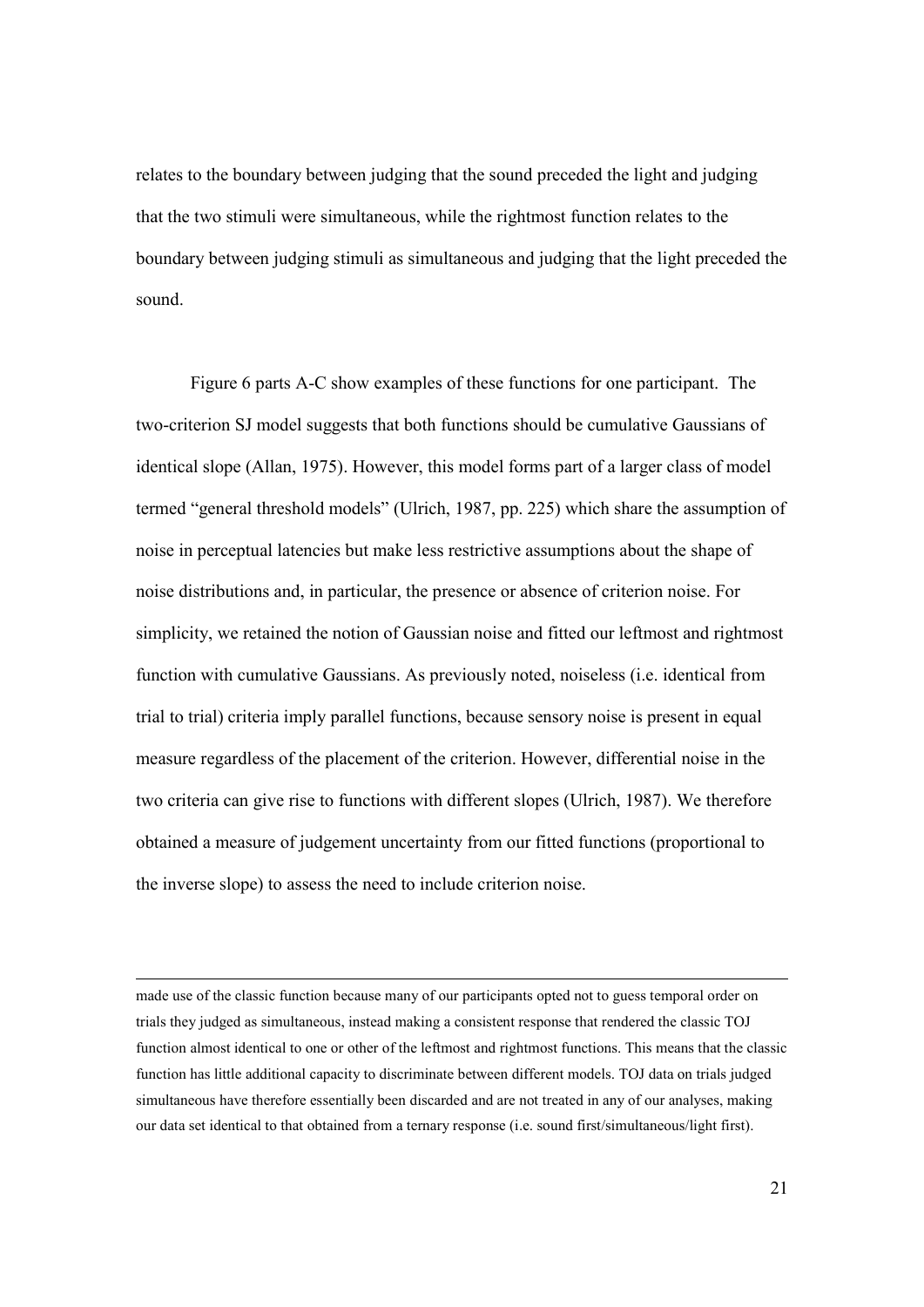Figure 6 part D shows the mean judgement uncertainty across participants for leftmost and rightmost functions at each adaptor asynchrony. The rightmost function shows consistently higher judgement uncertainty (i.e. a consistently shallower slope) than the leftmost function. These data were subjected to a 2 (function: leftmost versus rightmost) x3 (adaptation: -150, 0, +150 ms) repeated-measures ANOVA, which revealed a main effect of function ( $F = 5.3$ ,  $df = 1$ , 18, p = 034; leftmost mean = 88ms, rightmost mean = 110 ms). There were no other reliable effects, although the interaction approached significance ( $F = 3.1$ ,  $df = 1.8$ , 33.0,  $p = 0.065$ ) suggesting differences may have been greater following  $-150$  and  $+150$  ms adaptation. It seems that participants may have had difficulty maintaining a consistent strategy for judging when simultaneity gave way to successiveness across trials.

#### *Analysis two*

 Because the leftmost and rightmost functions differed reliably in our first analysis, we developed the two-criterion SJ model into a two-noisy-criterion SJ model, with the addition of separate sources of Gaussian trial-to-trial noise in the placement of the two criteria. We fitted this model to each participant's data for each adaptor asynchrony. We also performed an identical fit for the simpler two-criterion SJ model. We then recorded the deviance of the fit for the two-noisy-criterion SJ model and compared it with the deviance of the fit (to the same data sets) for the simpler two-criterion SJ model. If the models have similar predictive power we should expect the decrease in deviance to exceed 3.84 only 5% of the time. The mean decrease in deviance was 9.11, 6.69 and 8.49 for the -150, 0 and 150 ms adaptor asynchronies respectively, with 34/54 individual fits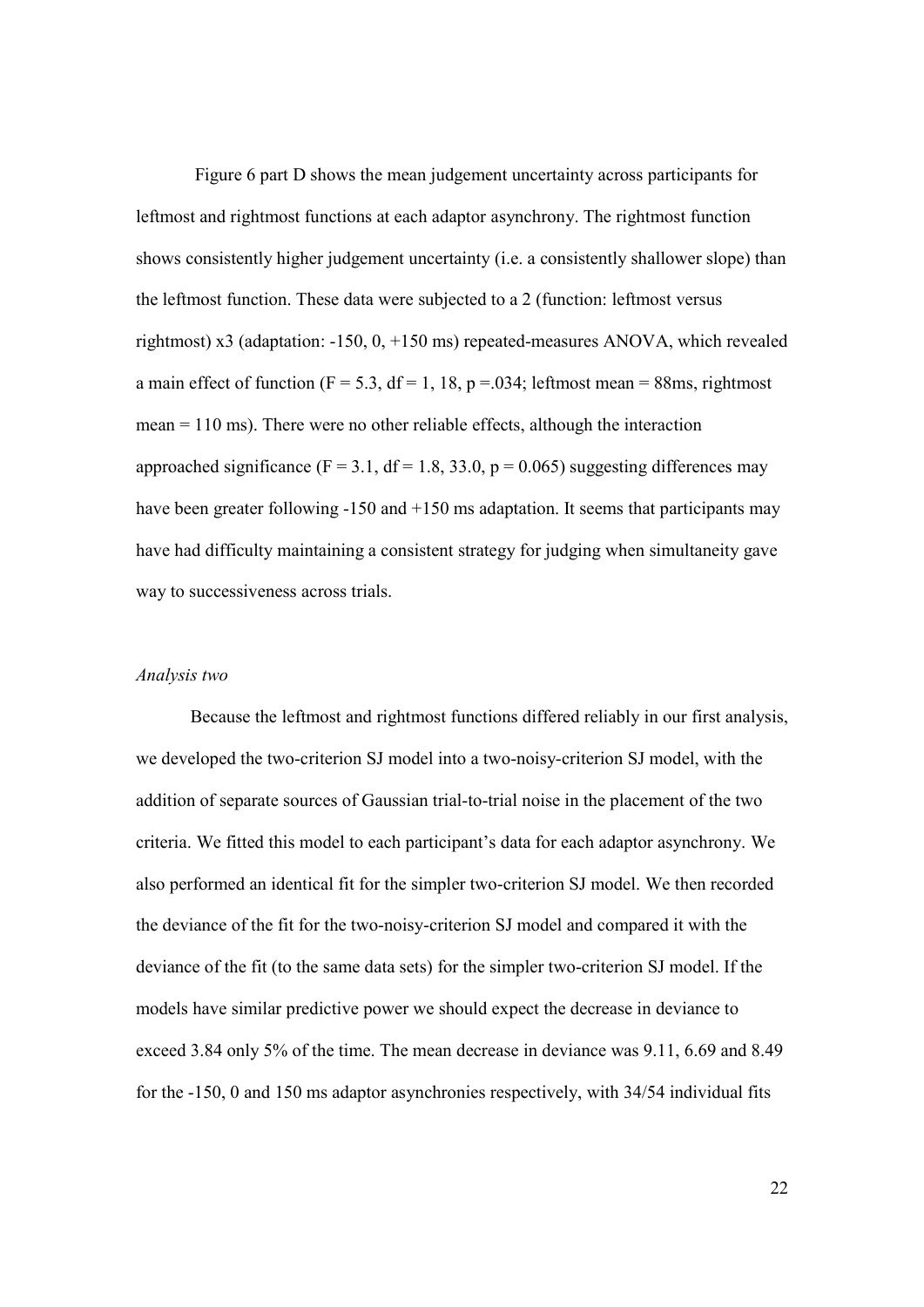exceeding the critical 5% value. This reinforces our first analysis, suggesting that an extra term included to help capture criterion noise was a justified addition to the original model.

With this finding in mind, we adopted the two-noisy-criterion model in order to assess how performance changed across the three adaptation conditions. Figure 7 parts A-C shows example data and fits for one participant (the same participant whose data are shown in Figure 6). The derived dependent variables of interest are the positions of the two boundaries (Figure 7 parts D and E), the upper limit on sensory noise (Figure 7 part F), and the difference in criterion variance (Figure 7 part G).

 The low boundary represents the objective SOA at which participants changed from sound-first responses to simultaneous responses. Not surprisingly, it is generally negative (i.e. at an SOA where sounds preceded lights). It shifted further in a negative direction following -150 ms adaptation (where adapting sounds preceded lights) but was similar for 0 ms (synchronous adaptation) and +150 ms adaptors (where adapting sounds followed lights). A one-way repeated-measures ANOVA showed a significant effect of adaptor asynchrony (F = 14.4, df = 1.6, 27.8, p < 0.001), with follow-up tests showing significant differences between the -150 ms condition and both the 0 ms ( $p < 0.001$ ) and  $+150 \text{ ms}$  ( $p < 0.001$ ) conditions. In contrast, the high boundary (where participants partitioned simultaneous and flash-first responses) was generally positive, and became more positive following +150 ms adaptation, being similar for 0 ms and -150 ms adaptors. Again, an ANOVA showed a significant effect of adaptor asynchrony ( $F = 3.4$ ,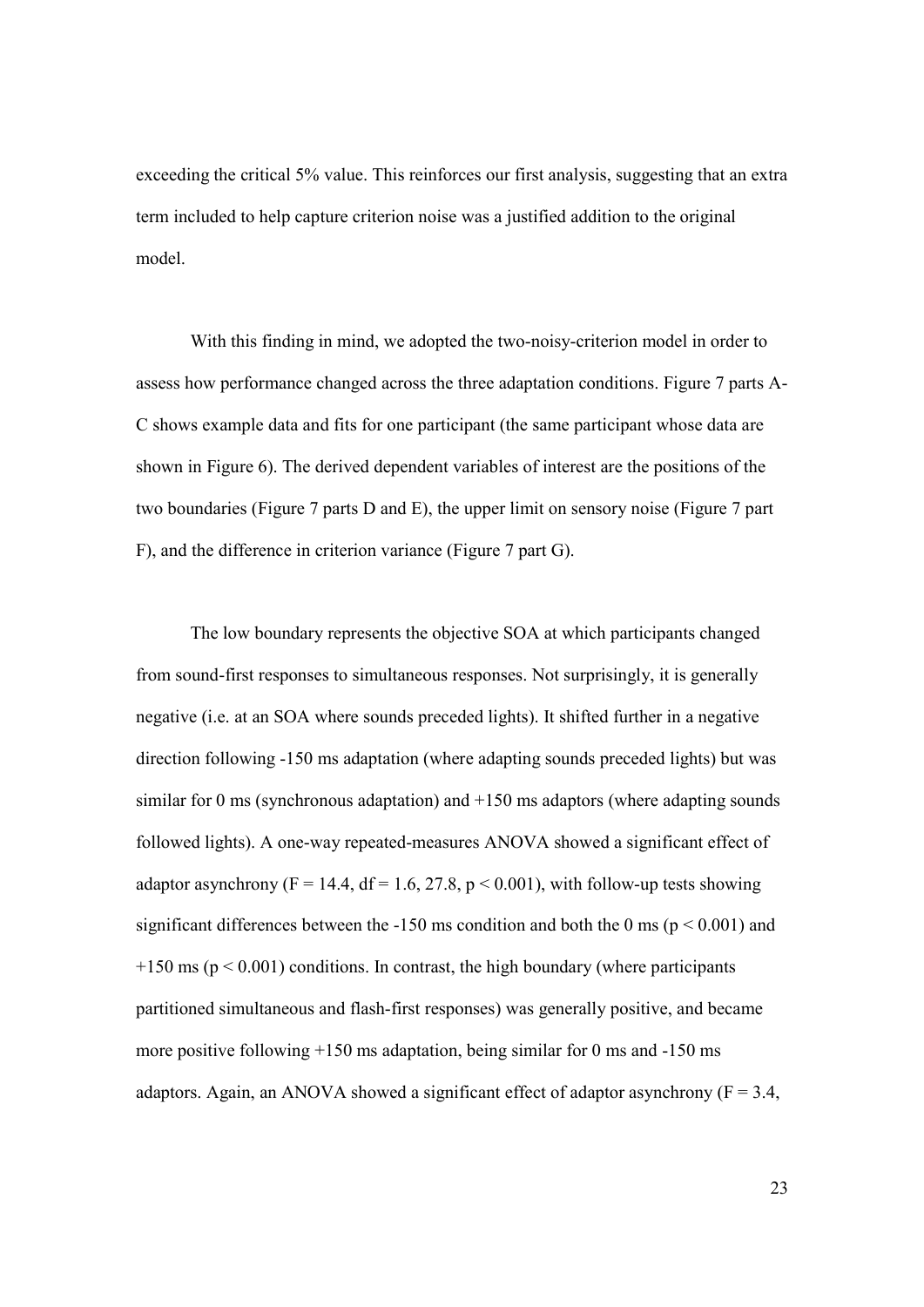$df = 1.9$ , 32.9,  $p = 0.045$ ), with follow-up tests this time showing significant differences between the +150 ms condition and the -150 ms condition conditions ( $p = 0.012$ ), although the difference between the  $+150$  ms condition and the 0 ms condition only approached significance ( $p = 0.099$ ).

We have presented our data in terms of the placement of two boundaries. Under this analysis it looks as though the criterion for judging simultaneity was relaxed (i.e. shifted to larger absolute SOAs) exclusively on trials where stimuli arrive in the same order as that experienced during concurrent adaptation. This is the interpretation we favour. A more typical way to plot these data would be to adopt additional assumptions (either explicitly, e.g. based on the triggered moment model, or otherwise) and thus present a PSS at the midpoint of the two boundaries. A quick calculation tells us that in this case the PSS would shift in the direction of the adapting asynchrony, as is commonly found in studies of temporal recalibration (PSS = 10, 24 & 33 ms for -150, 0 & +150 ms adaptor asynchronies respectively). For completeness, the mean criterion extent (relative to the PSS) should also be reported in such an analysis. Here it would grow slightly following -150 ms and +150 ms adaptation compared to the 0 ms condition (criterion extent = 132, 123 & 129 ms for -150,  $0 \& +150$  ms adaptor asynchronies respectively). Hence one interpretation of the data presented in Figure 3 is that adaptation has led to a change in differential neural delays, along with the adoption, consciously or otherwise, of a looser criterion for simultaneity. Indeed, there are a number of ways in which a change in the differential delay alongside shifts in one or both criteria might yield our result.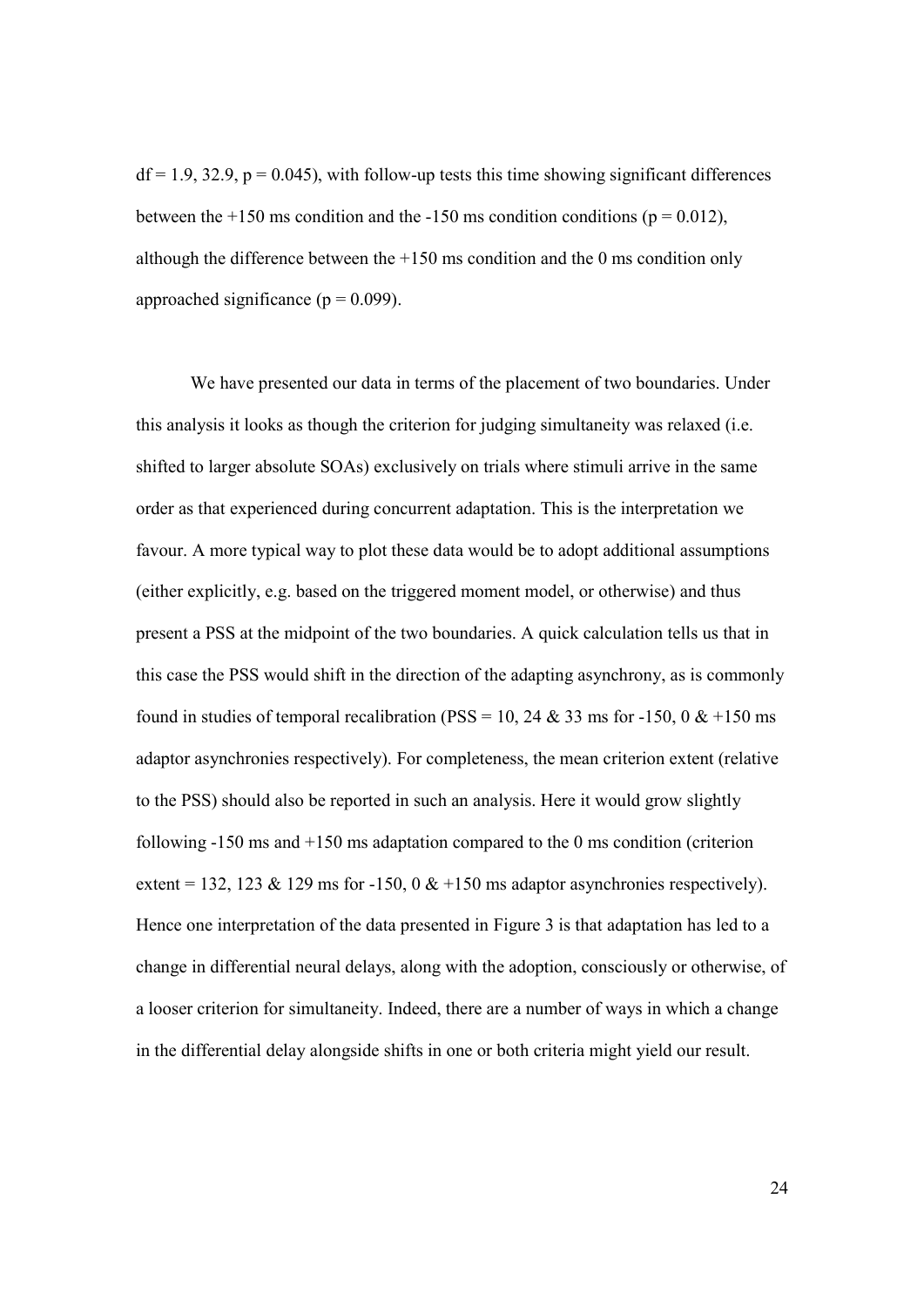However, the single criterion shift interpretation is more parsimonious, as we will develop in our discussion.

 We also looked at sensory and criterion noise. In this study sensory noise would not be expected to vary between adaptation conditions, and indeed the obtained values, which represent an upper limit on sensory noise, were very similar to one another with no reliable difference emerging (Figure 7 part F). Criterion noise could not be estimated separately for each criterion, but the difference in criterion variance between high and low criteria was available (Figure 7 part G). The generally positive values suggest that the high criterion may have been positioned with greater variability from trial to trial than the low criterion (i.e. the criterion shifted around more when sounds followed lights than vice versa). The difference across conditions approached significance ( $F = 3.1$ ,  $df = 1.6$ , 27.3, p= 0.069). This trend suggests that the high criterion may have shown greater variability relative to the low criterion following adaptation, particularly following positive adaptation (when the mean position of the criterion had also moved outwards).

#### **Discussion**

Here we have examined a phenomenon, audio-visual temporal recalibration (Fujisaki et al., 2004; Vroomen et al., 2004), wherein adaptation to asynchronous audiovisual inputs alters subsequent judgments of audiovisual timing. Our data suggest that when people are subjected to audiovisual adaptors with a particular temporal order, the criterion that demarcates judgements of simultaneity from judgements of successiveness for that same stimulus order is relaxed, shifting outward toward the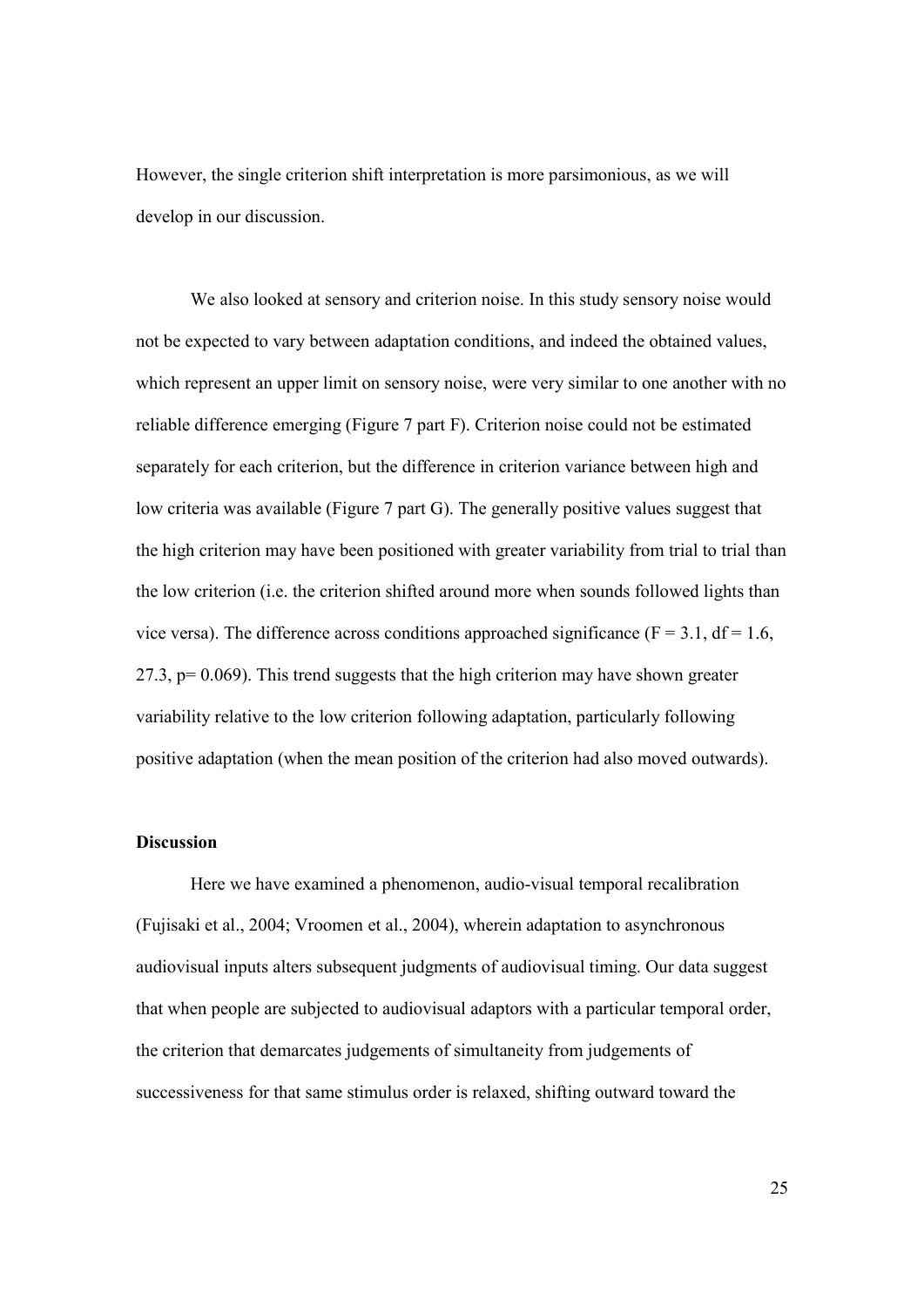adapted timing offset. For example, when exposed to light followed by sound, participants were more likely to judge light-then-sound pairs as simultaneous, but showed no tendency to judge sound-then-light pairs as *less* simultaneous than before. We also noted a tendency for this effect to be greater when adapting to sounds that lagged lights than when adapting to lights that lagged sounds.

#### *Realignment of modality timelines versus shifts in criteria*

 Our data are consistent with a shift in just one of two timing criteria following adaptation to asynchronous audiovisual inputs, specifically the criterion that generates judgements when stimuli arrive in the same order as the adaptors. We note that our data look rather similar to the group average data presented in one of the two original reports of temporal recalibration (Fujisaki et al., 2004). In that paper, and subsequent temporal recalibration studies, analyses were restricted to a consideration of the central tendencies of apparent audiovisual timing distributions. Here we have conducted more extensive analyses, establishing that such data can be accounted for via a model that assumes the existence of two timing criteria, of which only one is shifted post adaptation.

Unfortunately, on the basis of our data, it was impossible to unequivocally distinguish between a selective shift of just one timing criterion (as schematised in the change from Figure 4 part A to Figure 4 part G) and a change in the differential delay between vision and audition that is accompanied by a *smaller* outward shift of both criteria (i.e. a true realignment of sensory timelines *plus* a small symmetric relaxation of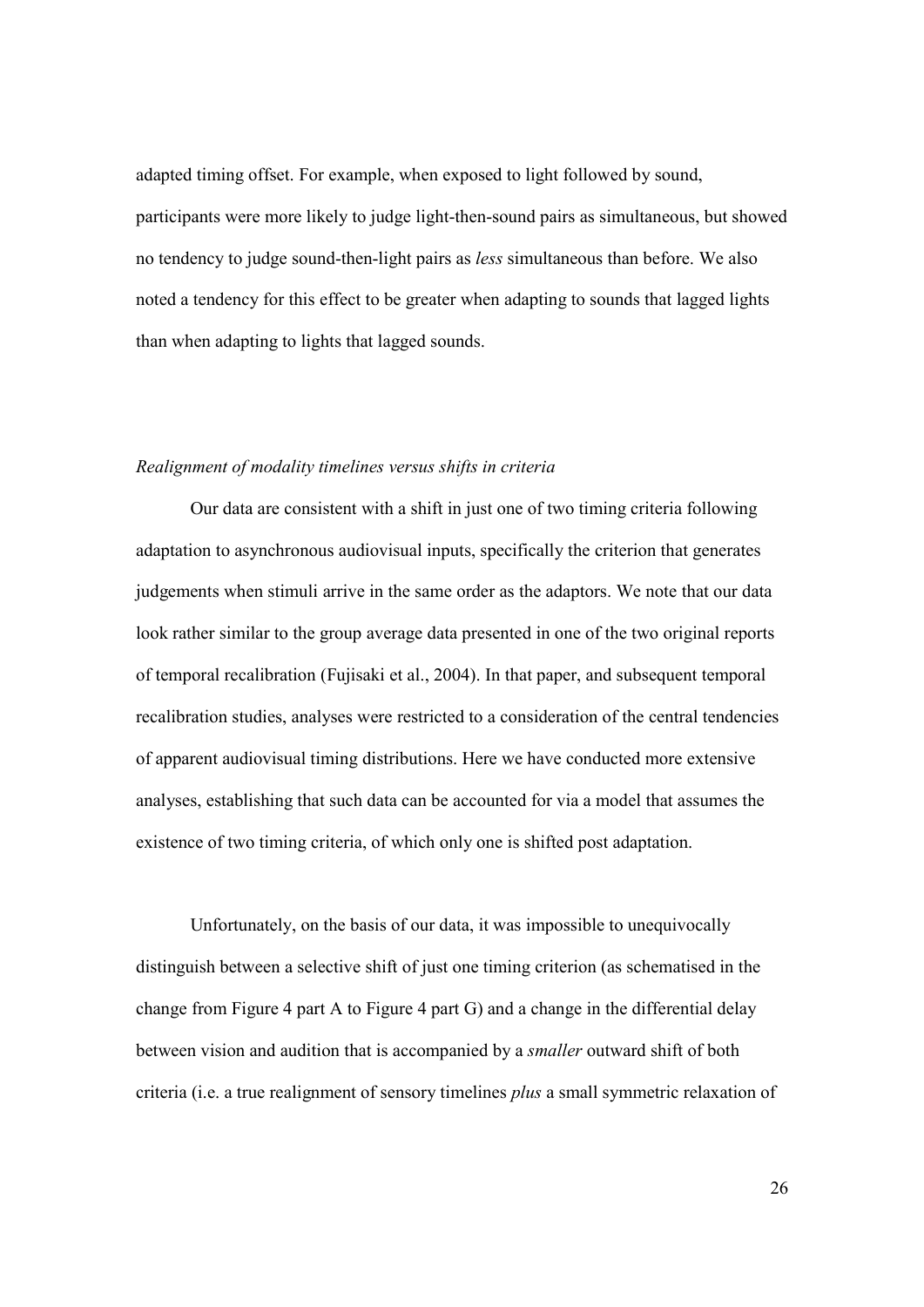timing criteria; Figure 4 part A versus F). This discrimination would only be possible if, post adaptation, one of the two boundaries (the transition points between perceived synchrony and asynchrony) were to shift *past* the unadapted position of the other boundary. For instance, in our study this could have happened if, post adaptation, the timing at which perceived successiveness (vision-then-audition) gave way to synchrony was shifted beyond the pre-adaptation timing at which perceived synchrony had given way to audition-then-vision successiveness. Note that this ambiguity in interpretation for SJ data is a central message that we wish to convey in this paper.

 We prefer to interpret our results as showing that the adaptation-dependent shifts we measured were confined largely to one of the two criteria, rather than encompassing a differential delay, for the following reasons. First, this account is more parsimonious: An equivalent account, encompassing a realignment of neural signals, would require that the realignment be accompanied by a symmetric relaxation of timing criteria (see Figure 4). Second, as outlined in Figure 3, the temporally-smeared neural representations of transient sensory events dictate that criterion shifts are plausible. Third, criterion shifts along a low-pass filtered neural response imply a fairly tight limit on recalibration magnitude, as the criterion cannot reasonably be placed outside the boundaries of the neural response. This is consistent with the fact that temporal recalibration has never been found to approach the magnitude of the adapting asynchrony, but is rather much smaller. Fourth, temporal recalibration is almost invariably tested in a blocked design, which is likely to give scope for criterion shifts. Finally, seemingly high-level factors, such as the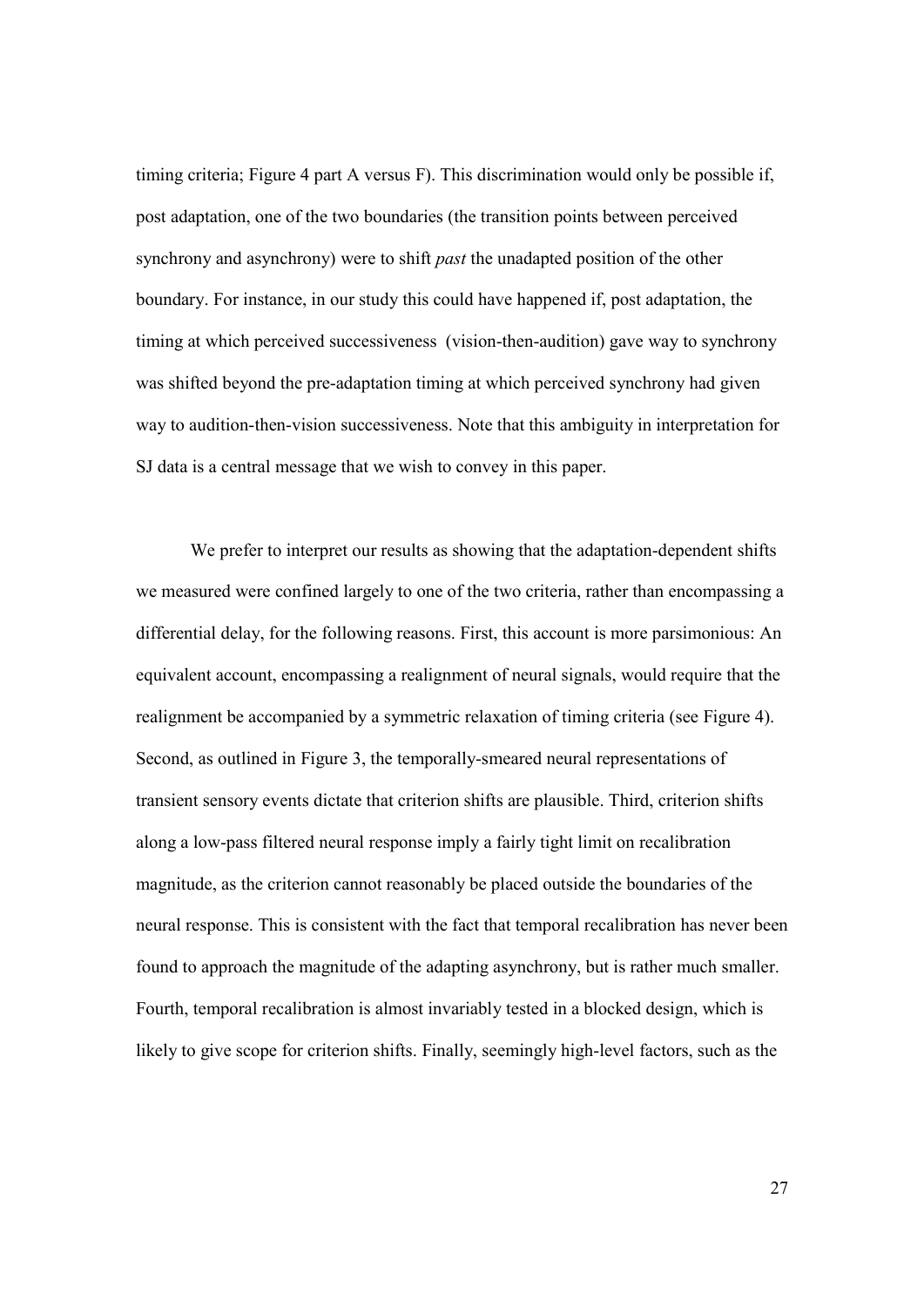allocation of attention, can affect recalibration magnitude (Heron, Roach, Whitaker & Hanson, 2010).

 Of course, none of the arguments described above are decisive. Against them must be weighed the following consideration at least: Recalibration can be observed using tasks other than simultaneity judgements, including temporal order judgements, simple reaction times, and the stream-bounce illusion (e.g. Di Luca et al., 2009; Fujisaki et al., 2004; Hanson, Heron & Whitaker, 2008; Harrar & Harris, 2008; Navarra et al., 2009). However, all of these tasks also involve criterion settings, even the apparently implicit judgements in the multimodal bounce-stream illusion (Grove et al., 2009).

One should also keep in mind that the interpretations we have discussed are only valid in the context of the model we have been considering (which is examined in more detail below). However, we consider this an improvement over drawing conclusions without any model at all. It is likely that by making the model more complex, we could have given it a greater capacity to explain the data via either differential delays or criterion shifts. For example, we have considered only a simple additive transformation between objective SOAs and subjective SOAs in order to model a differential delay. If we permitted a non-linearity in this transformation (e.g. a gain below 1.0 applied only to SOAs on the adapted side, so that they seem subjectively decreased in magnitude), it might provide an alternative account of the recalibration we observed without recourse to changes in the criterion<sup>2</sup>. However, we would first want to demonstrate that such an

<sup>&</sup>lt;sup>2</sup> We thank an anonymous reviewer for this suggestion.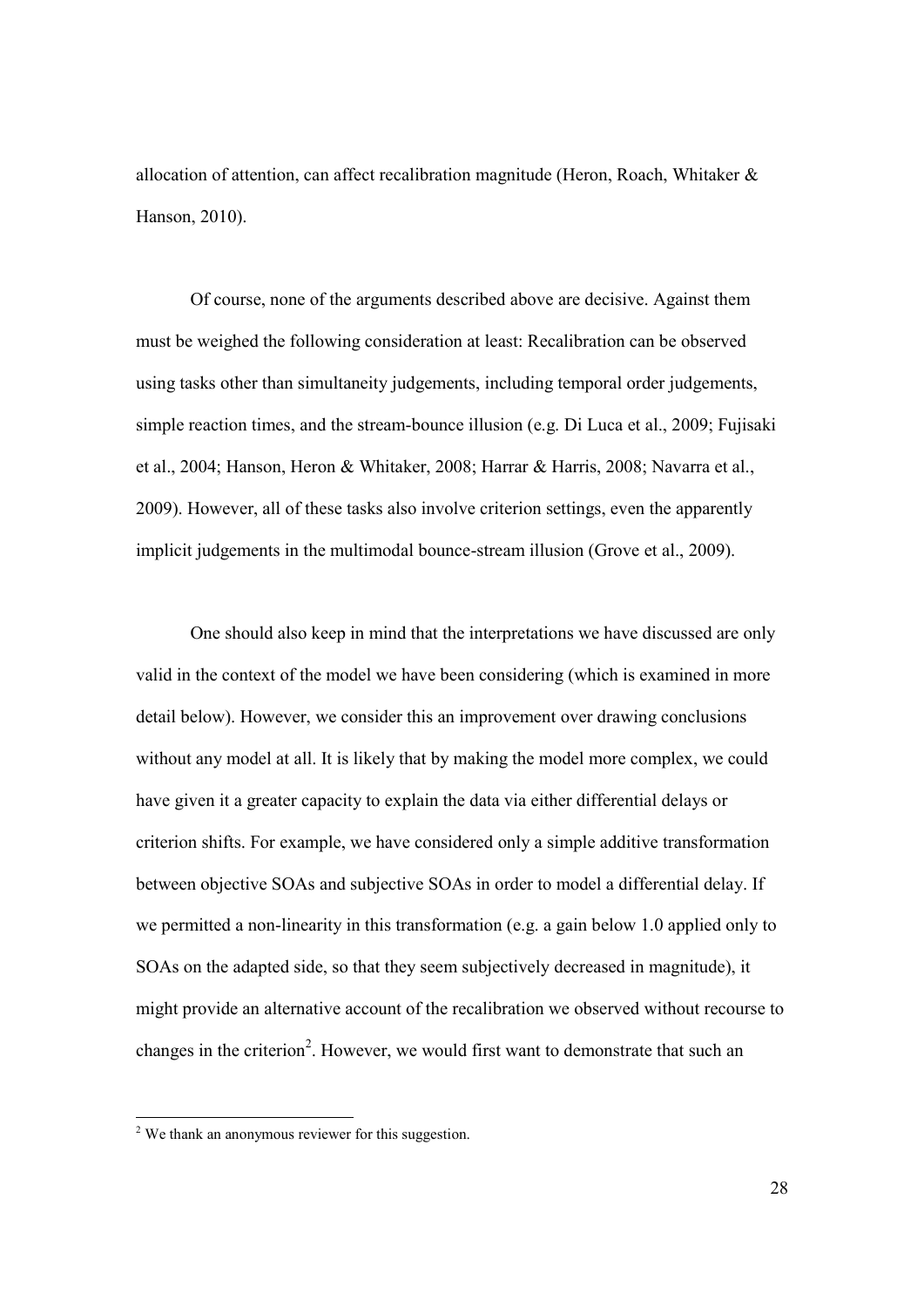increase in model complexity was justified by some feature of the experimental data or physiology.

A final interpretative issue arises because of the specific task we have used in this study. We used a combination of a SJ and a TOJ, one after the other, which we have effectively transformed into a ternary judgement for analysis (by ignoring TOJ data on trials judged simultaneous). It is possible that when participants must keep two questions in mind, they behave in a different way to when they must judge only one thing (see Alan, 1975, for a direct comparison). Hence it might be interesting to apply our analysis to a data set where only SJs were made, to check whether the same pattern emerges (we suspect that it would). Many of our participants seemed to translate the two tasks into a single ternary judgement (evidenced by a very consistent order judgement on trials judged simultaneous), but some participants did attempt to indicate order within the simultaneity zone. We note that the model we use here would have no problem dealing with above-chance performance in the simultaneity zone (because different criteria may be used for SJs versus TOJs). Such data would only be paradoxical under a more constrained model in which the SJ criteria are taken to reflect some kind of hard limitation, such as the time spent processing the first signal (Alan, 1975).

### *Two noisy criteria for judging simultaneity*

 Our modelling began with a version of the general independent channels model (Sternberg & Knoll, 1973) employing a deterministic decision rule (Baron, 1969; Gibbon & Rutschmann, 1969) based on the placement of two criteria for judging simultaneity and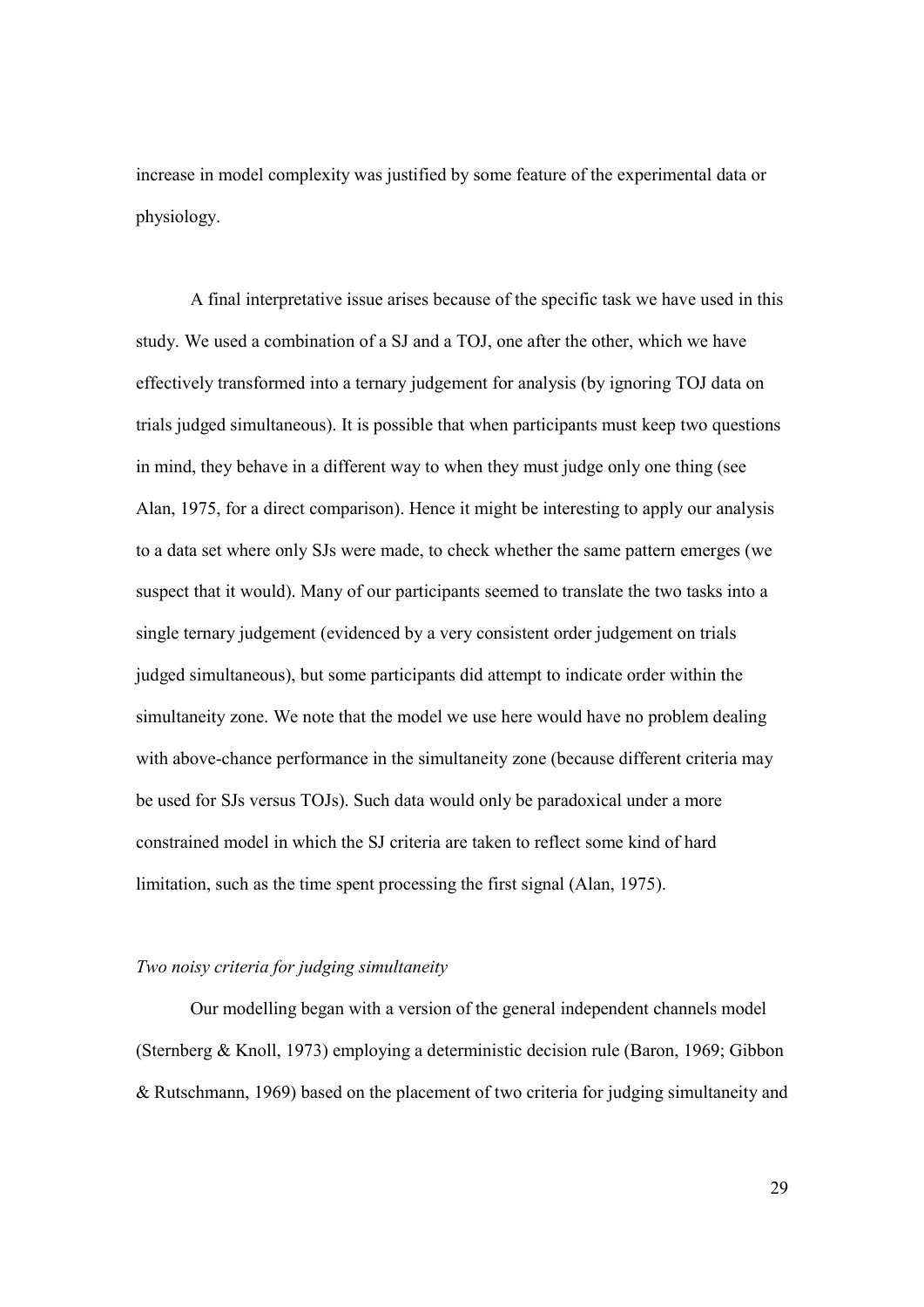temporal order (Allan, 1975). Our first analysis found this model to be wanting. The slope of the leftwards and rightwards psychometric functions differed, implying a simultaneity function that is steeper on one side than on the other. This is in line with data from earlier studies (summarised in Ulrich, 1987) and with more recent research (van Eijk et al., 2008). We therefore turned to a less constrained version of the independent channels model, the general threshold model (Ulrich, 1987) and selected a variant which retained Gaussian sensory noise but also permitted Gaussian noise in the trial-by-trial placement of criteria. Our fits suggested that this model did a better job of capturing our data.

 We have commented at length on the issues that arise when attempting to infer a differential delay based on SJ data, noting in particular that the SJ faces some of the same interpretative issues as the TOJ when it comes to distinguishing changes in neural timing from adjustments of criteria. It therefore seems appropriate to make some parallel comments about inferences drawn based on the *slopes* of fitted functions. Intuitively, it seems as though the SJ task yields a function that could vary in shape because of either differences in sensory noise or the adoption of more or less relaxed criteria. The temptation might therefore be to assign preference to the TOJ task when estimating variability, as it may appear to be less affected by response criteria. However, our modelling makes clear that it is actually quite straightforward to distinguish the extent of the criteria from the presence of noise in the SJ task. There is a more fundamental problem, however, which is once again the same for both tasks: It is very difficult to separate sensory noise from noise in the placement of the criterion/criteria.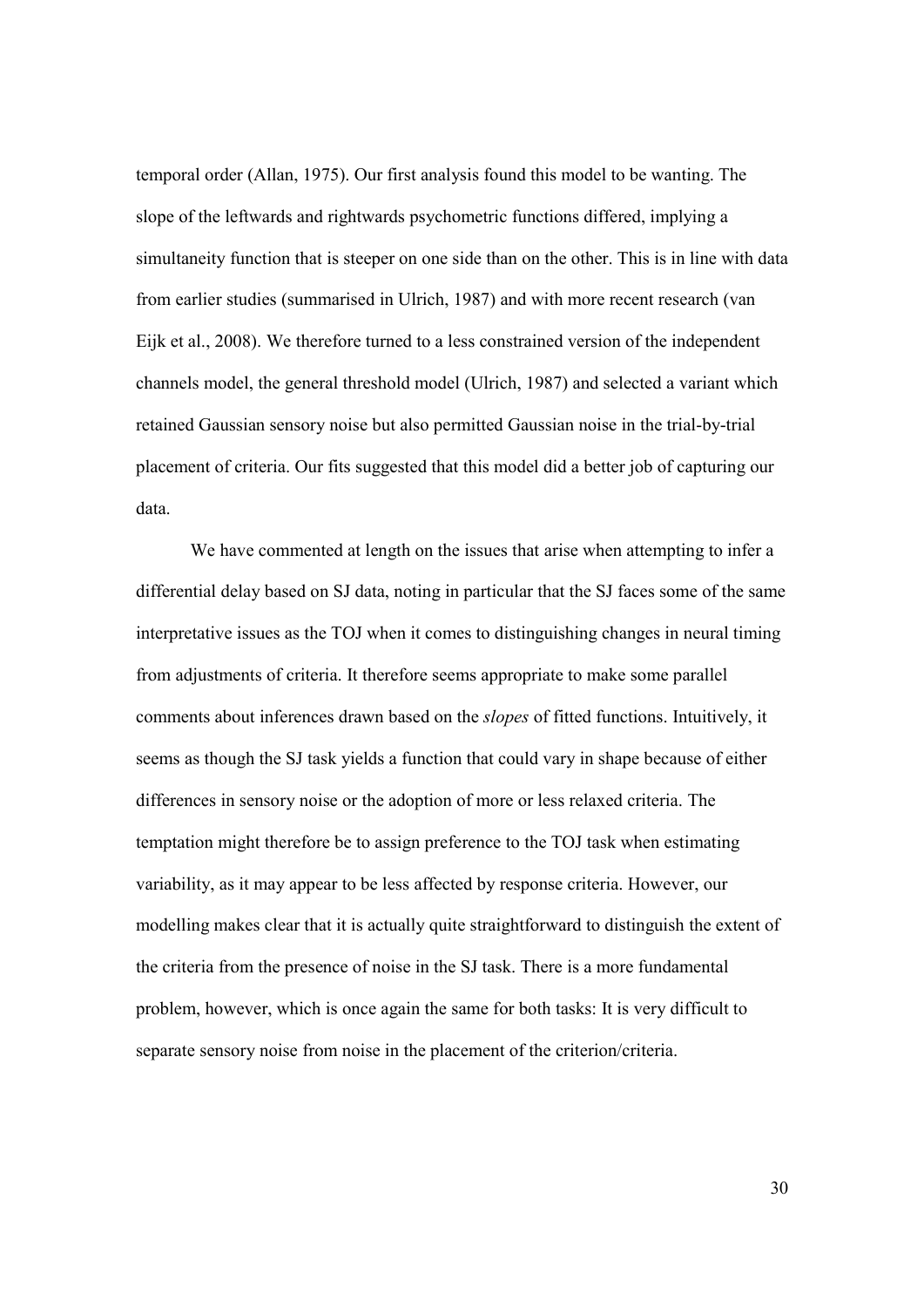The modelling we applied has the benefit that it makes explicit where the difference in slopes on either side of the simultaneity function might arise (i.e. from criterion noise) as well as retaining a perspective on the potential trade-off between differential delays and the extent of high and low criteria. Of course, other models may well be able to account for our data (e.g. Allik & Pulver, 1994; Burr, Silva, Cicchini, Banks & Morrone, 2009; Kristofferson, 1967b; Kristofferson, 1967a; Miller & Schwarz, 2006; Stelmach & Herdman, 1991). We should also note that the model we describe may require elaboration to deal with extant data sets, such as the tendency for high and low criteria to be drawn from distributions with negative and positive skews respectively (Ulrich, 1987) and the apparent dissociation of order and simultaneity judgements when attention is focussed on just one of two visual events (Stelmach & Herdman, 1991).

Our model is fairly straightforward when considered within the conceptual framework of signal detection theory, which emphasises the distinction between the information available in the internal response, and the criteria used to interpret that information. However, a potential limitation of our model is that the precise meaning of the key variables (differential delay and criterion extents) is left rather vague when considering the SJ task from a neural perspective. Indeed, a more detailed neural-process model would be required in order to provide a concrete link between these variables and the operation of particular regions of the brain, such as the primary sensory cortices. A change in differential delay implies that the transformation between the objective SOA and the subjective SOA has changed. However, because we do not know exactly how the subjective SOA is represented in the brain (e.g. by the timing of the evoked activity,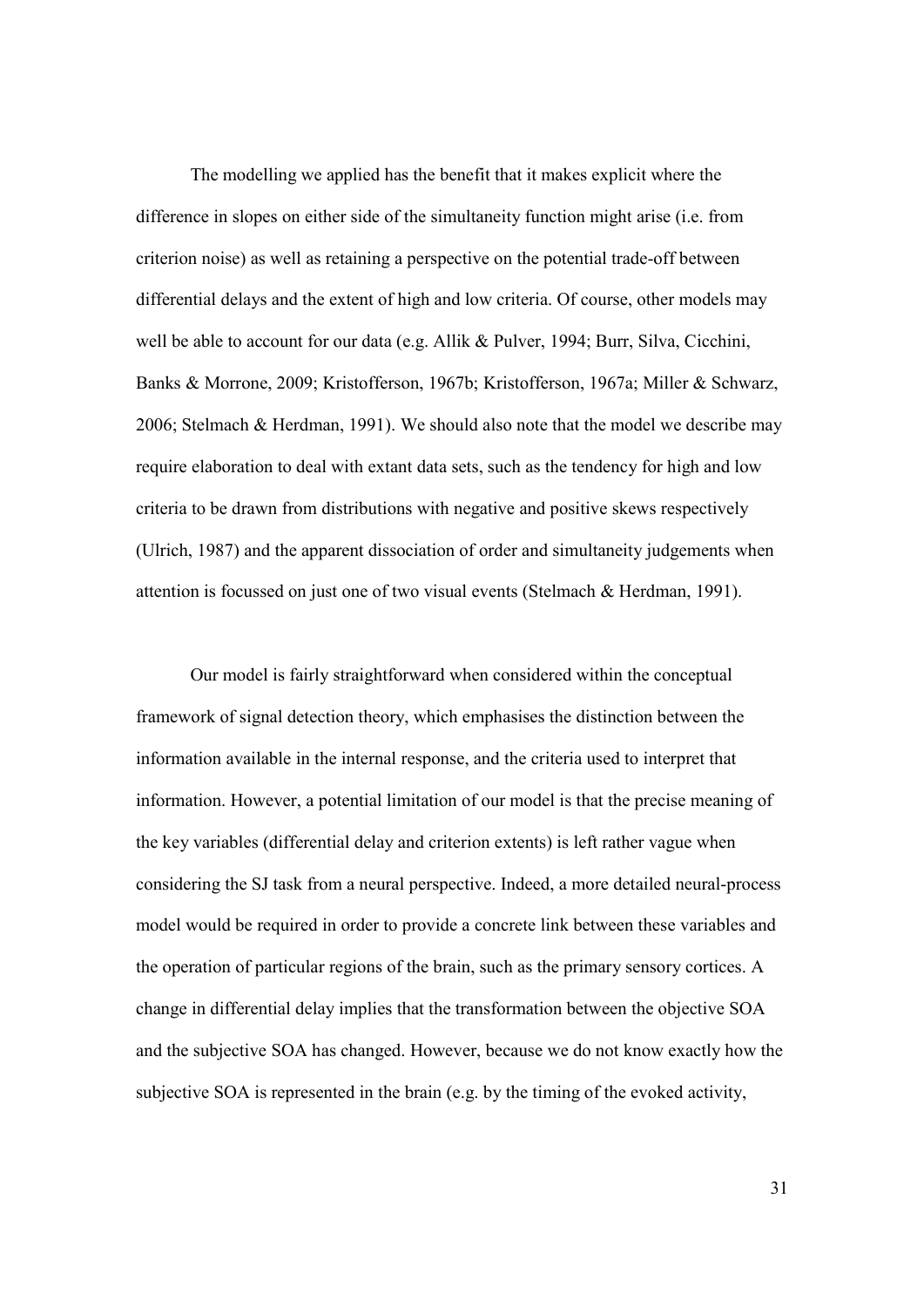and/or by changes in the magnitude of a neural response, and/or by a population code in which different times activate different units, and/or by some other possibility) we cannot ascribe this variable exclusively to an early stage of processing. Similarly, because we do not know exactly how a criterion might be applied to a representation of the SOA (e.g. by thresholding applied to neural integration at one or several stages, or plastic changes in connections between temporal representations and other areas generating a response), we cannot claim unequivocally that this variable reflects late neural processing. However, despite these limitations the model does seem to represent a reasonable starting point from which to examine judgements of temporality.

#### *General Implications*

We have focussed our discussion on the phenomenon of temporal recalibration, because we have used that phenomenon to generate a data set that reflects an apparent temporal distortion. Hence our specific interpretation regarding shifts in a single criterion should not be generalised beyond this phenomenon. However, the interpretative issues we have identified are relevant to all studies that have inferred different neural processing times on the basis of discrepant PSS estimates obtained in different experimental conditions (e.g. Bartels & Zeki, 1998; Stone et al., 2002; Sugita & Suzuki, 2003). In short, we believe that such data do not provide unequivocal evidence for a change in neural processing times. Instead, it is equally plausible that such data are driven by changes in the criteria inherent in subjective timing judgments. Thus, in conclusion, we believe that fitting a model like the one used here could inform numerous debates concerning the relationship between timing perception and neural processing times. The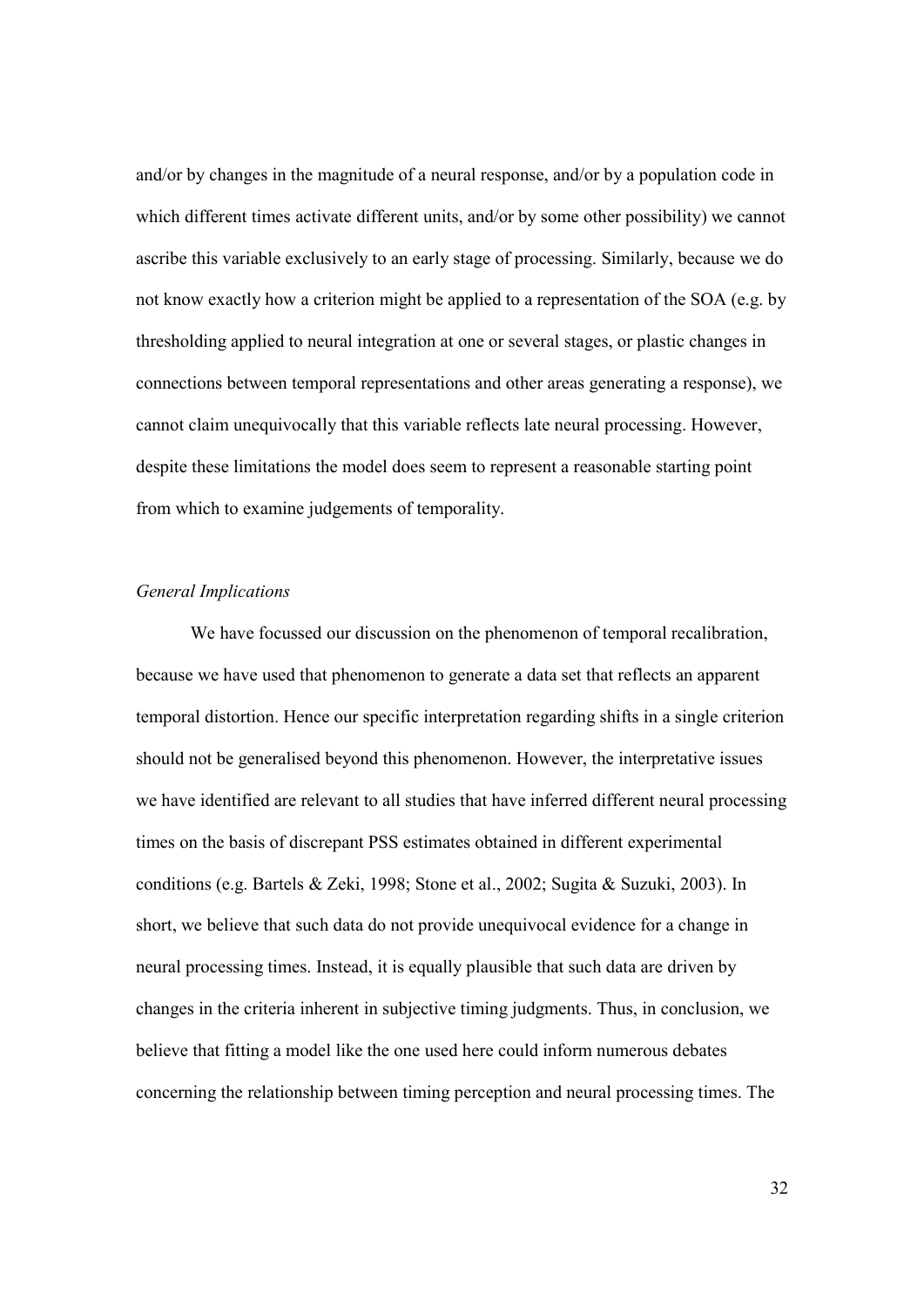fundamental message we would like to convey is that SJ tasks, just like TOJs, are not well suited for drawing strong conclusions about the mechanisms underlying apparent timing distortions. They encompass an ambiguity, reflecting a change in neural processing times, a change in one of two criteria used to differentiate synchrony from asynchrony, or some combination of these two possibilities.

### **Acknowledgements**

DHA is supported by an Australian Research Council discovery project grant and fellowship. KY visited DHA's lab to discuss these ideas thanks to a Royal Society travel grant. NJ collected these data whilst completing a Nuffield Foundation summer internship. The authors would like to thank John Burkardt for making his Matlab Nelder-Mead simplex code available online.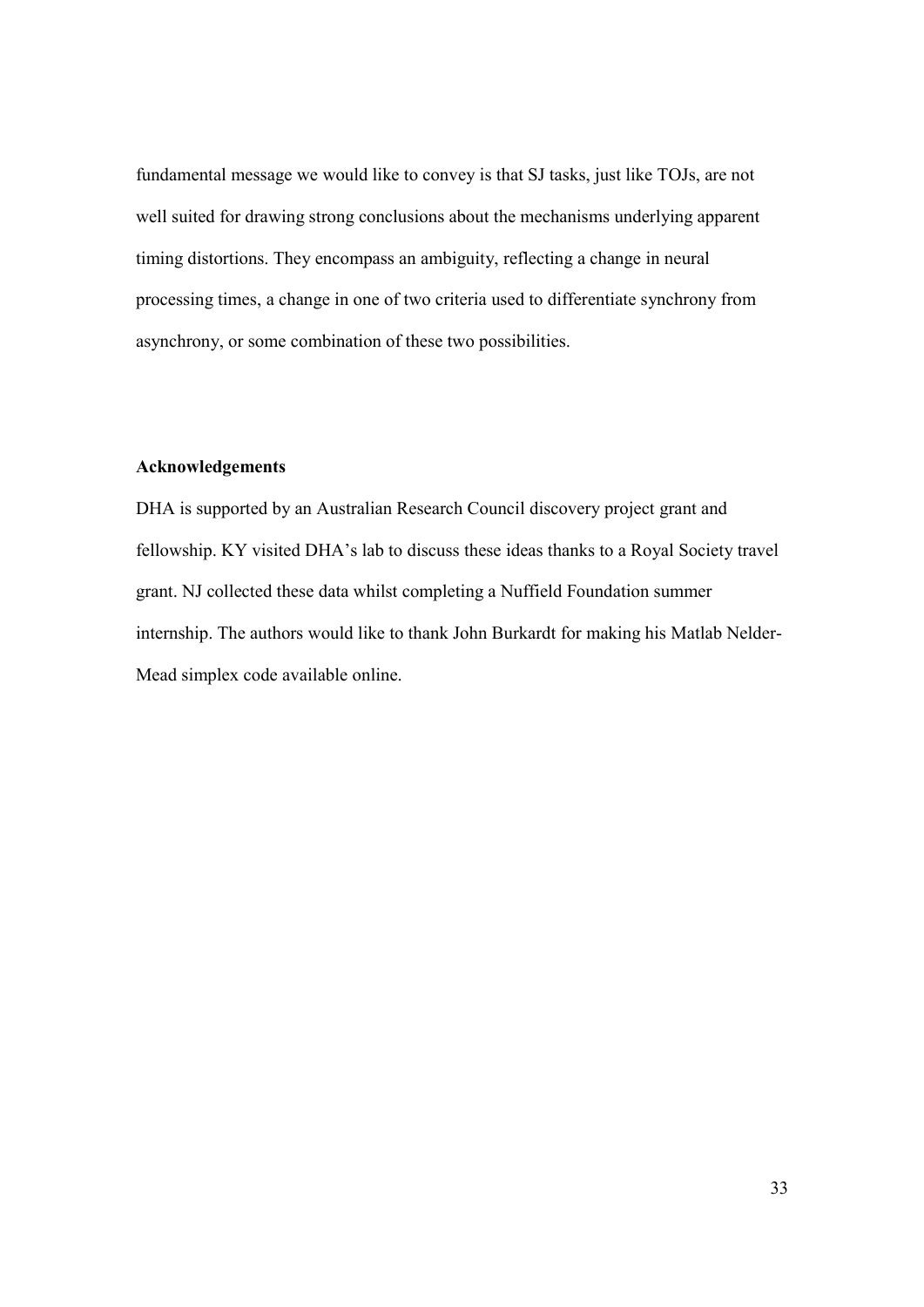#### **References**

- Allan, L. G. (1975). The relationship between judgments of successiveness and judgments of order. *Perception & Psychophysics, 18,* 29-36.
- Allik, J. & Pulver, A. (1994). Timing of visual events for motion discrimination. *Vision Research, 34,* 1585-1594.
- Baron, J. (1969). Temporal ROC curves and the psychological moment. *Psychological Science, 15,* 299-300.
- Bartels, A. & Zeki, S. (1998). The theory of multistage integration in the visual brain. *Proceedings of the Royal Society of London part B: Biological Sciences, 265,* 2327-2332.
- Bedell, H. E., Chung, S. T., Ogmen, H., & Patel, S. S. (2003). Color and motion: which is the tortoise and which is the hare? *Vision Research, 43,* 2403-2412.
- Burr, D., Silva, O., Cicchini, G. M., Banks, M. S., & Morrone, M. C. (2009). Temporal mechanisms of multimodal binding. *Proceedings of the Royal Society of London part B: Biological Sciences, 276,* 1761-1769.
- Clifford, C. W., Arnold, D. H., & Pearson, J. (2003). A paradox of temporal perception revealed by a stimulus oscillating in colour and orientation. *Vision Research, 43,* 2245-2253.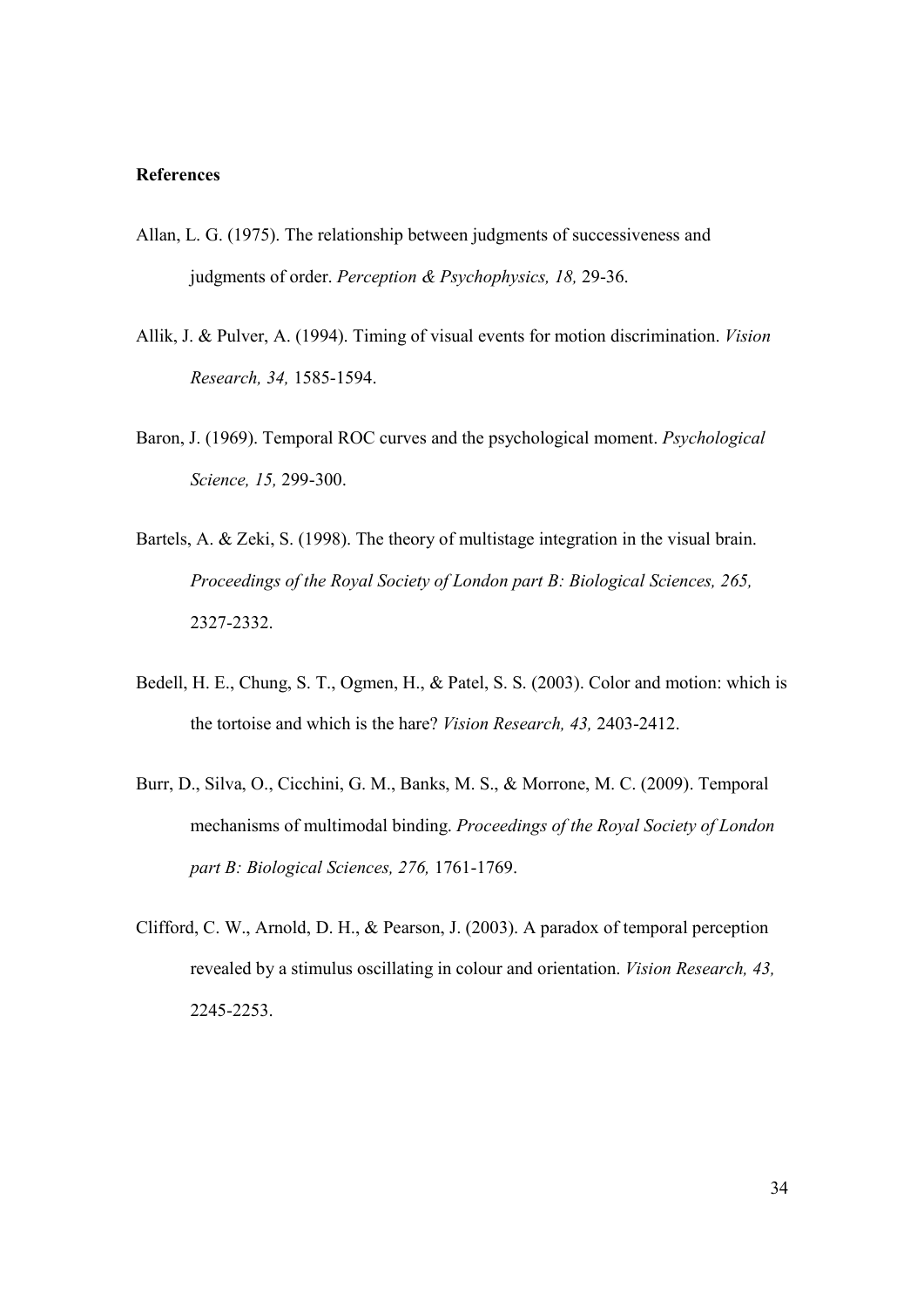- Cravo, A. M., Claessens, P. M., & Baldo, M. V. (2011). The relation between action, predictability and temporal contiguity in temporal binding. *Acta Psychologica, 136,* 157-166.
- de Lange, H. (1958). Research into the dynamic nature of the human fovea-cortex systems with intermittent and modulated light. I. Attenuation characteristics with white and colored light. *Journal of the Optical Society of America, 48,* 777-784.
- Di Luca, M., Machulla, T. K., & Ernst, M. O. (2009). Recalibration of multisensory simultaneity: cross-modal transfer coincides with a change in perceptual latency. *Journal of Vision, 9,* 7-16.
- Eagleman, D. M. & Sejnowski, T. J. (2000). Latency difference versus postdiction: Response to Patel et al. *Science, 290,* 1051a.
- Fujisaki, W., Shimojo, S., Kashino, M., & Nishida, S. (2004). Recalibration of audiovisual simultaneity. *Nature Neuroscience, 7,* 773-778.
- Gibbon, J. & Rutschmann, R. (1969). Temporal order judgement and reaction time. *Science, 165,* 413-415.
- Green, D. M. & Swets, J. A. (1966). *Signal detection theory and psychophysics*. New York: Wiley.
- Grove, P., Ashton, J., Kawachi, Y. & Sakurai, K. (2009). Sensory and decisional factors in the resolution of stream/bounce displays. Journal of Vision, 9, 8, 723.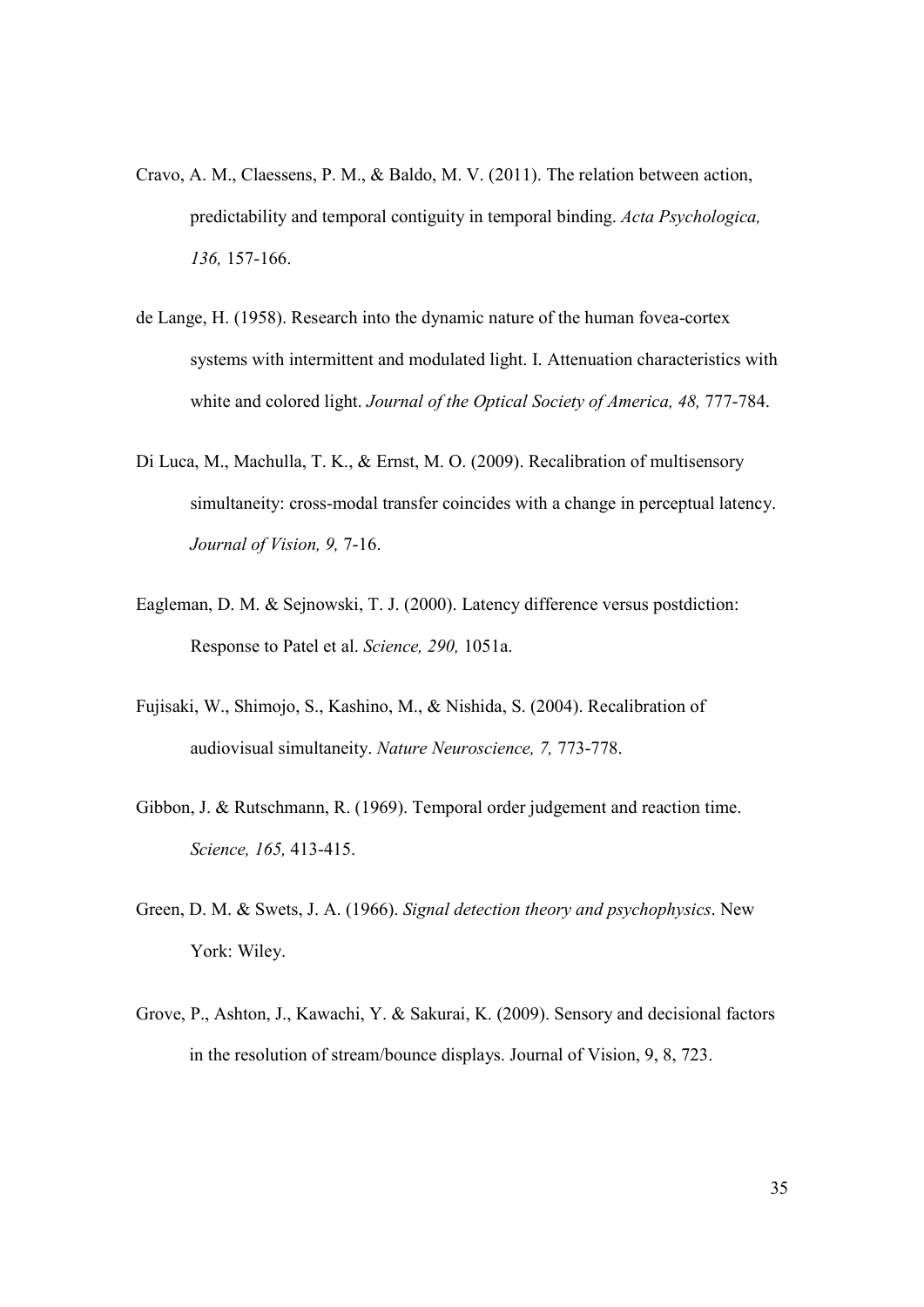- Hanson, J. V., Heron, J., & Whitaker, D. (2008). Recalibration of perceived time across sensory modalities. *Experimental Brain Research, 185,* 347-352.
- Harrar, V. & Harris, L. R. (2008). The effect of exposure to asynchronous audio, visual, and tactile stimulus combinations on the perception of simultaneity. *Experimental Brain Research, 186,* 517-524.
- Heron, J., Roach, N. W., Whitaker, D., & Hanson, J. V. (2010). Attention modulates the plasticity of multisensory timing. *European Journal of Neuroscience, 31,* 1755- 1762.
- Kristofferson, A. B. (1967a). Attention and psychophysical time. *Acta Psychologica, 27,* 93-100.
- Kristofferson, A. B. (1967b). Successiveness discrimination as a two-state, quantal process. *Science, 158,* 1337-1339.
- McDonald, J. J., Teder-Salejarvi, W. A., Di Russo F., & Hillyard, S. A. (2005). Neural basis of auditory-induced shifts in visual time-order perception. *Nature Neuroscience, 8,* 1197-1202.
- Miller, J. & Schwarz, W. (2006). Dissociations between reaction times and temporal order judgments: a diffusion model approach. *Journal of Experimental Psychology: Human Perception and Performance, 32,* 394-412.
- Mollon, J. D. & Perkins, A. J. (1996). Errors of judgement at Greenwich in 1796. *Nature, 380,* 101-102.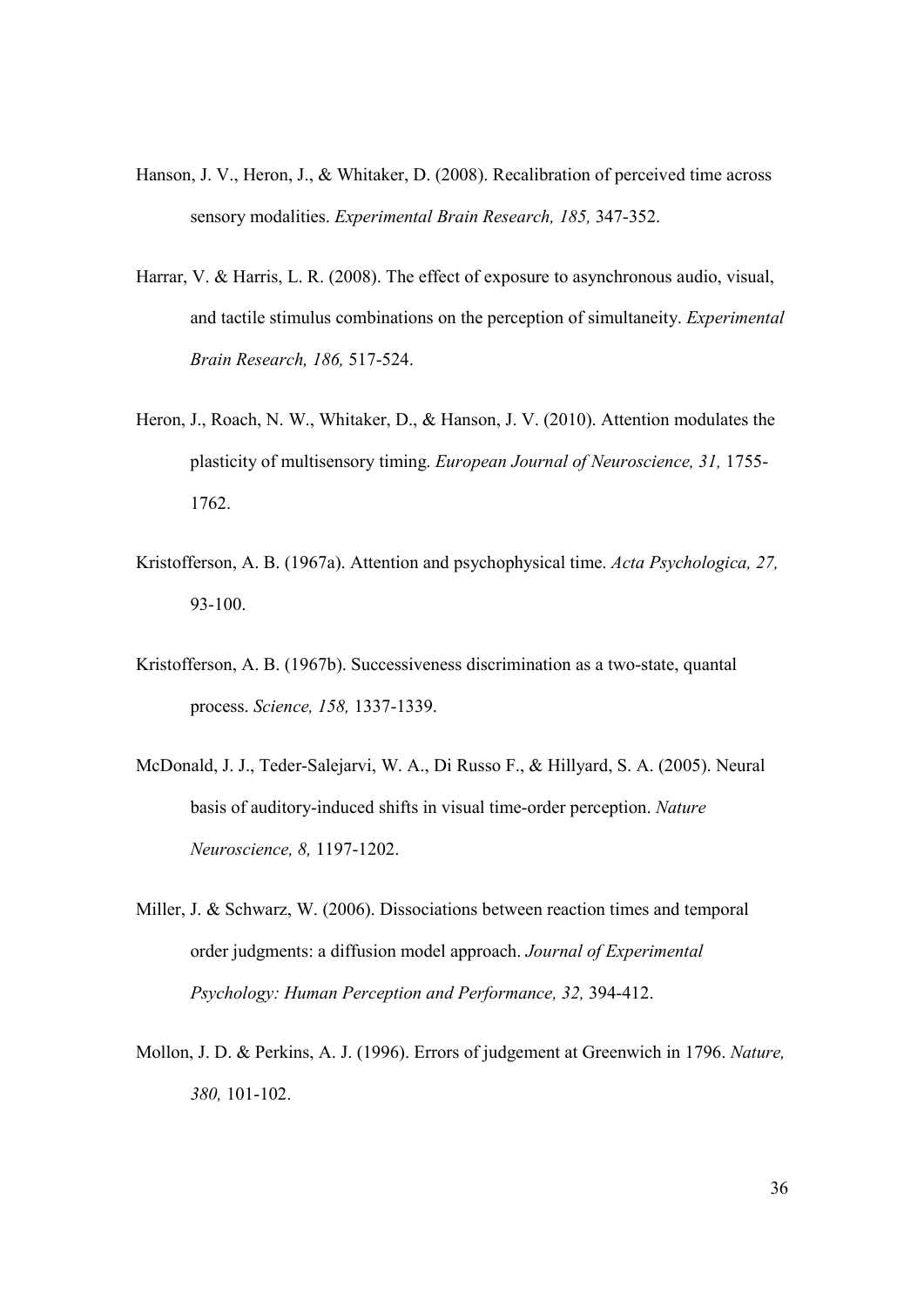- Moutoussis, K. & Zeki, S. (1997a). A direct demonstration of perceptual asynchrony in vision. *Proceedings of the Royal Society of London part B: Biological Sciences, 264,* 393-399.
- Moutoussis, K. & Zeki, S. (1997b). Functional segregation and temporal hierarchy of the visual perceptive systems. *Proceedings of the Royal Society of London part B: Biological Sciences, 264,* 1407-1414.
- Navarra, J., Hartcher-O'Brien, J., Piazza, E., & Spence, C. (2009). Adaptation to audiovisual asynchrony modulates the speeded detection of sound. *Proceedings of the National Academy of Sciences of the U.S.A, 106,* 9169-9173.
- Nelder, J. A. & Mead, R. (1965). A simplex method for function minimization. *The Computer Journal, 7,* 308-313.
- O'Neill, R. (1971). Algorithm AS 47: Function minimization using a simplex procedure. *Journal of the Royal Statistical Society: Series C (Applied Statistics), 20,* 338-345.
- Rosenberger, W. F. & Grill, S. E. (1997). A sequential design for psychophysical experiments: an application to estimating timing of sensory events. *Statistics In Medicine, 16,* 2245-2260.
- Roufs, J. A. & Blommaert, F. J. (1981). Temporal impulse and step responses of the human eye obtained psychophysically by means of a drift-correcting perturbation technique. *Vision Research, 21,* 1203-1221.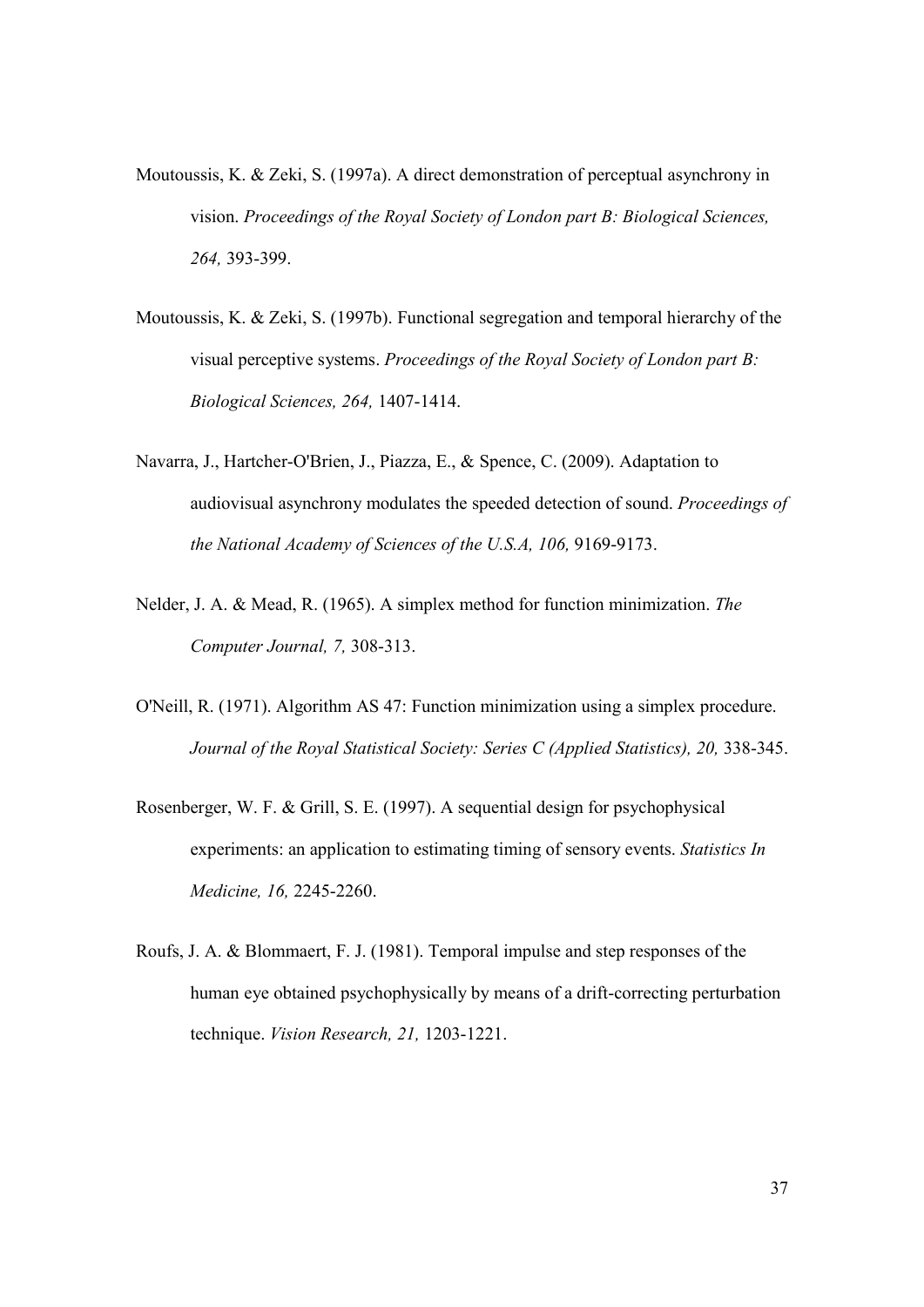- Schneider, K. A. & Bavelier, D. (2003). Components of visual prior entry. *Cognitive Psychology, 47,* 333-366.
- Shore, D. I., Spence, C., & Klein, R. M. (2001). Visual prior entry. *Psychological Science, 12,* 205-212.
- Spence, C., Shore, D. I., & Klein, R. M. (2001). Multisensory prior entry. *Journal of Experimental Psychology: General, 130,* 799-832.
- Stelmach, L. B. & Herdman, C. M. (1991). Directed attention and perception of temporal order. *Journal of Experimental Psychology: Human Perception and Performance, 17,* 539-550.
- Sternberg, S. & Knoll, R. L. (1973). The perception of temporal order: Fundamental issues and a general model. In S.Kornblum (Ed.), *Attention and Performance IV* (pp. 629-686). London: Academic Press.
- Stone, J. V., Hunkin, N. M., Porrill, J., Wood, R., Keeler, V., Beanland, M. et al. (2002). When is Now? Perception of simultaneity. *Proceedings of the Royal Society of London Series B: Biological Sciences, 268,* 31-38.
- Sugita, Y. & Suzuki, Y. (2003). Audiovisual perception: Implicit estimation of soundarrival time. *Nature, 421,* 911.
- Ulrich, R. (1987). Threshold models of temporal-order judgments evaluated by a ternary response task. *Perception & Psychophysics, 42,* 224-239.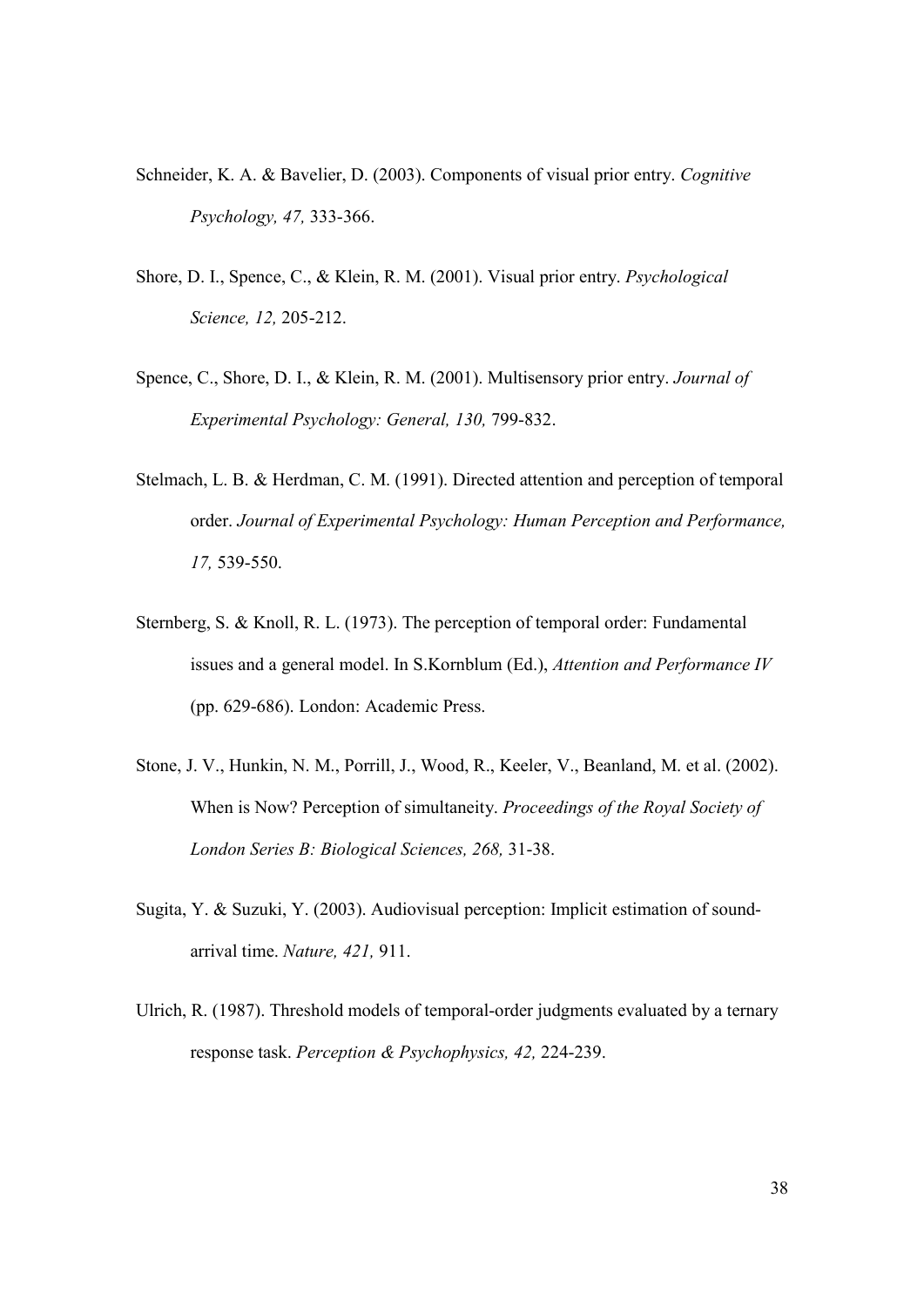- van Eijk, R. L., Kohlrausch, A., Juola, J. F., & van de Par S. (2008). Audiovisual synchrony and temporal order judgments: effects of experimental method and stimulus type. *Perception & Psychophysics, 70,* 955-968.
- Venables, P. H. (1960). Periodicity in reaction time. *British Journal of Psychology, 51,* 37-43.
- Viemeister, N. F. (1979). Temporal modulation transfer functions based upon modulation thresholds. *Journal of the Acoustical Society of America, 66,* 1364-1380.
- Vroomen, J., Keetels, M., de Gelder B., & Bertelson, P. (2004). Recalibration of temporal order perception by exposure to audio-visual asynchrony. *Brain Research: Cognitive Brain Research, 22,* 32-35.
- Weisenberger, J. M. (1986). Sensitivity to amplitude-modulated vibrotactile signals. *Journal of the Acoustical Society of America, 80,* 1707-1715.
- Wichmann, F. A. & Hill, N. J. (2001). The psychometric function: I. Fitting, sampling, and goodness of fit. *Perception & Psychophysics, 63,* 1293-1313.
- Zampini, M., Shore, D. I., & Spence, C. (2005). Audiovisual prior entry. *Neuroscience Letters, 381,* 217-222.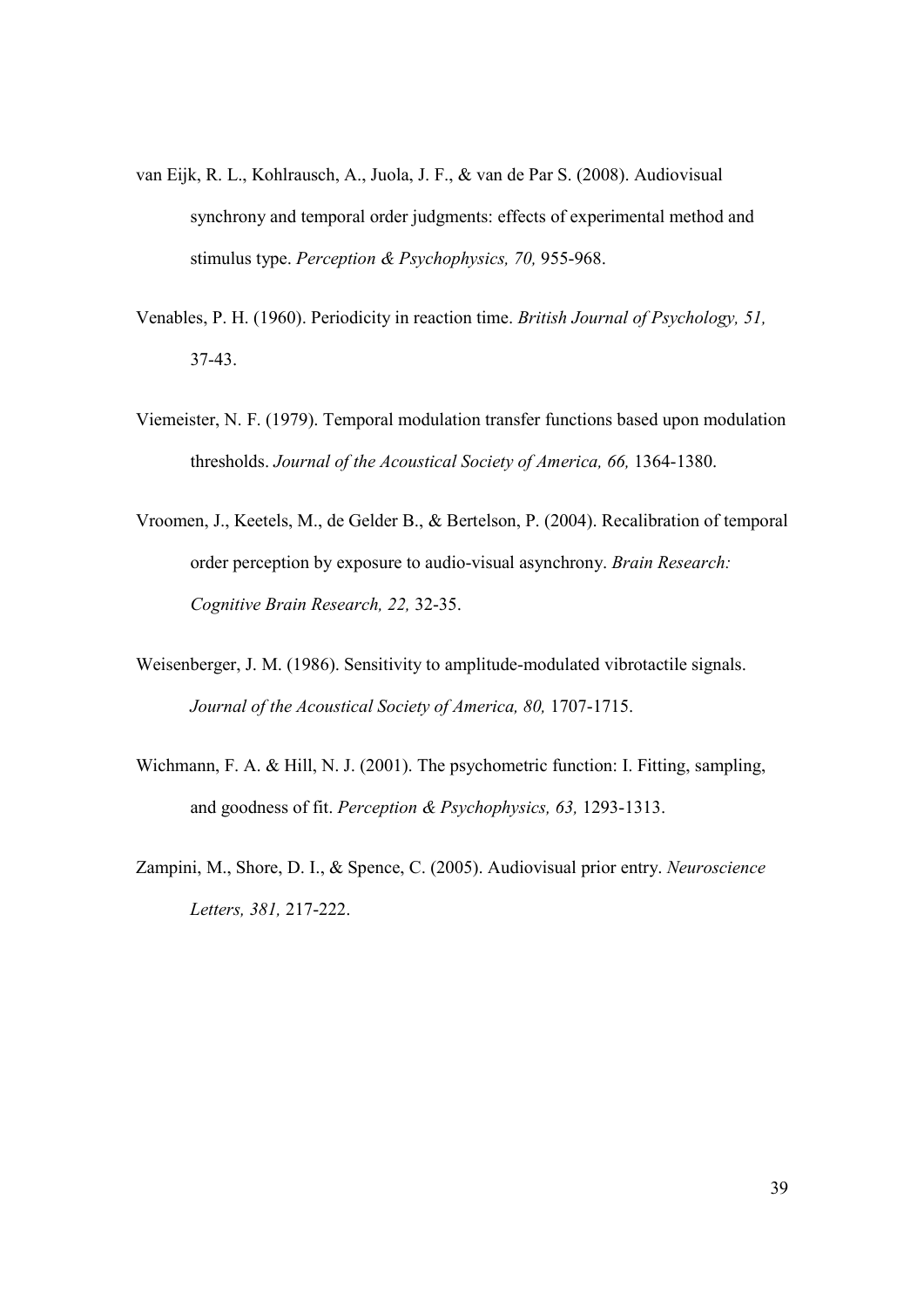



Legend to Figure 1

 (A): Illustrative data from a temporal order judgement experiment (auditory only, left vs. right) fitted with a cumulative Gaussian curve. (B): Illustrative data from a simultaneity judgement experiment (visual-auditory) fitted with a Gaussian curve.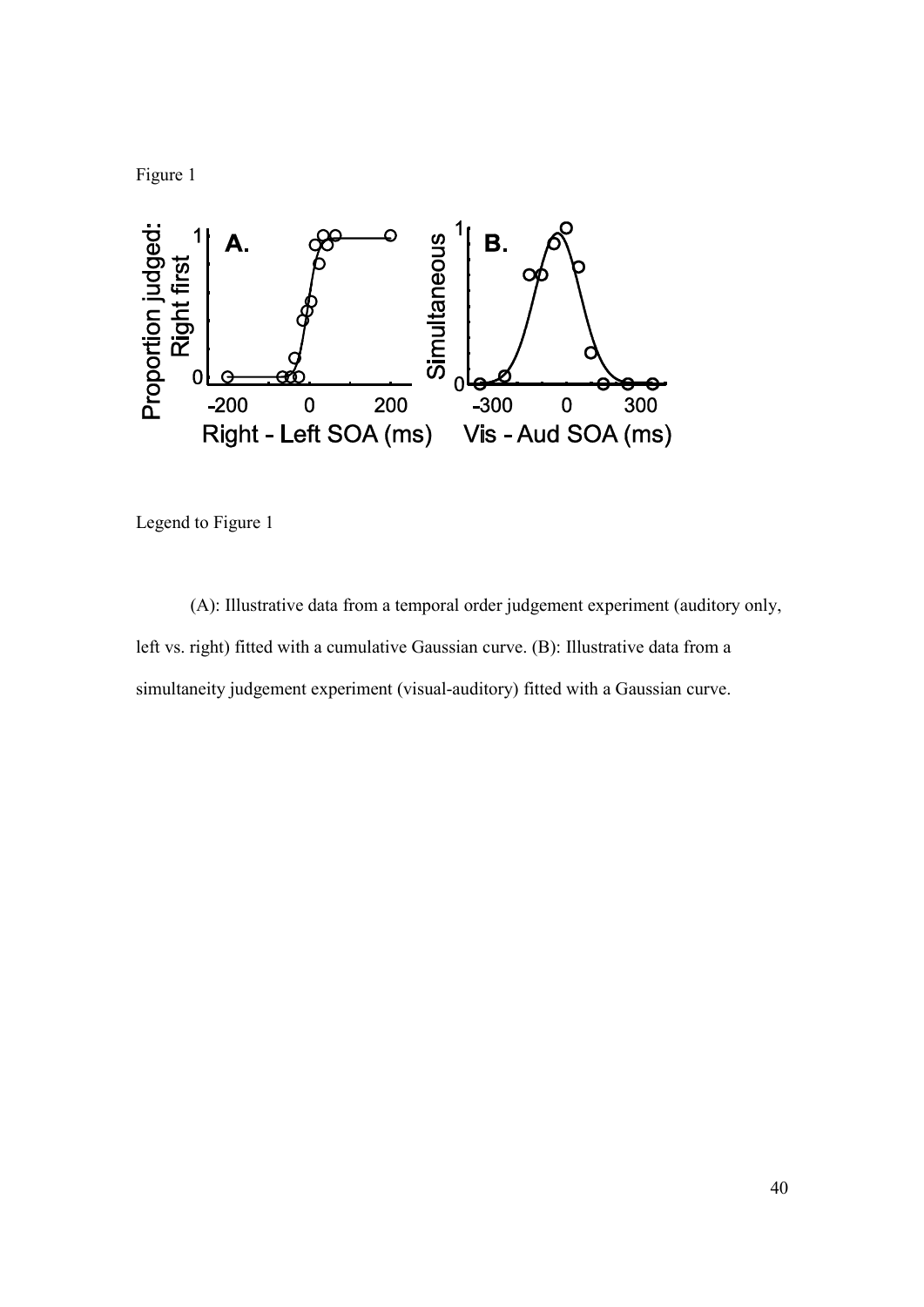



Legend to Figure 2

 (A): Schematic showing how the mapping between the objective SOA and an observer's subjective SOA (i.e. the differential delay) is combined with the placement of a criterion to give rise to a cumulative Gaussian psychometric function in a TOJ task. On the right, the function that relates objective and subjective SOAs is depicted. In this case, the relationship is veridical (i.e. a differential delay of zero), so subjective SOA will on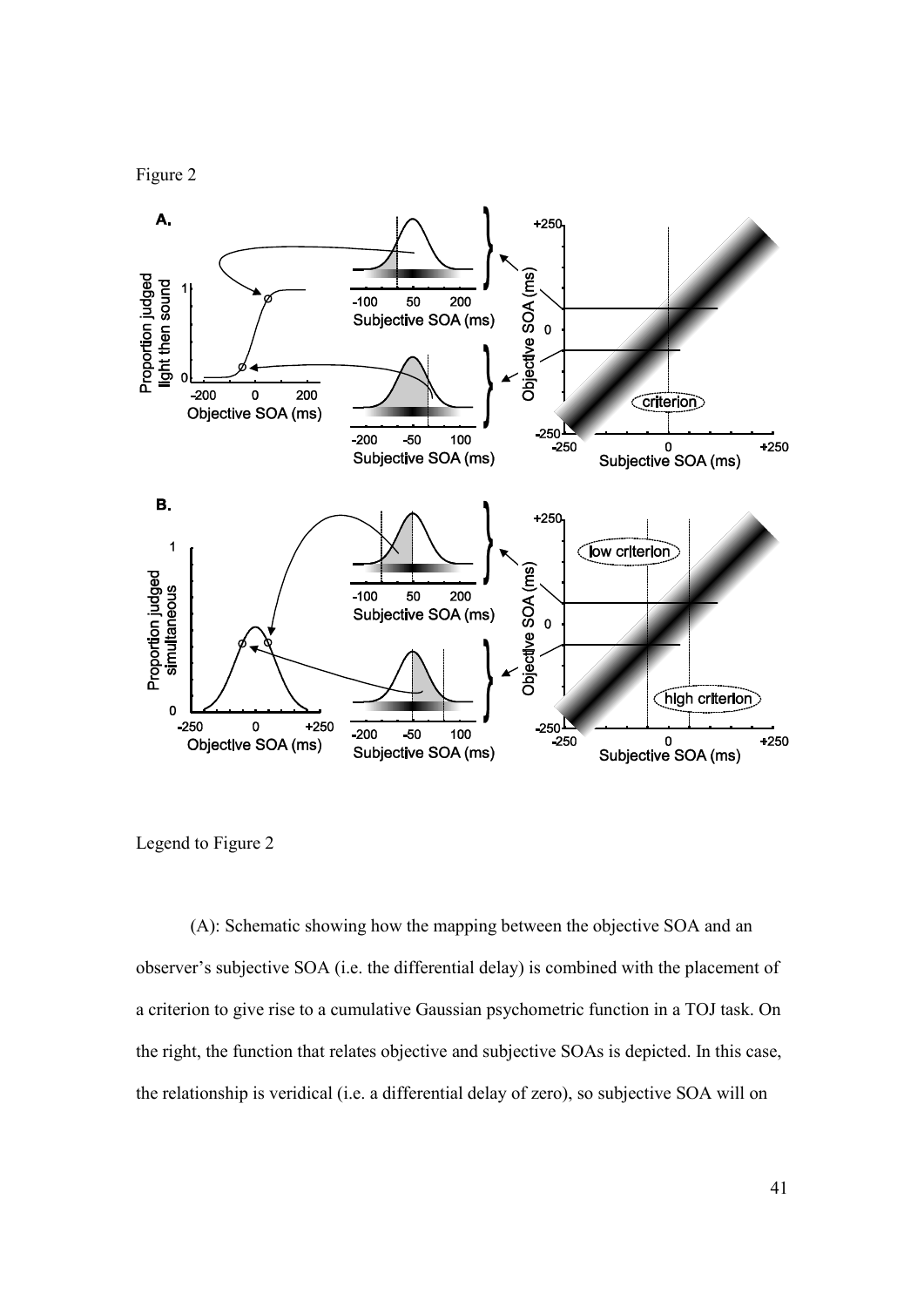average equal objective SOA. A differential delay, were it present, would result in a function that was displaced along the x axis. The presence of sensory noise is represented by the shading variations superimposed on the objective-to-subjective SOA function, with darker shading indicating higher probability density. This noise means that on any given trial, subjective SOA may not exactly equal objective SOA. The dashed vertical line indicates the observer's criterion (in this case unbiased, so set at zero) for choosing one of two responses: For subjective SOAs above the criterion, light is considered to precede sound, and vice versa for subjective SOAs below the criterion. Moving to the central column of the figure, two probability density functions are shown, each indicating how various subjective SOAs will be generated over repeated trials at just one of two example objective SOAs (-50 and 50 ms). These can be thought of as slices through the objective-to-subjective SOA function (from the right-hand graph). For each objective SOA, a proportion of the subjective SOAs will fall above the criterion (shown here as the unshaded region) and be judged "light then sound". These proportions are shown in the left-hand column, and yield a predicted psychometric function. (B): The same approach used in part A is taken to show how the differential delay, in combination with the placement of a two criteria, gives rise to a psychometric function equalling the difference of two cumulative Gaussians in an SJ task. Here, the observer classifies the stimuli "simultaneous" when the subjective SOA falls between a low criterion and a high criterion. Given sensory noise, for each objective SOA, sampled over multiple trials, a proportion of trials will be classified simultaneous (shaded area, central column). We can predict this proportion by measuring the distance from the left-hand side of the probability density function to the high criterion (i.e. a first cumulative Gaussian) and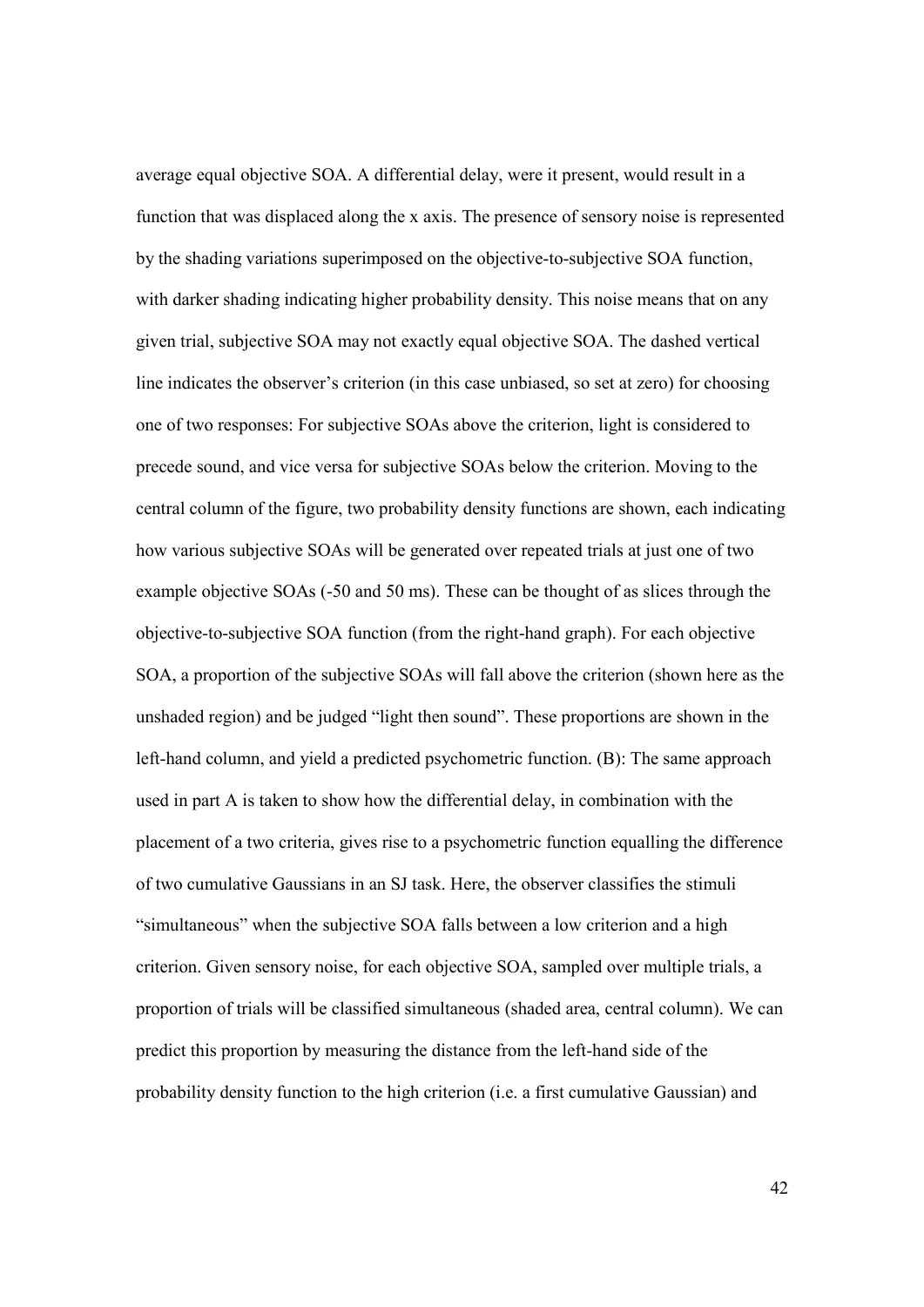subtracting the distance from the left-hand side of the probability density function to the low criterion (a second cumulative Gaussian). This would produce the psychometric function shown on the left.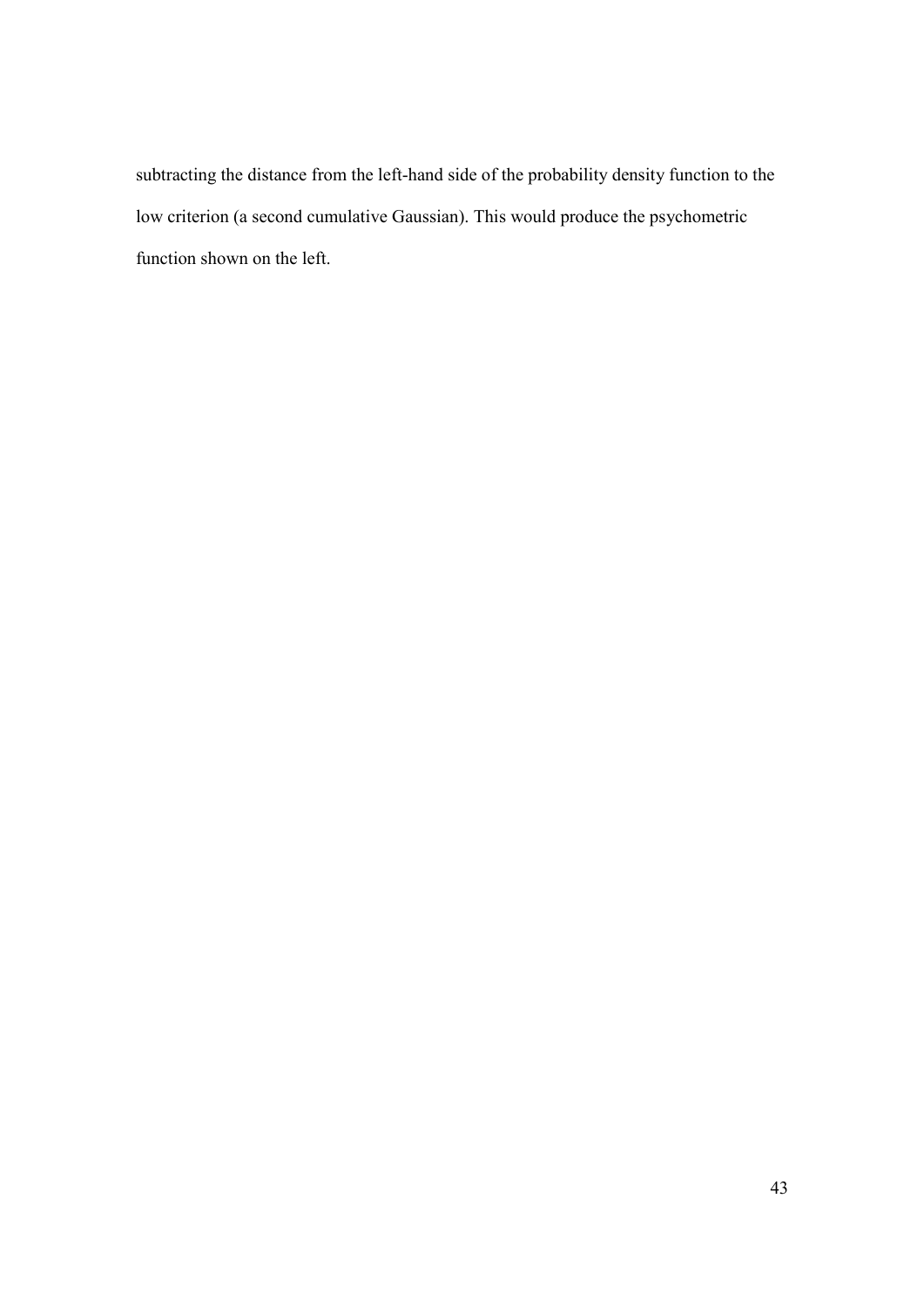



Legend to Figure 3

(A): Hypothetical neural activity (impulse responses) in reaction to a brief visual event followed after 30 ms by a brief auditory event. The filter applied to the visual response has a longer time constant. In this example it seems reasonable that a criterion could be placed some way into the visual response such that the auditory response would be detected before this point and thus judged simultaneous. (B): Identical internal activity with the order of visual and auditory responses reversed (i.e. the visual event follows the auditory event by 30 ms). Here it seems unlikely that the visual response would be detected prior to reaching a criterion placed anywhere along the auditory response. It would therefore be unlikely to be judged simultaneous.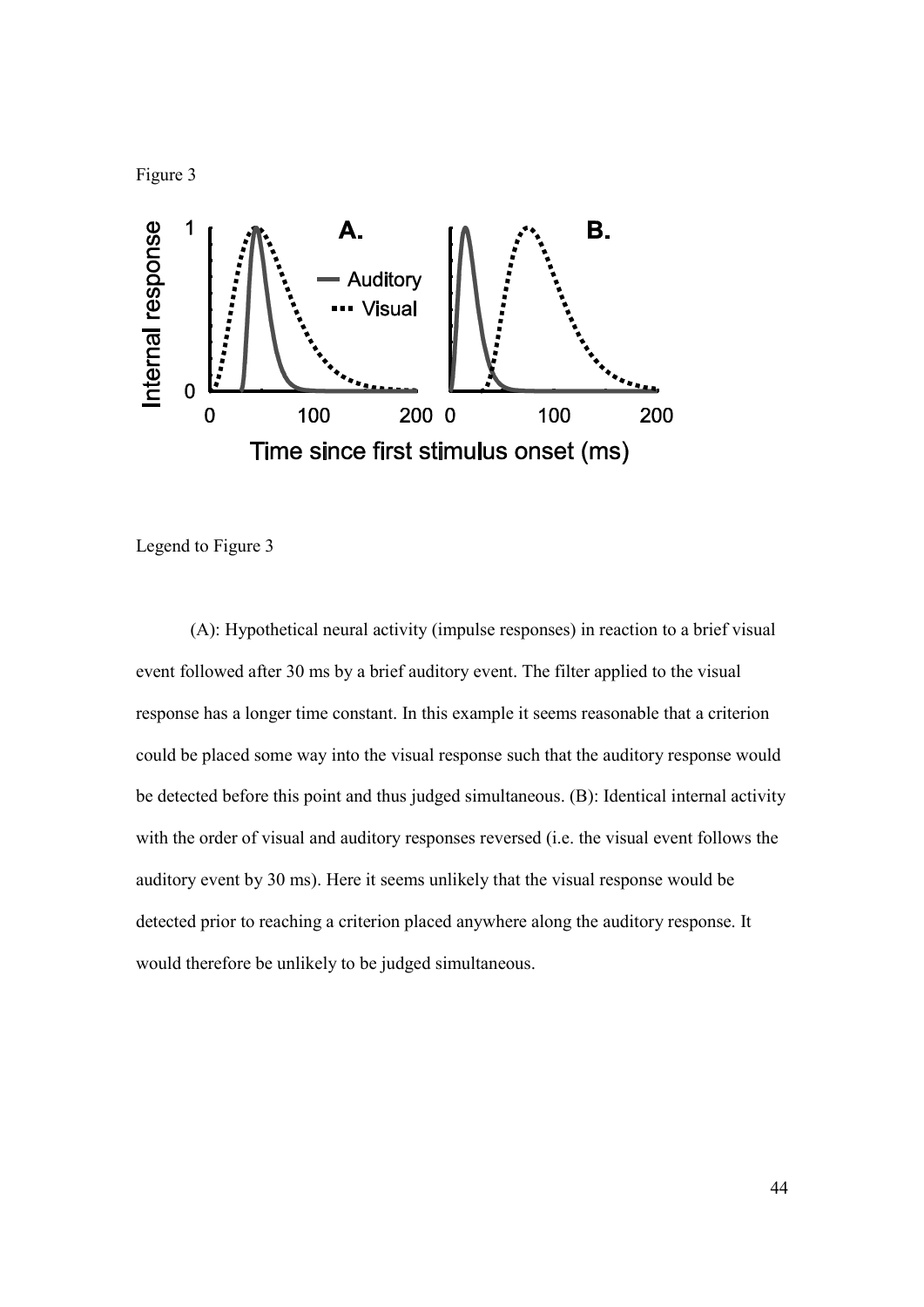



Legend to Figure 4

(A, B): Schematic showing how the differential delay (represented by the intercept of the linear function in part A) and the placement of two criteria (represented by dashed vertical lines: LC  $&$  HC = low/high criteria respectively) give rise to particular psychometric functions under a two-criterion SJ model (see legend to Figure 2 for additional explanation). As can be seen from the exact correspondence between objective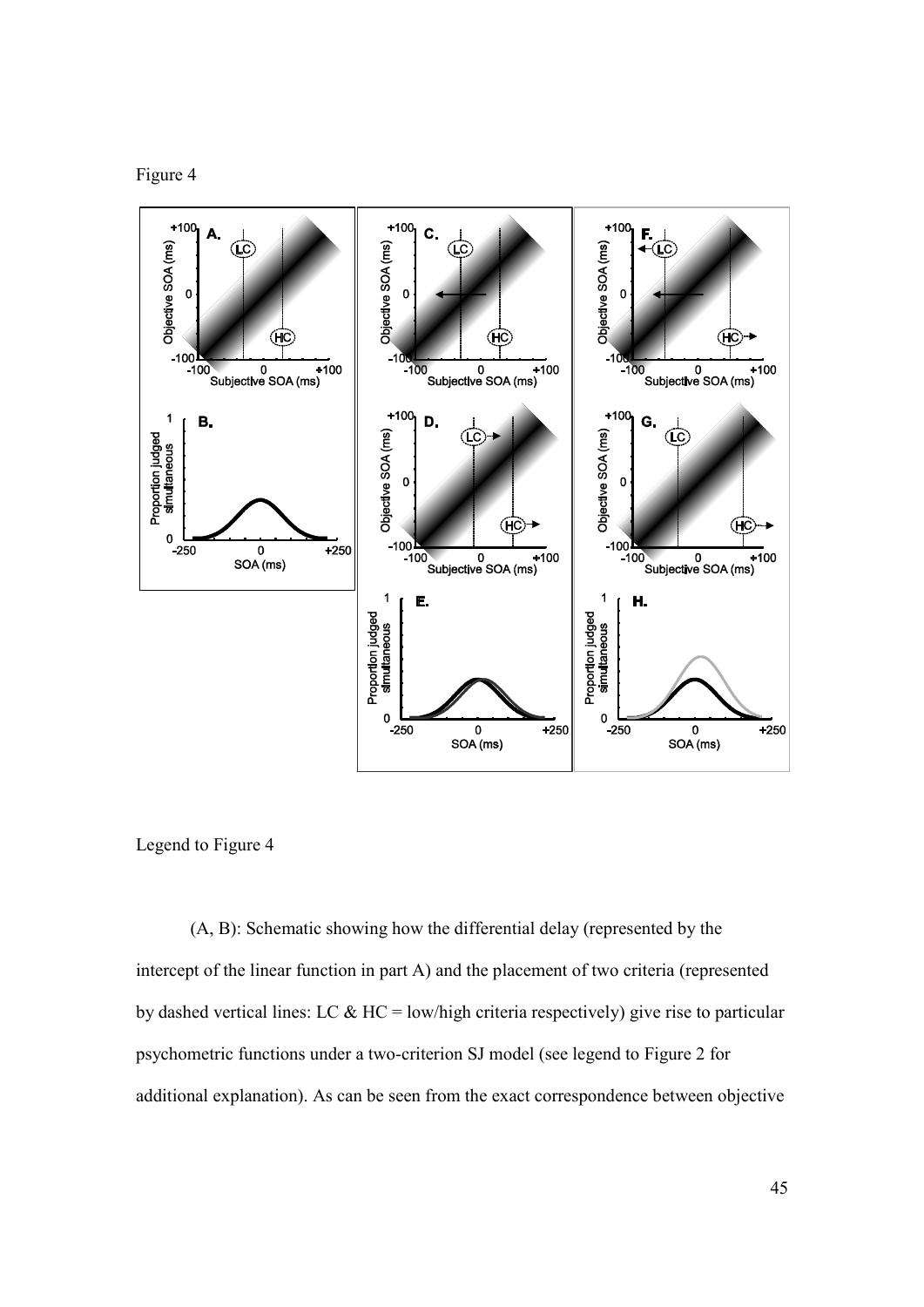SOA and the most likely subjective SOA, this observer is veridical (i.e. differential delay = 0). They are also unbiased (i.e. equal low and high criterion extents). Part B shows the data function predicted by a two-criterion SJ model for the observer described in part A. (C-E): Part E shows the same function as part B (from a veridical and unbiased observer, in black) alongside a dark grey function that simulates possible responses after some experimental manipulation has affected measures of central tendency. The dark grey function is shifted entirely to the right. Possible causes for such a shift are schematised above in parts C & D. The most parsimonious explanation of such a shift would be that the differential delay for this observer has moved towards a positive PSS (shown in part C by a leftward shift of the objective-subjective SOA function). An alternative explanation would be that the low criterion has tightened up while the high criterion has loosened, with no change in the differential delay (shown in D). (F-H): The same format is used as in panels C, D  $\&$  E. Panel H shows veridical and unbiased performance (black) alongside new data obtained following some experimental manipulation (light grey function). The shape of the light grey function has changed: It has expanded, with a shift in central tendency to the right. Possible causes are shown in parts  $F \& G$ . The most parsimonious explanation is that only the high criterion has changed, becoming looser (shown in G). An alternative explanation would be that the differential delay has moved a small amount towards a positive PSS while the criteria have loosened on both sides (shown in F).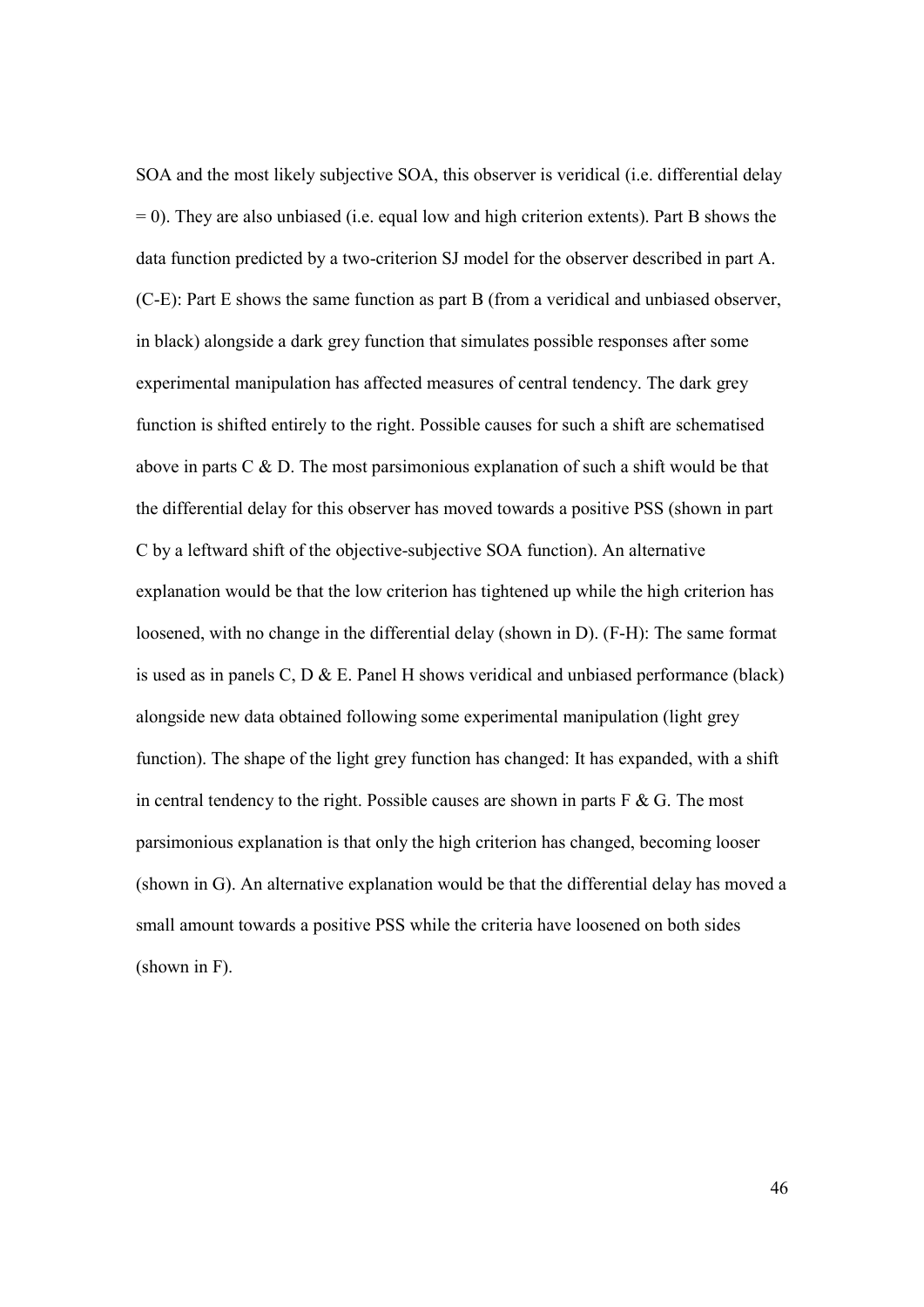



Legend to Figure 5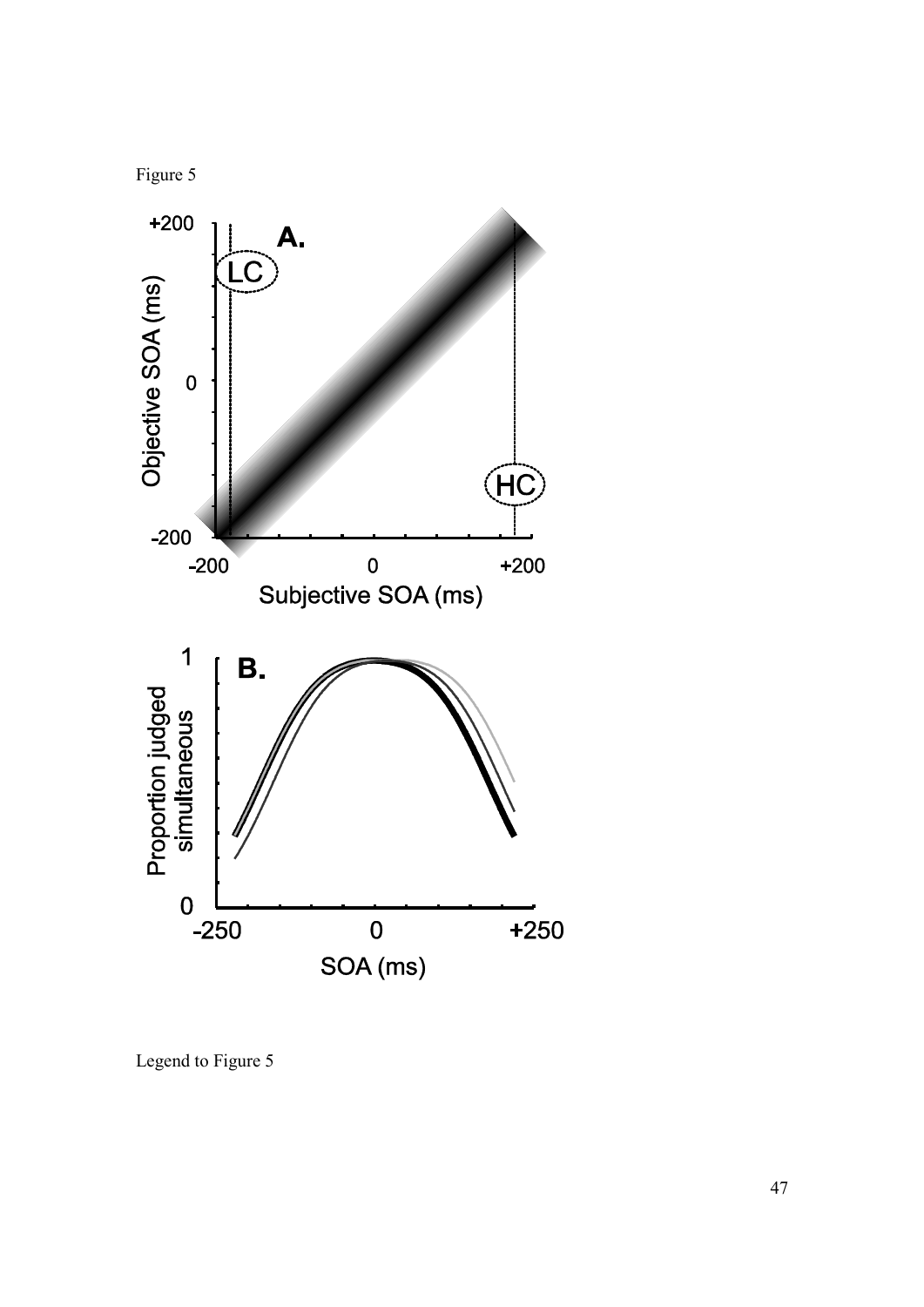(A): Schematic showing how the placement of two criteria (represented by dashed vertical lines: LC  $&$  HC = low/high criteria respectively) give rise to particular psychometric functions under a two-criterion SJ model. The format is identical to that used in Figure 4, which depicted an observer employing tight criteria (i.e. a small criterion extent) relative to the magnitude of their sensory noise in order to emphasise differences in the shape of the psychometric function when criteria relax. Here, a comparable representation is provided for an observer employing much looser criteria (i.e. a larger criterion extent) but with identical sensory noise. The shape of these data is more typical of audiovisual SJs like those used in the experiment we describe here. (B): The black (veridical, unbiased) function represents data from the observer depicted in panel A. The two grey functions simulate possible responses after some experimental manipulation has affected measures of central tendency. Based on parsimony (for more details see the legend to Figure 4) the dark grey function (shifted entirely to the right) would be explained most simply by a shift in the differential delay towards a positive PSS. The light grey function (which has expanded, with a shift in central tendency to the right) would be explained most simply by a loosening of the high criterion. Note that with these loose criteria, which are more representative of typical performance than those illustrated in Figure 4, the differences between the two situations becomes much less striking (c.f. Figure 4 panels E versus H).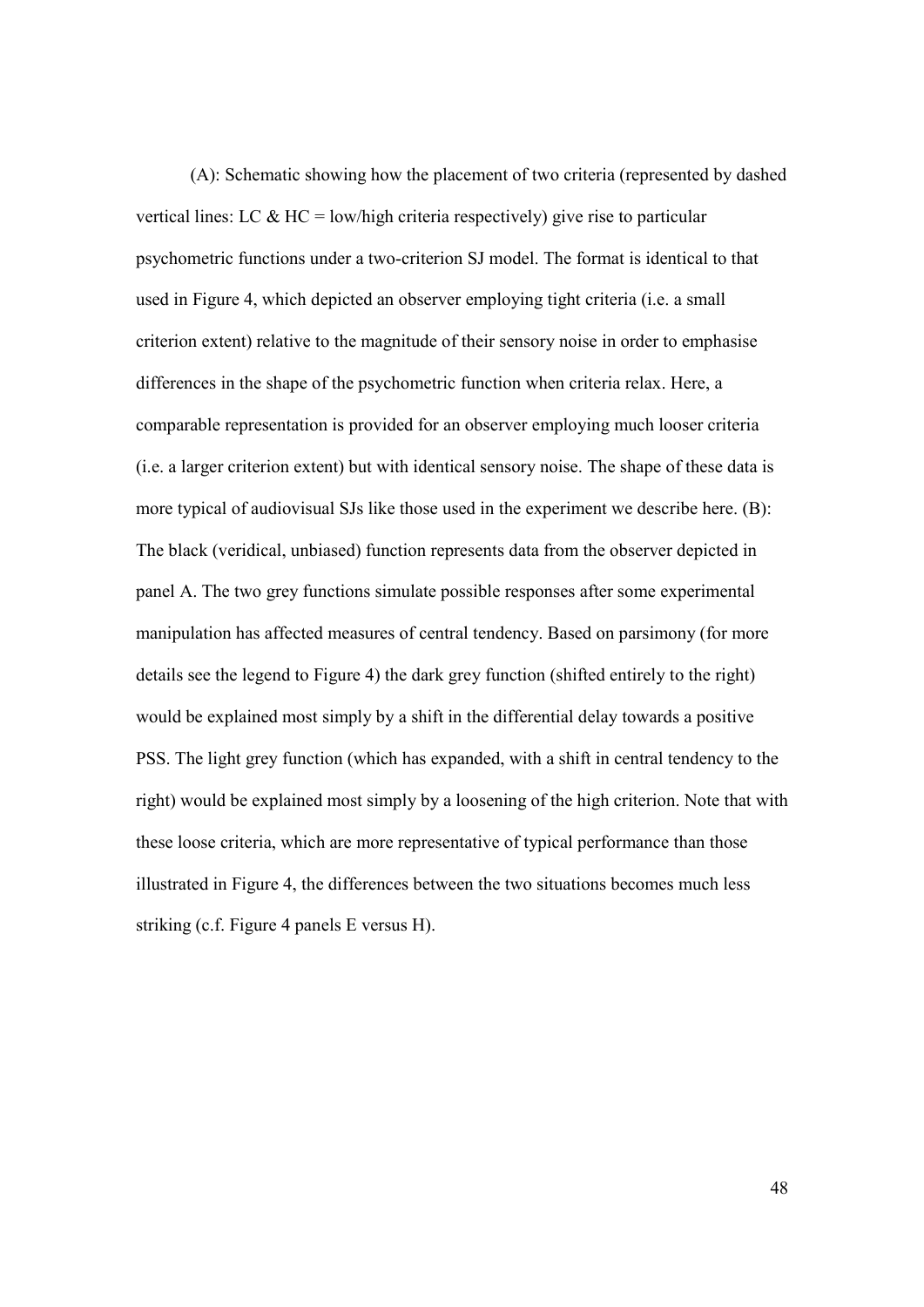Figure 6

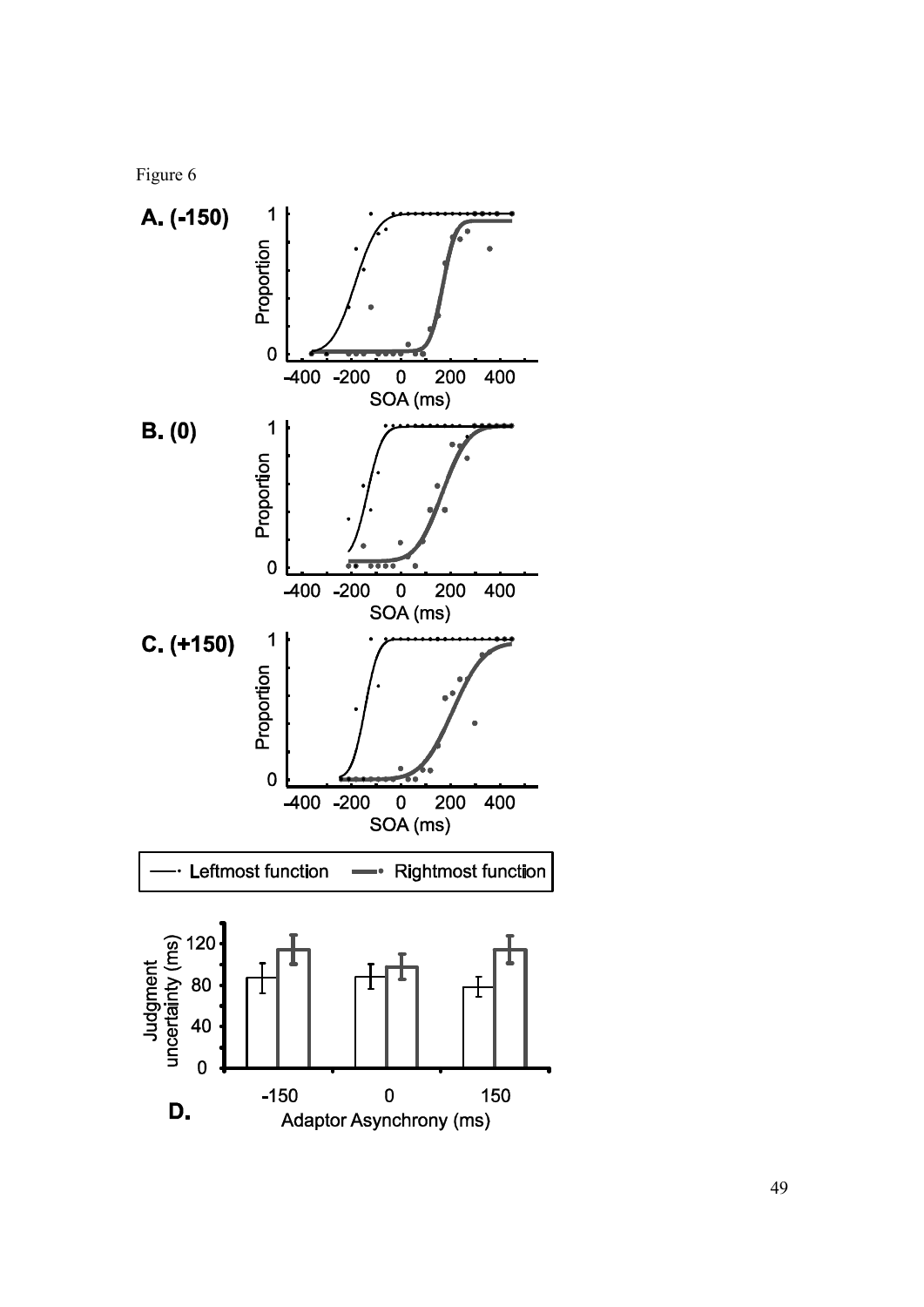Legend to Figure 6

 Results from analysis one. (A-C): Fits of leftmost and rightmost functions for one example participant. Leftmost function = 1 – proportion(sound-then-light∩successive). Rightmost function = proportion(light-then-sound∩successive). (D): Group means derived from individual fits for judgement uncertainty (inverse slope) at each adaptor asynchrony. Error bars show standard error of the mean.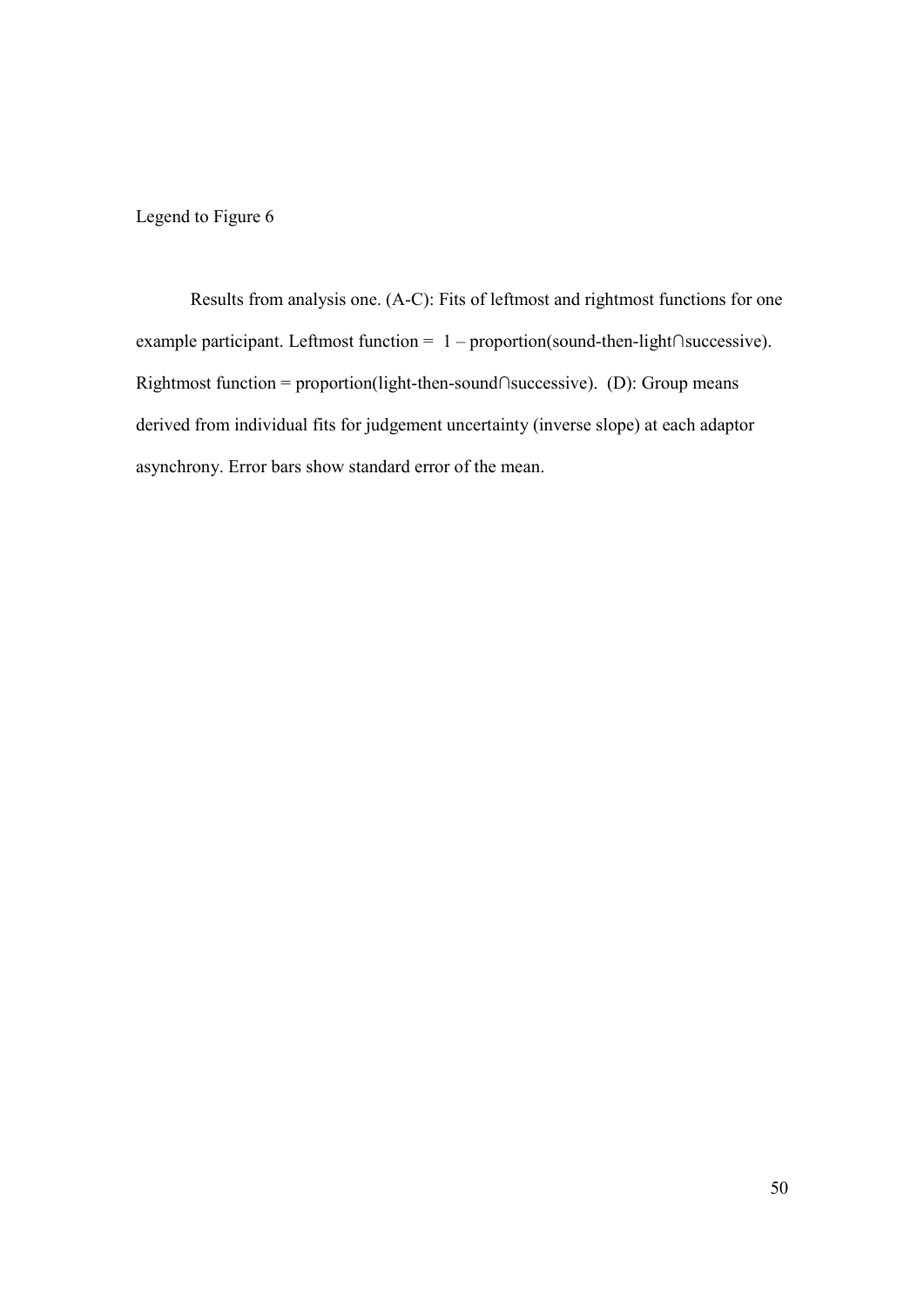



Legend to Figure 7

 Results from analysis two. (A-C): Fits of leftmost, rightmost and simultaneity functions for the same example participant shown in Figure 6. The size of individual data points reflects the number of trials presented at each SOA. Leftmost function data points = 1 – proportion(sound-then-light∩successive). Rightmost function data points =